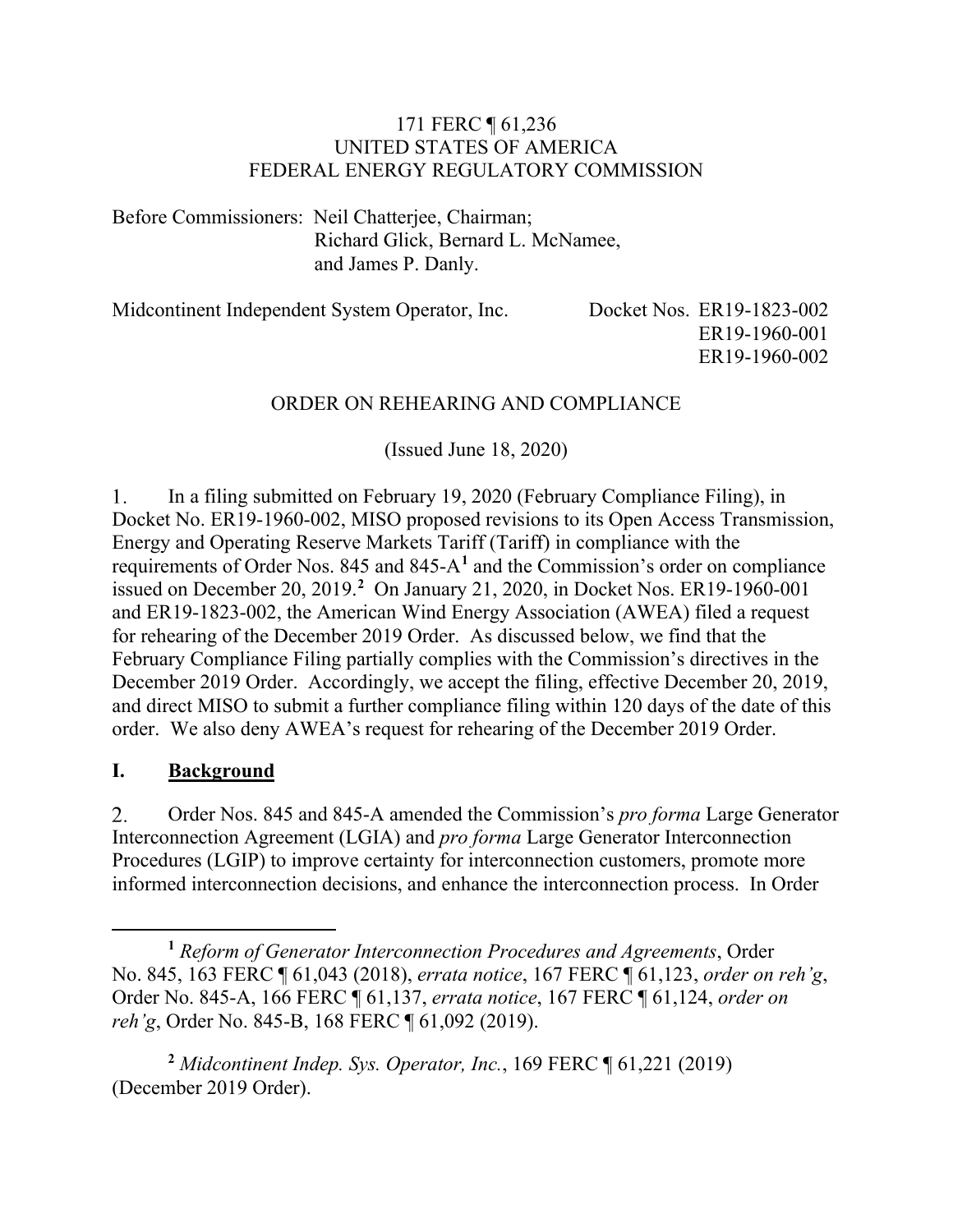Nos. 845 and 845-A, the Commission adopted 10 different reforms to improve the interconnection process and required transmission providers to submit compliance filings to incorporate those reforms into their tariffs.

3. In the December 2019 Order, the Commission found that MISO's compliance filings partially complied with the directives of Order Nos. 845 and 845-A.**[3](#page-1-0)** The Commission directed further revisions to MISO's Generator Interconnection Procedures (GIP) contained in Attachment X of its Tariff, including revisions to its *pro forma* Generator Interconnection Agreement (GIA) contained in Appendix 1 of Attachment X, in the following areas of compliance: Interconnection Customer's Option to Build, Transparency Regarding Study Models and Assumptions, Identification and Definition of Contingent Facilities, Requesting Interconnection Service below Generating Facility Capacity, Provisional Interconnection Service, Surplus Interconnection Service, and Material Modifications and Incorporation of Advanced Technologies.**[4](#page-1-1)**

# **II. Notice and Responsive Pleadings**

 $\overline{4}$ . Notice of the February Compliance Filing was published in the *Federal Register*, 85 Fed. Reg. 10,669 (Feb. 25, 2020), with interventions and protests due on or before March 11, 2020. Leeward Renewable Energy Development, LLC (Leeward) filed a timely motion to intervene and protest.

5. On May 1, 2020, MISO filed an answer to the protest. On May 22, 2020, Leeward filed an answer to MISO's answer.

# **III. Discussion**

# **A. Procedural Matters**

Pursuant to Rule 214 of the Commission's Rules of Practice and Procedure, 6. 18 C.F.R. § 385.214 (2019), Leeward's timely, unopposed motion to intervene serves to make it a party to this proceeding.

 $7_{\cdot}$ Rule 213(a)(2) of the Commission's Rules of Practice and Procedure, 18 C.F.R. § 385.213(a)(2) (2019), prohibits an answer to a protest or answer unless otherwise ordered by the decisional authority. We accept the answers filed in this proceeding because they have provided information that assisted us in our decision-making process.

<span id="page-1-0"></span> $3$  *Id.* P 1.

<span id="page-1-1"></span>**<sup>4</sup>** *Id.* PP 53, 67-70, 74, 105-107, 114, 129, 141-142.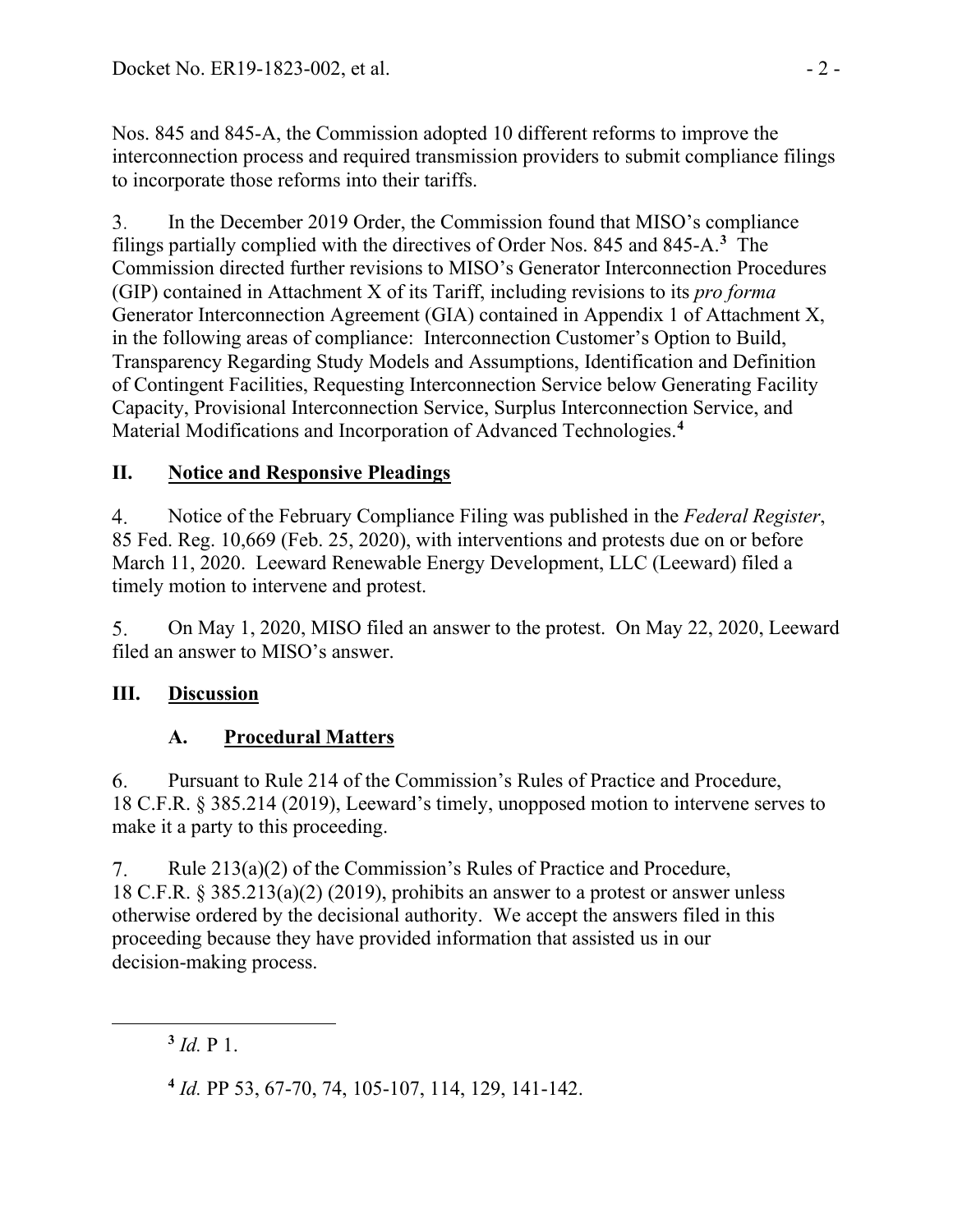#### **B. Substantive Matters**

#### **1. Request for Rehearing**

#### **a. Background**

8. In Order No. 845, the Commission revised the *pro forma* LGIA to allow interconnection customers to unilaterally exercise the option to build stand-alone network upgrades and the transmission provider's interconnection facilities, regardless of whether the transmission provider can complete construction of such facilities by the interconnection customer's proposed in-service date, initial synchronization date, or commercial operation date.**[5](#page-2-0)** In its Order No. 845 compliance filing, MISO requested an independent entity variation to reconcile the interconnection customer's unilateral ability to exercise the option to build stand-alone network upgrades with the MISO transmission owner's unilateral right to provide initial funding for network upgrades and then recover the interconnection customer's portion of these costs over time through network upgrade charges that include a return of capital and a return on capital investment.**[6](#page-2-1)** This unilateral right of MISO transmission owners to provide initial funding and earn a return of and on the cost of network upgrades is called transmission owner initial funding. MISO explained that, in *Ameren*, the D.C. Circuit required that MISO transmission owners be allowed to earn a return of, and on, the cost of network upgrades that the transmission owners must operate and maintain.**[7](#page-2-2)** MISO stated that, if an interconnection customer chooses the option to build and pays for stand-alone network upgrades, there is no capital for the transmission owner to recover the cost of, and hence, no capital to earn a return on, in contravention of *Ameren*. MISO therefore proposed a condition in

<span id="page-2-1"></span>**<sup>6</sup>** MISO Order No. 845 Compliance Filing, Docket No. ER19-1960-000, Transmittal Letter at 10-11 (filed May 22, 2019) (citing *Ameren Services Co. v. FERC*, 880 F.3d 571 (D.C. Cir. 2018) (*Ameren*)). MISO requested an independent entity variation for stand-alone network upgrades only, not for transmission provider's interconnection facilities.

<span id="page-2-2"></span>**<sup>7</sup>** *Id.* at 12 (citing *Ameren*, 880 F.3d at 580-81).

<span id="page-2-0"></span>**<sup>5</sup>** Order No. 845, 163 FERC ¶ 61,043 at PP 85-87. Prior to Order No. 845, this option to build was available to an interconnection customer only if the transmission provider did not agree to the interconnection customer's preferred construction timeline. *See Standardization of Generator Interconnection Agreements and Procedures*, Order No. 2003, 104 FERC ¶ 61,103, at P 353 (2003), *order on reh'g*, Order No. 2003-A, 106 FERC ¶ 61,220, *order on reh'g*, Order No. 2003-B, 109 FERC ¶ 61,287 (2004), *order on reh'g*, Order No. 2003-C, 111 FERC ¶ 61,401 (2005), *aff'd sub nom.*, *Nat'l Ass'n of Regulatory Util. Comm'rs v. FERC*, 475 F.3d 1277 (D.C. Cir. 2007).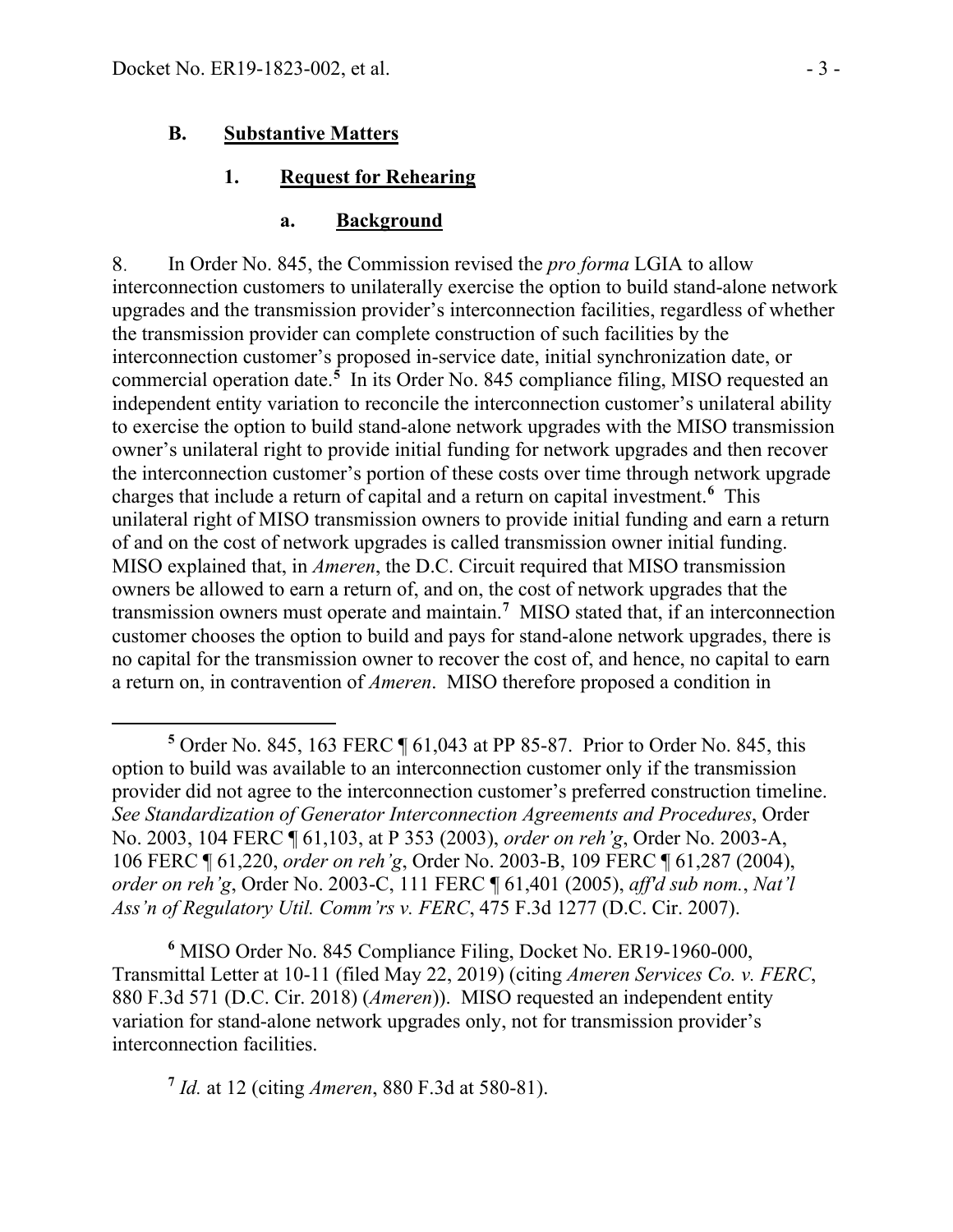article 5.2(13) of its *pro forma* GIA whereby, if an interconnection customer exercises the option to build stand-alone network upgrades, and the transmission owner elects to provide initial funding for those upgrades, the interconnection customer will invoice the transmission owner for the construction of the stand-alone network upgrades. The transmission owner will then reimburse the interconnection customer the full invoiced amount prior to the date when the interconnection customer transfers the stand alone network upgrades to the transmission owner, allowing the transmission owner to then recover a return on and of that reimbursed amount from the customer over the useful life of the upgrade.

In the December 2019 Order, the Commission accepted MISO's requested 9. independent entity variation in article 5.2(13) of the *pro forma* GIA to reconcile the option to build with transmission owner initial funding (subject to a further compliance filing, as further discussed below).**[8](#page-3-0)** The Commission agreed with MISO that *Ameren* has implications for the option to build within MISO. The Commission acknowledged that stand-alone network upgrades are not different in any meaningful way from the MISO network upgrades that were the focus of the *Ameren* proceeding, including that "although they do not affect day-to-day operations of the transmission system, [they] will nevertheless become part of the MISO transmission owner's system and will be owned, operated, and maintained by the MISO transmission owner."**[9](#page-3-1)** The Commission found that MISO transmission owners should similarly have the right to provide up-front funding for, and earn a return on, stand-alone network upgrades.**[10](#page-3-2)** The Commission agreed with MISO that the option to build under Order No. 845, which would allow the interconnection customer to unilaterally elect to construct and pay for stand-alone network upgrades, would not allow MISO transmission owners to receive compensation for the risk of owning, operating, and maintaining those facilities.

10. The Commission disagreed with protesters' arguments that *Ameren* does not apply to stand-alone network upgrades because the option to build was not mentioned in the proceedings that led to, or the court's opinion in, *Ameren*. **[11](#page-3-3)** The Commission stated that, while *Ameren* did not specifically contemplate the option to build provisions, *Ameren* did contemplate the financing mechanism for network upgrades. The Commission found that this financing mechanism applies equally to all types of network upgrades, including

<span id="page-3-1"></span>**<sup>9</sup>** *Id.*

<span id="page-3-2"></span>**<sup>10</sup>** *Id.* P 47.

<span id="page-3-3"></span>**<sup>11</sup>** *Id.* P 48.

<span id="page-3-0"></span>**<sup>8</sup>** December 2019 Order, 169 FERC ¶ 61,221 at P 46.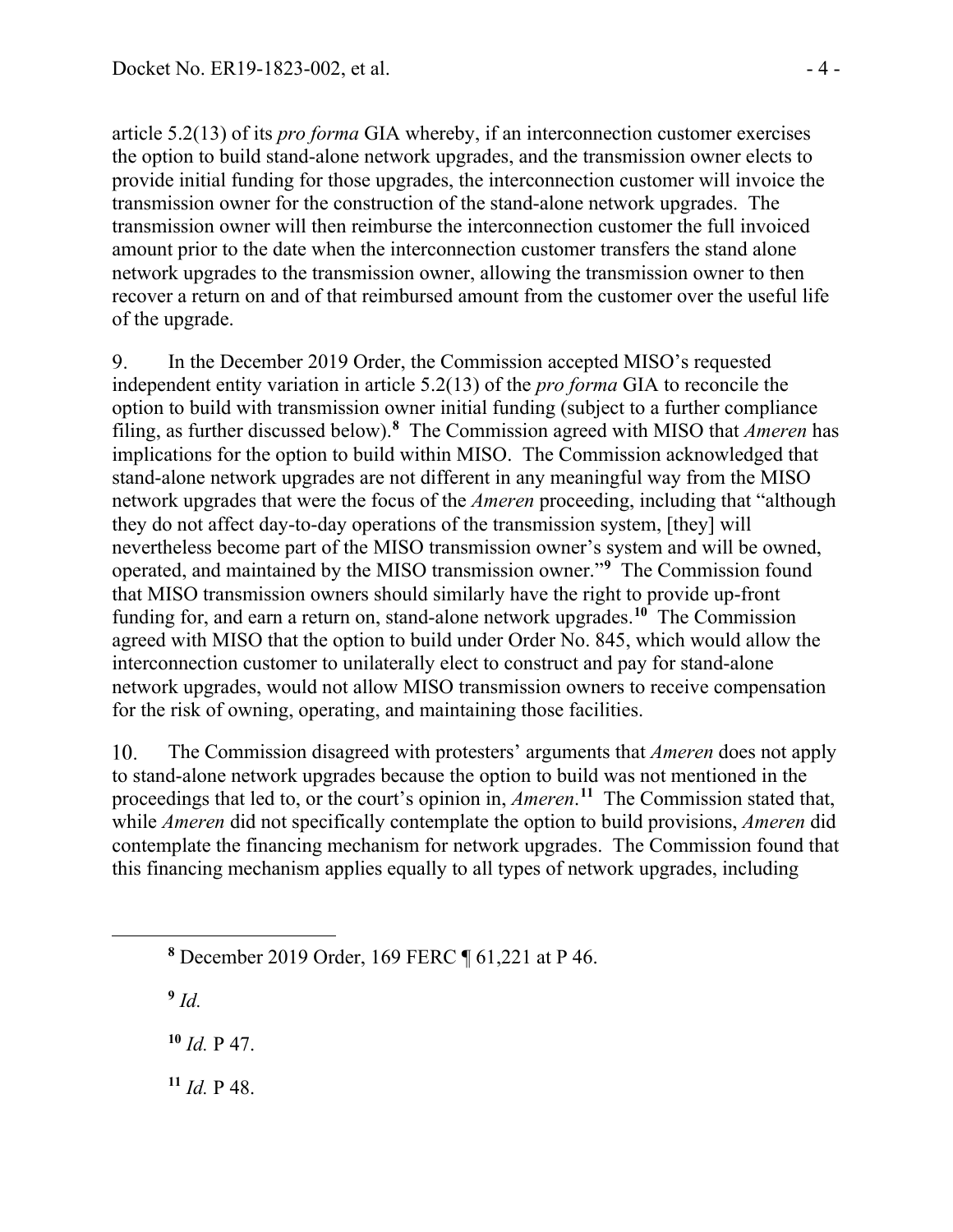stand-alone network upgrades, which the Commission found are simply a subset of the "Network Upgrades" contemplated under article 11.3 of MISO's *pro forma* GIA.**[12](#page-4-0)**

The Commission rejected arguments that MISO's independent entity variation 11. would not accomplish the purposes of Order Nos. 845 and 845-A because, protesters argued, the proposal would increase costs and negates potential savings. Protesters contended that, due to the transmission owner's right to earn a return of and on stand-alone network upgrades under transmission owner initial funding, interconnection customers must pay significantly more for network upgrades than they would if they provided the initial funding.**[13](#page-4-1)** The Commission reiterated that MISO transmission owners have the right to elect to provide the initial funding for stand-alone network upgrades and earn a return on those upgrades. The Commission also noted that an interconnection customer might select the option to build because it could construct the stand-alone network upgrades itself for less money than the transmission owner could; thus, even though the interconnection customer would still have to pay a return on the cost of those upgrades to the transmission owner, the interconnection customer would pay a return on a lower initial amount. The Commission further noted that the interconnection customer might choose the option to build because it could construct the stand-alone network upgrades more quickly than the transmission owner, a benefit that is unaffected by whether or not the interconnection customer pays a return on those upgrades to the transmission owner. The Commission found that MISO's proposed language in article 5.2(13) of its *pro forma* GIA accomplished the purposes of Order No. 845 by giving the interconnection customer the option to construct stand-alone network upgrades on its own timeline while preserving the rights of transmission owners to earn a return on network upgrades.

### **b. AWEA's Request for Rehearing**

 $12.$ AWEA argues that the Commission erred by allowing a variation that is inconsistent with the Commission's findings and the goals of Order No. 845.**[14](#page-4-2)** AWEA represents that interconnection customers have had very little success exercising the option to build since the Commission issued Order No. 2003 and that the Commission, in

**<sup>13</sup>** *Id.* P 49.

<span id="page-4-2"></span><span id="page-4-1"></span><span id="page-4-0"></span><sup>&</sup>lt;sup>12</sup> *Id.* (citing MISO Tariff, Module A, § 1.S, "Stand Alone Network Upgrade"  $(111.0.0)$ ).

**<sup>14</sup>** AWEA Request for Rehearing at 4.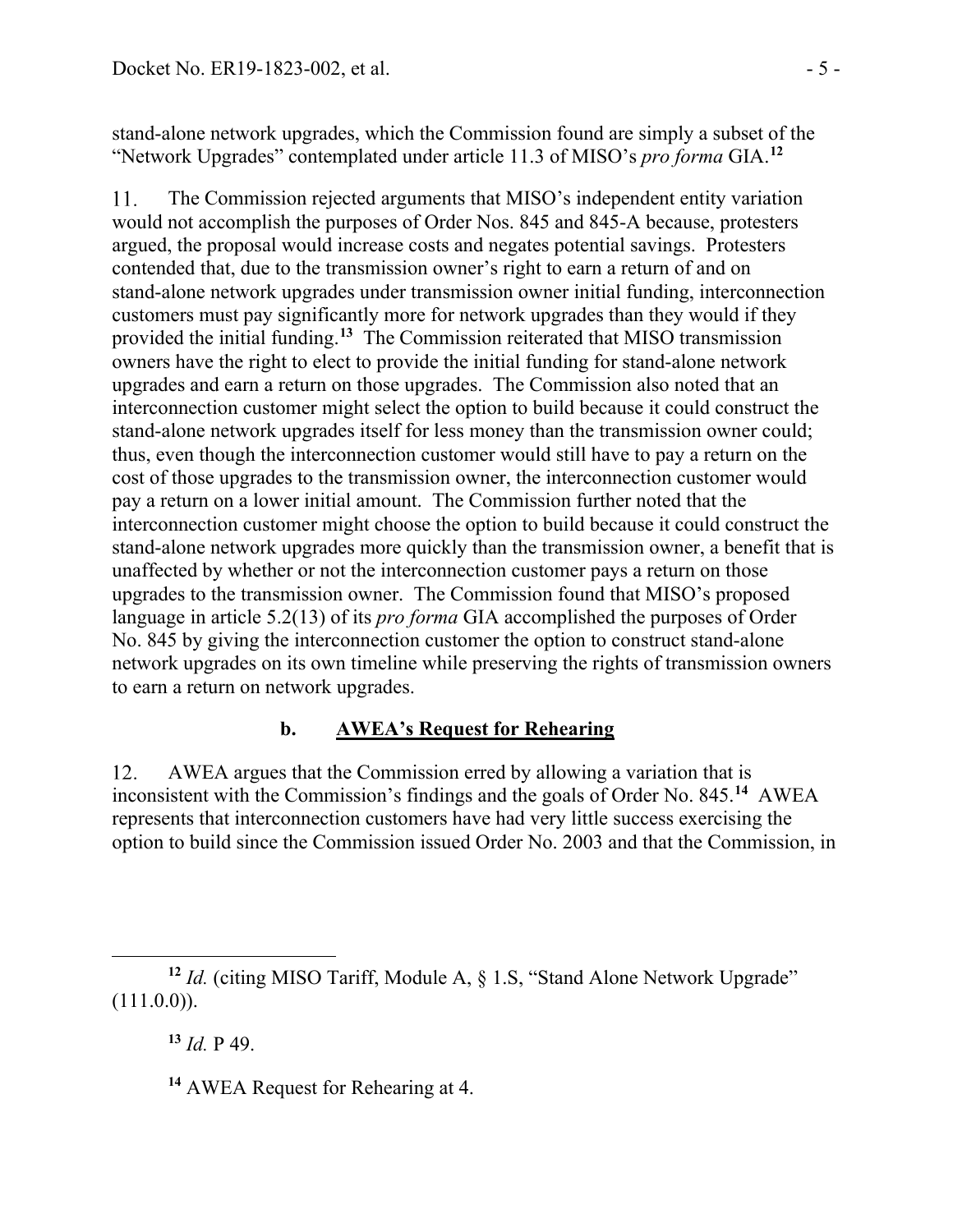Order No. 845, intended to restore that right. AWEA contends that the December 2019 Order keeps in place these barriers to interconnection customers exercising the option to build.**[15](#page-5-0)**

13. AWEA describes the Commission's acceptance of MISO's independent entity variation as directly contrary to the Commission's findings in Order Nos. 845 and 845-A.**[16](#page-5-1)** Specifically, AWEA portrays Order Nos. 845 and 845-A as permitting a transmission owner in MISO to follow the Order No. 2003 construct, which is also part of MISO's Tariff, and to earn a rate of return on the cost of stand-alone network upgrades by rolling the cost into the transmission owner's transmission rate base.**[17](#page-5-2)** According to AWEA, the option to build under this construct would entail reimbursing an interconnection customer with transmission credits. Therefore, AWEA states that MISO does not need to apply transmission owner initial funding to the option to build because transmission owners are not deprived of an opportunity to earn a return on the cost for such upgrades. AWEA states that the transmission owner should only have to roll into its rate base the interconnection customer's cost *after* the stand-alone network upgrade is completed and the transmission provider has provided credits to the interconnection customer. While the December 2019 Order required applying transmission owner initial funding to the option to build to be consistent with *Ameren*'s requirement entitling a transmission owner to earn a return on network upgrades, AWEA asserts that Order No. 845, by contrast, did not require applying transmission owner initial funding to the option to build.**[18](#page-5-3)**

14. AWEA argues that the Commission in the December 2019 Order erred in classifying stand-alone network upgrades as a subset of network upgrades that were subject to transmission owner initial funding in *Ameren*. **[19](#page-5-4)** First, AWEA states that the Court in *Ameren* only suggested that transmission owners might face risks and liability from customer-funded network upgrades, but it did not say so definitively. AWEA contends that the D.C. Circuit remanded the issue to the Commission for further consideration, and the Commission chose to impose transmission owner initial funding for network upgrades despite arguments that no evidence of such risks existed.**[20](#page-5-5)**

<span id="page-5-5"></span><span id="page-5-4"></span><span id="page-5-3"></span><span id="page-5-2"></span><span id="page-5-1"></span><span id="page-5-0"></span> *Id.* at 4-5. *Id.* at 5. *Id.* at 6. *Id.* at 6-7. *Id.* at 7. *Id.* at 7-8.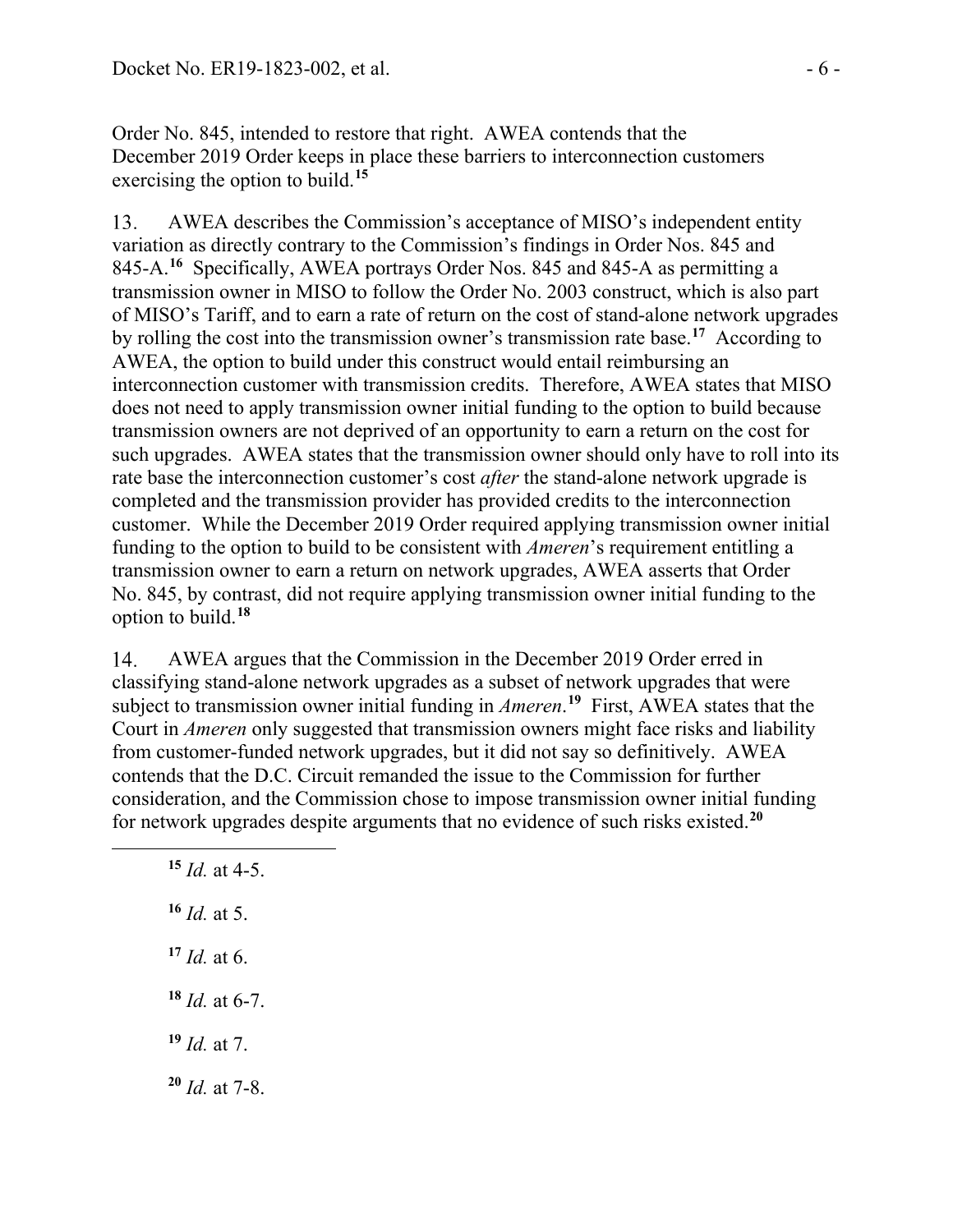Accordingly, AWEA argues that the Commission erred when it said that *Ameren* compels it to allow transmission owner initial funding for stand-alone network upgrades.**[21](#page-6-0)** Second, AWEA argues that the Commission erred by ignoring the record leading up to *Ameren*. AWEA states that the Commission proceedings underlying *Ameren* did not address whether the option to build covered stand-alone network upgrades.**[22](#page-6-1)** AWEA states that the definition of network upgrades in MISO's Tariff does not include stand-alone network upgrades, and AWEA views stand-alone network upgrades as being distinct from network upgrades under MISO's GIP. AWEA explains that this is because stand-alone network upgrades under article 11.3 of MISO's GIA do not affect the day-to-day operations of the transmission owner's system during their construction.**[23](#page-6-2)**

15. In addition, AWEA argues that, for the Commission to approve an independent entity variation, there must be independence.**[24](#page-6-3)** AWEA argues that Order No. 2003 requires that, to qualify for an independent entity variation, a transmission provider must be less likely to act in an unduly discriminatory manner than a transmission provider that is a market participant. AWEA states that, under MISO's compliance filing, it is transmission owners, not MISO, that decide whether to apply transmission owner initial funding to stand alone network upgrades. Transmission owners, according to AWEA, are direct competitors of interconnection customers for building generation and selling power in the MISO market. AWEA states that interconnection customers that choose to exercise the option to build do so because it may be more cost- and time-effective than a transmission owner constructing stand-alone network upgrades.**[25](#page-6-4)** AWEA contends that allowing transmission owners to elect transmission owner initial funding would enable the transmission owner to make a competitor interconnection customer's project uneconomical or untimely, thereby terminating the project. AWEA describes this mechanism as unduly discriminatory and preferential and thereby in violation of the

- <span id="page-6-0"></span>**<sup>21</sup>** *Id.* at 8.
- <span id="page-6-1"></span>**<sup>22</sup>** *Id.* at 8-9.
- <span id="page-6-2"></span>**<sup>23</sup>** *Id.* at 9-10.
- <span id="page-6-3"></span>**<sup>24</sup>** *Id.* at 11.
- <span id="page-6-4"></span>**<sup>25</sup>** *Id.* at 12.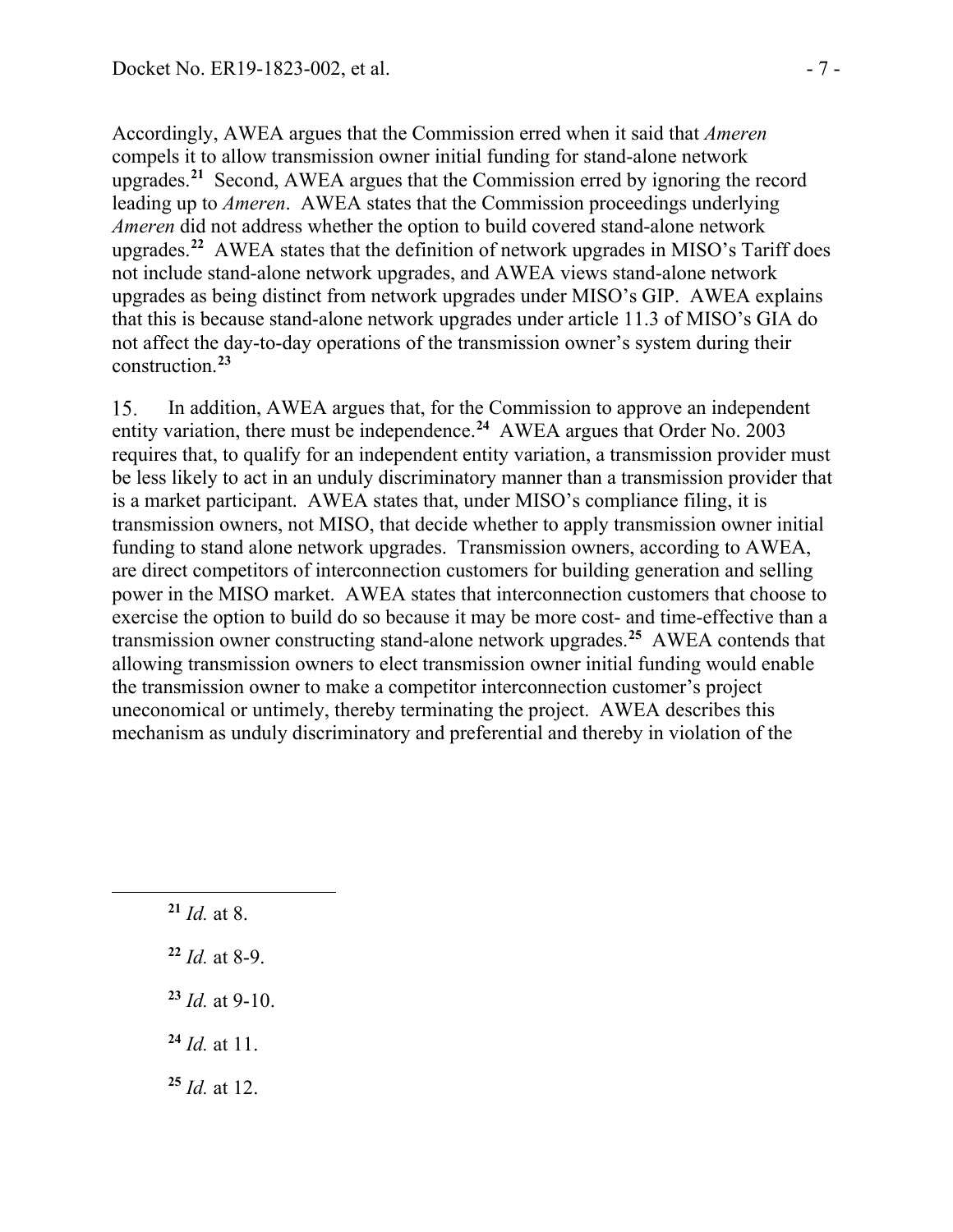Federal Power Act (FPA)<sup>[26](#page-7-0)</sup> and Order No. 2003's restriction on applying the independent entity variation only when it would not lead to undue discrimination or preferences.<sup>[27](#page-7-1)</sup>

16. AWEA contends that transmission owners were on notice that MISO's *pro forma* GIA included the option to build for stand-alone network upgrades and therefore could have included this option to build in arguments to the *Ameren* court or in pleadings in relevant Commission proceedings.**[28](#page-7-2)** AWEA states that no transmission owners made these arguments, and so may not belatedly seek to expand the holding of *Ameren* now.**[29](#page-7-3)**

AWEA contends that the independent entity variation the Commission accepted in 17. the December 2019 Order does not accomplish the goals of Order Nos. 845 and 845-A in establishing the expanded option to build, which were to ensure that there is no limitation on the interconnection customer's ability to build stand-alone network upgrades in a cost-effective manner and to avoid paying higher costs for these facilities.**[30](#page-7-4)** Instead, AWEA asserts, the approved independent entity variation will increase the cost that the interconnection customer will pay for the stand alone network upgrades.**[31](#page-7-5)** Specifically, AWEA describes MISO's independent entity variation as permitting the transmission owner to take the interconnection customer's cost for the engineering, procurement, and construction of the stand-alone network upgrades, use that cost as a base, and add in excess of 40% to the cost on a net present value basis to include a return on the base amount.**[32](#page-7-6)** According to AWEA, this exponentially increases the cost to the interconnection customer and, as the evidence in this and other dockets before the Commission has shown, will "restrict an interconnection customer's ability to efficiently build the ... stand-alone network upgrades in a cost-effective manner" and "result in higher costs for interconnection customers' contrary to the Commission's goals in Order No. 845."**[33](#page-7-7)** According to AWEA, in contravention of Order No. 845's goals, this significantly increases the interconnection customer's cost, thereby limiting the

<span id="page-7-0"></span>**<sup>26</sup>** 16 U.S.C. § 796 *et seq.* (2018).

<span id="page-7-1"></span>**<sup>27</sup>** AWEA Request for Rehearing at 13.

<span id="page-7-2"></span>**<sup>28</sup>** *Id.*

<span id="page-7-3"></span>**<sup>29</sup>** *Id.* at 14.

<span id="page-7-4"></span>**<sup>30</sup>** *Id.* at 10.

<span id="page-7-5"></span>**<sup>31</sup>** *Id.* at 14.

<span id="page-7-6"></span>**<sup>32</sup>** *Id.* at 14-15.

<span id="page-7-7"></span>**<sup>33</sup>** *Id.* at 4 (quoting Order No. 845, 163 FERC ¶ 61,043 at PP 85-86).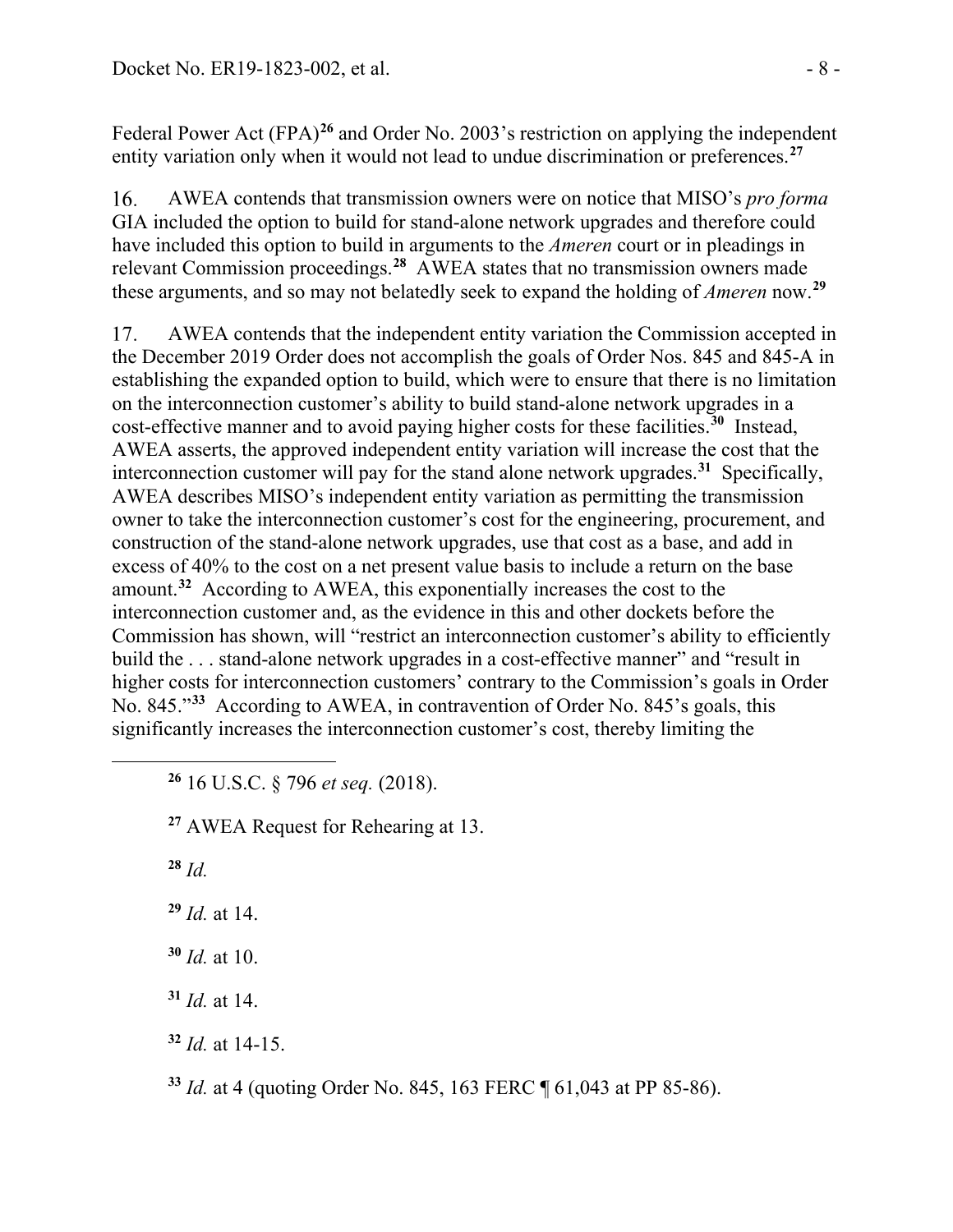interconnection customer's ability to construct stand-alone network upgrades in a cost-effective and efficient manner.**[34](#page-8-0)**

18. AWEA characterizes as illogical and inconsistent with the evidence in this proceeding the Commission's statement in the December 2019 Order that allowing a transmission owner to pay an invoice (in order to elect transmission owner initial funding) and then charge the customer over the life of stand-alone network upgrades over the next 20 to 30 years results in an interconnection customer paying a return on a lower initial amount.**[35](#page-8-1)** AWEA states that the hypothetical comparison provided by MISO, and upon which the Commission relied for this assertion (\$17 million interconnection customer cost versus \$20 million transmission owner cost for engineering, procurement, and construction), does not reflect actual increased costs to the interconnection customer from transmission owner initial funding of stand-alone network upgrades. AWEA states that, where the lowest estimated cost increase is 30% on a net present value basis, then an interconnection customer's costs would be \$22.1 million instead of \$20 million (and likely higher).**[36](#page-8-2)**

Citing a filing in Docket No. ER20-741-000, AWEA represents that a 19. transmission owner electing transmission owner initial funding in a Facilities Service Agreement proposed to collect an engineering, procurement, and construction charge over 18 years that cost \$1,958,613.**[37](#page-8-3)** AWEA states that, together with a fixed charge rate and rate of return of 13.9%, the interconnection customer on a net present value basis will pay \$273,422 per year or \$4,921,596, which is a \$2.9 million or 60% increase in costs.**[38](#page-8-4)**

<span id="page-8-0"></span>**<sup>34</sup>** *Id.* at 15.

**<sup>35</sup>** *Id.* at 14.

**<sup>36</sup>** *Id.* at 15.

<span id="page-8-3"></span><span id="page-8-2"></span><span id="page-8-1"></span>**<sup>37</sup>** *Id.* (referencing Midcontinent Independent System Operator, Inc., FERC FPA Electric Tariff, Midwest ISO Agreements, SA 3224, Ameren Illinois-Bishop Hill FSA,  $(31.0.0)$ ).

<span id="page-8-4"></span>**<sup>38</sup>** On March 6, 2020, the Commission accepted the Facilities Study Agreement filed in Docket No. ER20-741-000 and directed the transmission owner to refund: (1) the time value of the revenues it collected from the interconnection customer during the period in which the rates were not authorized by the Commission, limited to the extent necessary to ensure that the transmission owner does not operate at a loss; and (2) the difference, with interest, between the proposed monthly charges in that agreement and the monthly charges the interconnection customer paid during the period in which rates were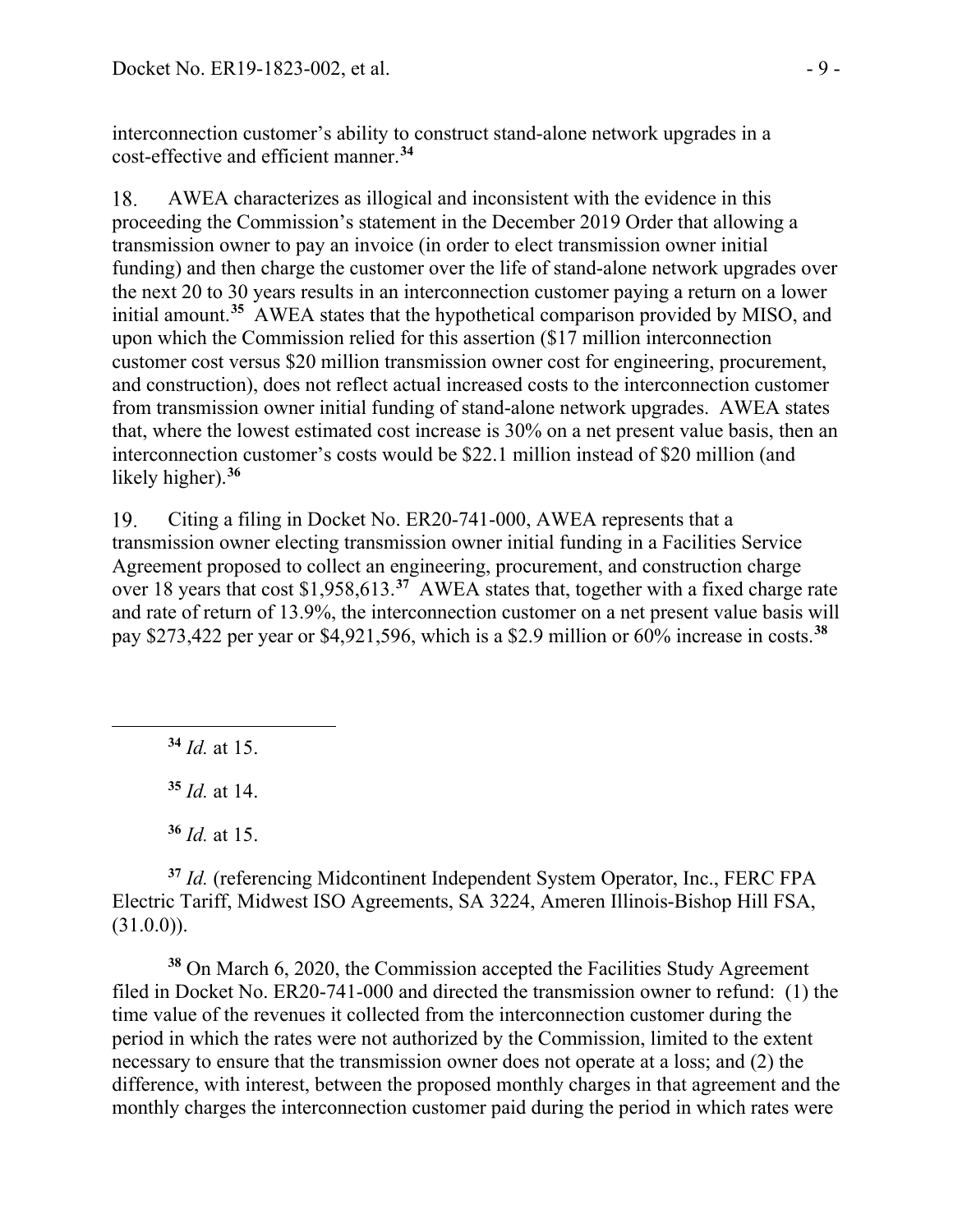AWEA states that the Commission's reliance on the sole hypothetical provided by MISO does not justify the higher costs that the interconnection customer will pay, as demonstrated by many more examples that "can be gleaned from the Commission's files that demonstrate the exact same significant cost increase to the interconnection customer."**[39](#page-9-0)** Because of these expected higher costs to interconnection customers, AWEA asserts that the Commission's acceptance in the December 2019 Order of MISO's requested independent entity variation from Order No. 845 was arbitrary and capricious.**[40](#page-9-1)**

### **c. Commission Determination**

20. For the reasons discussed below, we deny AWEA's request for rehearing of the December 2019 Order.

 $21.$ In Order No. 2003, the Commission permitted Regional Transmission Organizations/Independent System Operators (RTOs/ISOs) to seek "independent entity variations" for pricing and non-pricing provisions and held that RTOs/ISOs "shall have greater flexibility to customize [their] interconnection procedures and agreement to fit regional needs."**[41](#page-9-2)** The Commission stated that this approach recognizes that an RTO/ISO is less likely to act in an unduly discriminatory manner than a transmission provider that is a market participant.**[42](#page-9-3)** The Commission has granted independent entity variations from rulemakings where an RTO/ISO demonstrates that the proposed variation: (1) is just and reasonable, and not unduly discriminatory or preferential; and (2) accomplishes the purposes of the final rule. It is not a sufficient justification to state that a variation conforms to current RTO/ISO practices or to the RTO's/ISO's tariff definitions and terminology.**[43](#page-9-4)** As discussed below, we affirm the Commission's

**<sup>40</sup>** *Id.* at 15-16.

**<sup>41</sup>** Order No. 2003, 104 FERC ¶ 61,103 at P 826.

**<sup>42</sup>** *Id.* P 827.

<span id="page-9-4"></span><span id="page-9-3"></span><span id="page-9-2"></span>**<sup>43</sup>** *See, e.g*., *ISO New England, Inc.*, 164 FERC ¶ 61,222, at P 9 (2018) (citing Order No. 2003, 104 FERC ¶ 61,103 at PP 26, 827; *Midcontinent Indep. Sys. Operator, Inc.*, 154 FERC ¶ 61,247, at P 20 (2016); *Cal. Indep. Sys. Operator Corp.*, 140 FERC ¶ 61,070, at P 44 (2012)).

<span id="page-9-1"></span><span id="page-9-0"></span>not authorized by the Commission. *See Midcontinent Indep. Sys. Operator, Inc.*, 170 FERC ¶ 61,182, at P 1 (2020).

**<sup>39</sup>** AWEA Request for Rehearing at 15.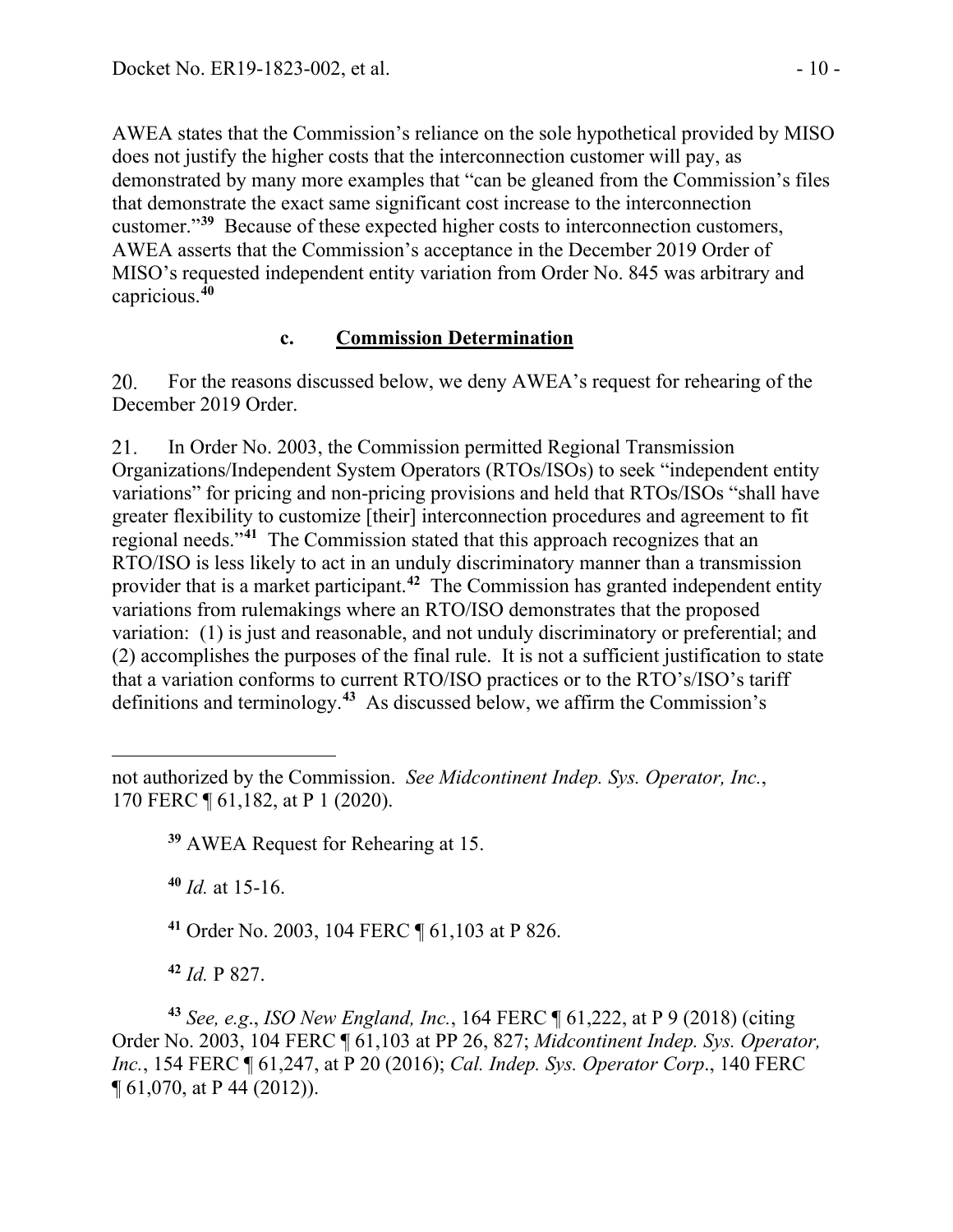acceptance of MISO's proposed independent entity variation in the December 2019 Order and continue to find that MISO's proposed variation is just and reasonable and not unduly discriminatory or preferential and accomplishes the purposes of Order Nos. 845 and 845-A.**[44](#page-10-0)**

22. Order Nos. 845 and 845-A did not change the Order No. 2003 interconnection crediting policy. Accordingly, MISO was not obligated to revise its interconnection customer crediting policy in its Order No. 845 compliance filing. Pursuant to the *pro forma* LGIP and *pro forma* LGIA adopted in Order No. 2003, an interconnection customer initially funds 100% of the cost of interconnection-related network upgrades, and such costs are reimbursed to the interconnection customer through credits against transmission service charges when the interconnection customer commences commercial operation.**[45](#page-10-1)** MISO, though, has an existing independent entity variation from the crediting policy established in the *pro forma* LGIP and *pro forma* LGIA in Order No. 2003.**[46](#page-10-2)** Under MISO's interconnection customer funding policy, an interconnection customer is responsible for 100% of network upgrade costs, with a possible 10% reimbursement for network upgrades that are 345 kV and above.**[47](#page-10-3)** Because Order No. 845 did not change the *pro forma* interconnection crediting policy in Order No. 2003, it was not at issue in MISO's Order No. 845 compliance filing.

23. As a separate aspect of MISO's interconnection customer crediting policy and as a result of the *Ameren* decision, transmission owners in MISO may unilaterally elect to initially fund network upgrades.**[48](#page-10-4)** The Commission in Order No. 845 declined to require mutual agreement between the interconnection customer and the transmission owner for the transmission owner to initially fund the cost of any network upgrades, including stand-alone network upgrades.**[49](#page-10-5)** The Commission stated that the "Order No. 845 option to build revisions, which do not alter the Order No. 2003 crediting policy, do not conflict

**<sup>44</sup>** December 2019 Order, 169 FERC ¶ 61,221 at PP 18, 45, 49.

<span id="page-10-1"></span><span id="page-10-0"></span>**<sup>45</sup>** Order No. 2003, 104 FERC ¶ 61,103 at PP 22, 676, 683, 693; *see also* Order No. 845-A, 163 FERC ¶ 61,043 at P 9.

**<sup>46</sup>** *See* Order No. 845-A, 166 FERC ¶ 61,137 at P 10.

<span id="page-10-3"></span><span id="page-10-2"></span>**<sup>47</sup>** *See Midwest Indep. Transmission Sys. Operator, Inc.*, 129 FERC ¶ 61,060, at P 8 (2009), *order denying reh'g*, 154 FERC ¶ 61,073 (2016)*.*

<span id="page-10-4"></span>**<sup>48</sup>** *See Midcontinent Indep. Sys. Operator, Inc.*, 169 FERC ¶ 61,233, at P 37 (2019) (Ameren Remand Rehearing Order).

<span id="page-10-5"></span>**<sup>49</sup>** Order No. 845, 163 FERC ¶ 61,043 at P 122; Order No. 845-A, 166 FERC ¶ 61,137 at P 20.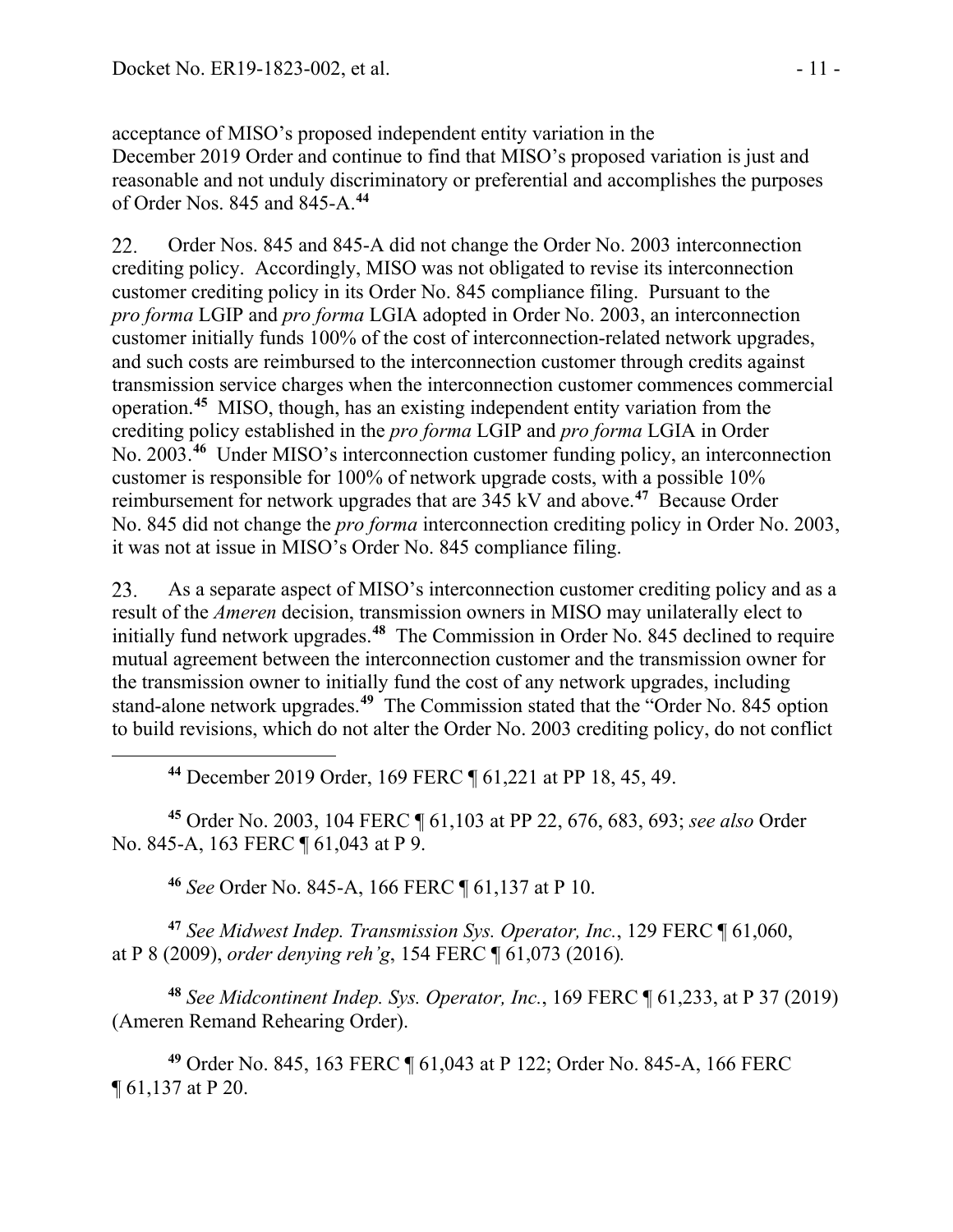with the *Ameren* decision because they do not deprive transmission owners of the ability to earn a return on, and of, stand-alone network upgrade costs."**[50](#page-11-0)** Additionally, in Order No. 845-B, while the Commission reiterated that "Order No. 845 did not change the fact that the Commission explicitly provided an option pursuant to which transmission providers can earn a return of, and on, the costs of network upgrades through the Order No. 2003 crediting policy,"**[51](#page-11-1)** it also noted that "nothing prevented RTOs/ISOs from addressing whether the relevant provisions in their tariffs implicate *Ameren* and ensuring that they address such concerns when they submitted their filings to comply with Order Nos. 845 and 845-A."**[52](#page-11-2)** The Commission also clarified that it "did not prohibit transmission providers, including RTOs/ISOs, from arguing that they qualify for a variation from the *pro forma* LGIP and the *pro forma* LGIA."**[53](#page-11-3)**

24. MISO's interconnection customer crediting policy is not at issue in this proceeding, and AWEA has not alleged that MISO's interconnection customer crediting policy must change in light of Order Nos. 845 and 845-A. Rather, as MISO has stated, "not harmonizing a Transmission Owner's right to Self Fund with the expanded Option to Build could impermissibly undermine a Transmission Owner's Right to Self Fund."**[54](#page-11-4)** Therefore, MISO requested an independent entity variation in its compliance filing in this proceeding, which MISO explained is necessary to reconcile Order No. 845's option to build requirements with MISO's existing independent entity variation, whereby an interconnection customer is responsible for 100% of network upgrade costs, with a possible 10% reimbursement for network upgrades that are 345 kV and above, and the unilateral right of transmission owners to elect to initially fund network upgrades.

We continue to find that MISO's compliance filing satisfied the Commission's 25. independent entity variation standard for compliance with Order Nos. 845 and 845-A, by reconciling Order Nos. 845 and 845-A's option to build requirements with MISO's interconnection customer crediting policy and the transmission owners' right to elect transmission owner initial funding for stand-alone network upgrades, in a way that is just and reasonable and not unduly discriminatory or preferential and that accomplishes the purposes of Order Nos. 845 and 845-A. As relevant here, in order to improve certainty for interconnection customers, Order Nos. 845 and 845-A revised sections 5.1, 5.1.3, and

<span id="page-11-0"></span>**<sup>50</sup>** *Id.*

<span id="page-11-1"></span>**<sup>51</sup>** Order No. 845-B, 166 FERC ¶ 61,092 at P 27.

<span id="page-11-2"></span>**<sup>52</sup>** *Id.* P 28.

<span id="page-11-3"></span>**<sup>53</sup>** *Id.*

<span id="page-11-4"></span>**<sup>54</sup>** MISO Answer, Docket No. ER19-1960-000, at 6 (July 11, 2019).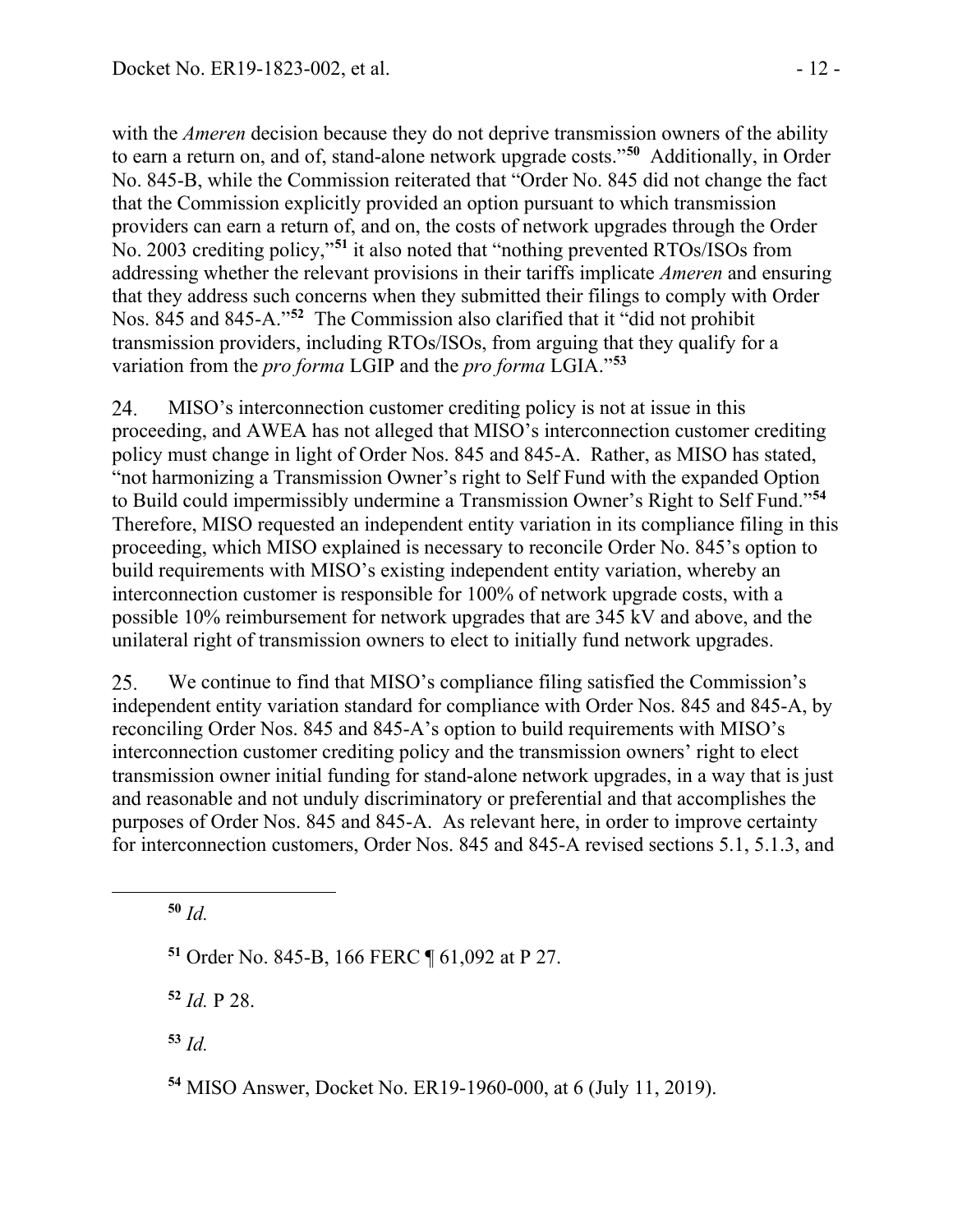5.1.4 of the *pro forma* LGIP and LGIA "to allow interconnection customers to exercise the option to build with respect to the transmission provider's interconnection facilities and stand-alone network upgrades regardless of whether the transmission provider can meet the interconnection customer's proposed dates."**[55](#page-12-0)** As relevant here, MISO's compliance filing adopts the language defining stand-alone network upgrades from the *pro forma* LGIP and *pro forma* LGIA in Order Nos. 845 and 845-A with respect to the option to build stand-alone network upgrades. Interconnection customers in MISO may exercise the option to build stand-alone network upgrades required by Order Nos. 845 and 845-A.

26. We disagree with AWEA's contention that a transmission owner's unilateral right to elect to initially fund network upgrades in section 5.2(13) of MISO's GIP and *pro forma* GIA, pursuant to the *Ameren* decision, should not extend to stand alone network upgrades. *Ameren* did not distinguish between network upgrades as a whole and stand-alone network upgrades, and the Commission described the court in *Ameren* "as skeptical of the idea that a transmission owner need not earn a profit on all parts of its business."**[56](#page-12-1)** We agree with AWEA that, under the *pro forma* LGIP and *pro forma* LGIA adopted in Order Nos. 845 and 845-A, network upgrades are stand-alone if the network upgrades do not affect a transmission owner's day-to-day operations during construction.**[57](#page-12-2)** The *pro forma* LGIP and *pro forma* LGIA adopted in Order Nos. 845 and 845-A, however, before specifying how stand-alone network upgrades are different from other network upgrades, first define stand-alone network upgrades as network upgrades.**[58](#page-12-3)** These network upgrades, once completed, will ultimately become part of MISO transmission owners' systems and will be owned, operated, and maintained by the MISO transmission owner. As the Commission indicated in the December 2019 Order, transmission owners are thus entitled to earn a return of and on stand-alone network

**<sup>57</sup>** *See* AWEA Request for Rehearing at 9.

<span id="page-12-0"></span>**<sup>55</sup>** Order No. 845, 163 FERC ¶ 61,043 at P 85. The *pro forma* LGIP and LGIA, as revised in Order No. 845-A, define stand-alone network upgrades as: "Network Upgrades that are not part of an Affected System that an Interconnection Customer may construct without affecting day-to-day operations of the Transmission System during their construction." Order No. 845-A, 166 FERC ¶ 61,137 at P 68 (emphasis omitted).

<span id="page-12-3"></span><span id="page-12-2"></span><span id="page-12-1"></span>**<sup>56</sup>** Ameren Remand Rehearing Order, 169 FERC ¶ 61,233 at P 39 (citing *Ameren*, 880 F.3d at 581).

**<sup>58</sup>** *See* Order No. 845-A, 166 FERC ¶ 61,137 at P 68.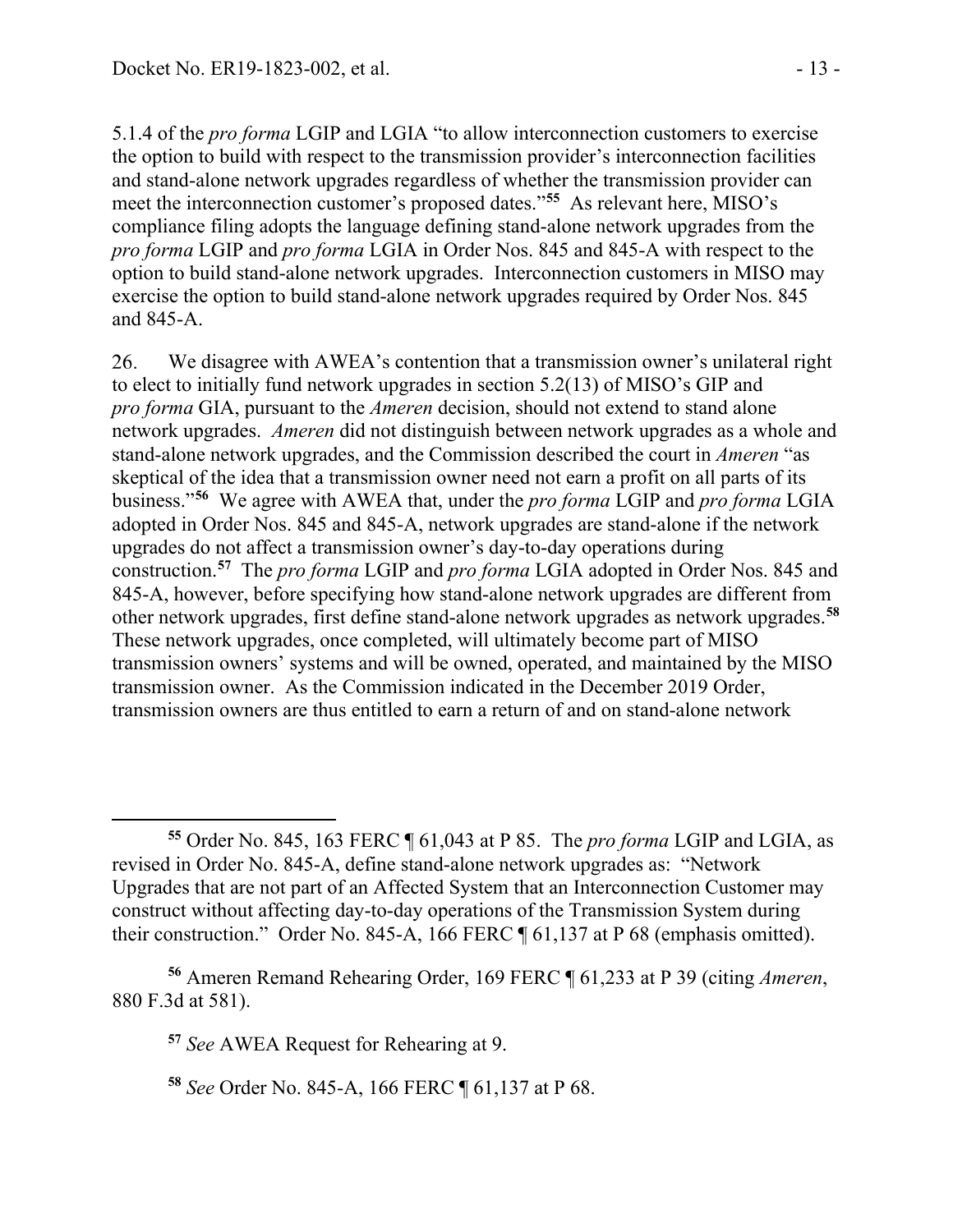upgrades as part of their systems.**[59](#page-13-0)** Moreover, in Order No. 2003, the Commission defined stand-alone network upgrades as a subcategory of network upgrades in order to limit the category of network upgrades that interconnection customers may choose to construct pursuant to the option to build.**[60](#page-13-1)** MISO's compliance filing allowing transmission owner initial funding of such network upgrades does not undermine the option to construct stand-alone network upgrades on the interconnection customer's own timeline.**[61](#page-13-2)**

27. While *Ameren* did not discuss stand-alone network upgrades specifically, *Ameren*  also did not exclude stand-alone network upgrades, or any other type of network upgrades, from the broader category of network upgrades.**[62](#page-13-3)** It was therefore reasonable for the Commission in the December 2019 Order to find that stand alone network upgrades for the purposes of cost allocation are a subset of all other network upgrades and are subject to transmission owner initial funding.

28. Moreover, MISO's compliance filing maintained, as relevant here, the same option to build provision as Order Nos. 845 and 845-A. While MISO's policy of transmission owner initial funding, pursuant to *Ameren*, may result in higher costs to interconnection customers over the life of any network upgrade, including stand-alone network upgrades, an interconnection customer that chooses the option to build establishes the base construction costs for a stand-alone network upgrade upon which the transmission owner will later earn a return and through that option has the incentive to keep those base costs lower.**[63](#page-13-4)**

<span id="page-13-0"></span>**<sup>59</sup>** December 2019 Order, 169 FERC ¶ 61,221 at PP 46-47 (citing *Ameren*, 880 F.3d at 580-82).

<span id="page-13-1"></span>**<sup>60</sup>** *See* Order No. 2003, 104 FERC ¶ 61,103 at PP 337, 353 (finding that the *pro forma* LGIA does not grant any right to the interconnection customer to construct network upgrades that are not stand-alone network upgrades).

**<sup>61</sup>** *See* December 2019 Order, 169 FERC ¶ 61,221 at P 49.

<span id="page-13-3"></span><span id="page-13-2"></span>**<sup>62</sup>** *Ameren*, 880 F.3d at 572 (defining network upgrades as "*any* new construction that occurs within [transmission owners'] transmission grid itself to accommodate the incoming flows of new power." (emphasis added)).

<span id="page-13-4"></span>**<sup>63</sup>** *Cf. id.* at 579 ("[S]ince they bear a greater share of cost responsibility, the generators also have a sharper incentive than Petitioners to reduce the costs of raw materials, or construction labor, or design fees. This is why the generators can challenge inclusion of any such costs that deviate unreasonably from a fair market price before the Commission.").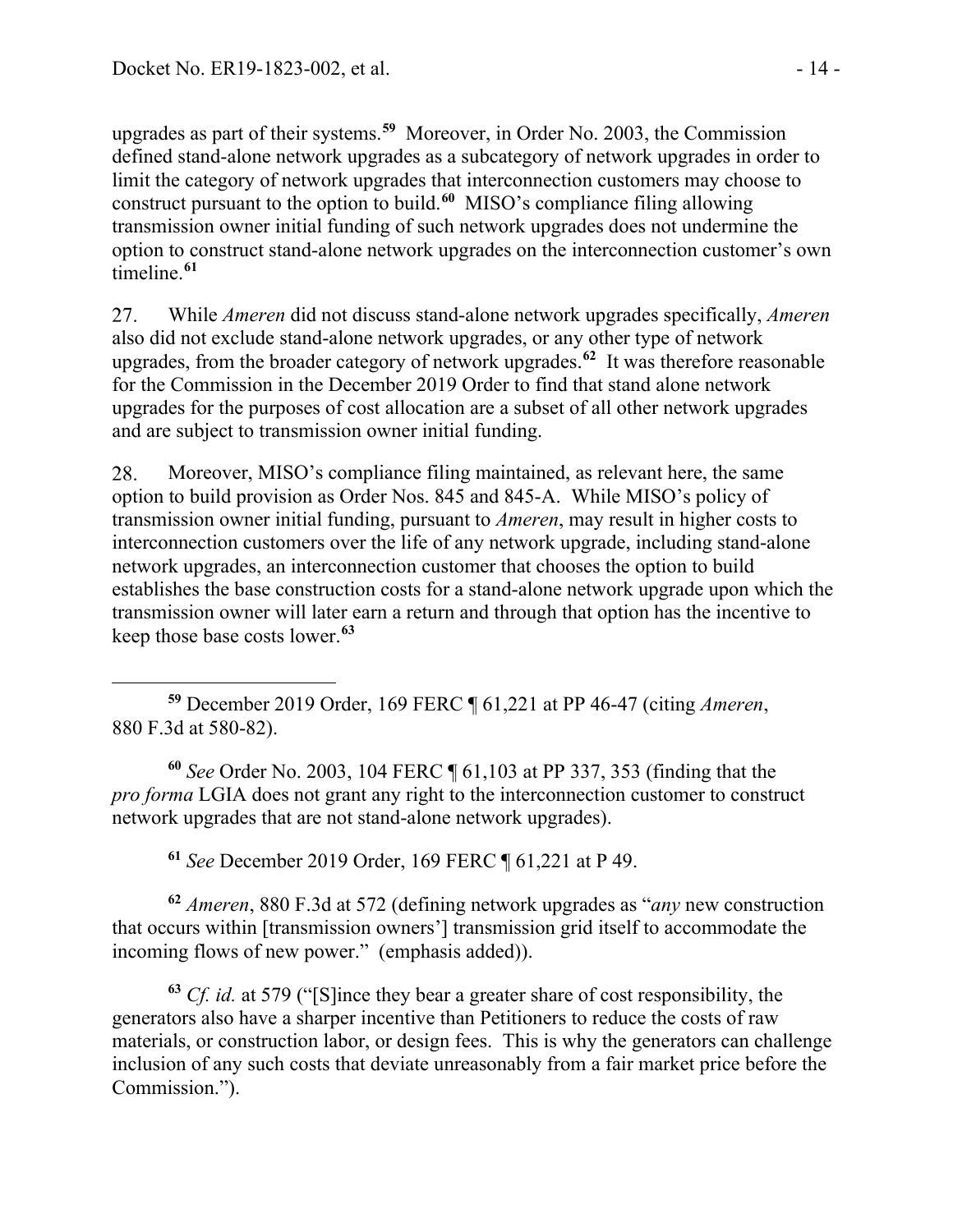29. We also reject AWEA's argument that the Commission should not have granted MISO an independent entity variation for its compliance with Order Nos. 845 and 845-A's option to build requirements, given that transmission owners, not MISO, decide whether to apply transmission owner initial funding to stand alone network upgrades. Under Order Nos. 845 and 845-A, like Order No. 2003, RTOs/ISOs such as MISO may seek an independent entity variation for pricing and non-pricing provisions to customize their interconnection procedures and agreements to fit regional needs.**[64](#page-14-0)** MISO has long had an independent entity variation from the *pro forma* LGIP and LGIA established in Order No. 2003.**[65](#page-14-1)** AWEA argues that allowing transmission owners the discretion to elect transmission owner initial funding for stand-alone network upgrades renders MISO's compliance proposal unduly discriminatory or preferential. However, as discussed above, neither MISO's interconnection customer crediting policy, nor transmission owner initial funding for network upgrades, is at issue in this proceeding, and MISO's proposed revisions to comply with Order No. 845 do not alter the transmission owners' right to elect this funding option. The Commission restored transmission owners' right to elect transmission owner initial funding in the Ameren Remand Rehearing Order,**[66](#page-14-2)** finding that right had not been shown to be unduly discriminatory or preferential, and arguments to the contrary here, which were also presented in the proceeding on remand from *Ameren*, constitute an impermissible collateral attack on that order.

<span id="page-14-0"></span>**<sup>64</sup>** Order No. 845, 163 FERC ¶ 61,043 at P 43 (citing Order No. 2003, 104 FERC ¶ 61,103 at P 826); *see also* Order No. 2003, 104 FERC ¶ 61,103 at P 827 ("With respect to an RTO or ISO, at the time its compliance filing is made, as discussed above, we will allow it to seek 'independent entity variations' from the Final Rule pricing and non-pricing provisions. This is a balanced approach that recognizes that an RTO or ISO has different operating characteristics depending on its size and location and is less likely to act in an unduly discriminatory manner than a Transmission Provider that is a market participant. The RTO or ISO shall therefore have greater flexibility to customize its interconnection procedures and agreements to fit regional needs.").

<span id="page-14-1"></span>**<sup>65</sup>** *See, e.g.*, *Midwest Indep. Sys. Transmission Operator, Inc.*, 108 FERC ¶ 61,027 (2004).

<span id="page-14-2"></span>**<sup>66</sup>** *See* Ameren Remand Rehearing Order, 169 FERC ¶ 61,233 at P 38 ("On the issue of undue discrimination, contrary to AWEA's assertions, we find that the fact that a majority of transmission owners in MISO also own generation is not adequate by itself to demonstrate that there is undue discrimination, nor does it justify requiring all transmission owners in MISO to bear the risks of Generator Up-Front Funding.") (citing *Ameren*, 880 F.3d at 578; *Midcontinent Indep. Sys. Operator, Inc.*, 164 FERC ¶ 61,158, at P 29 & n.65 (2018)).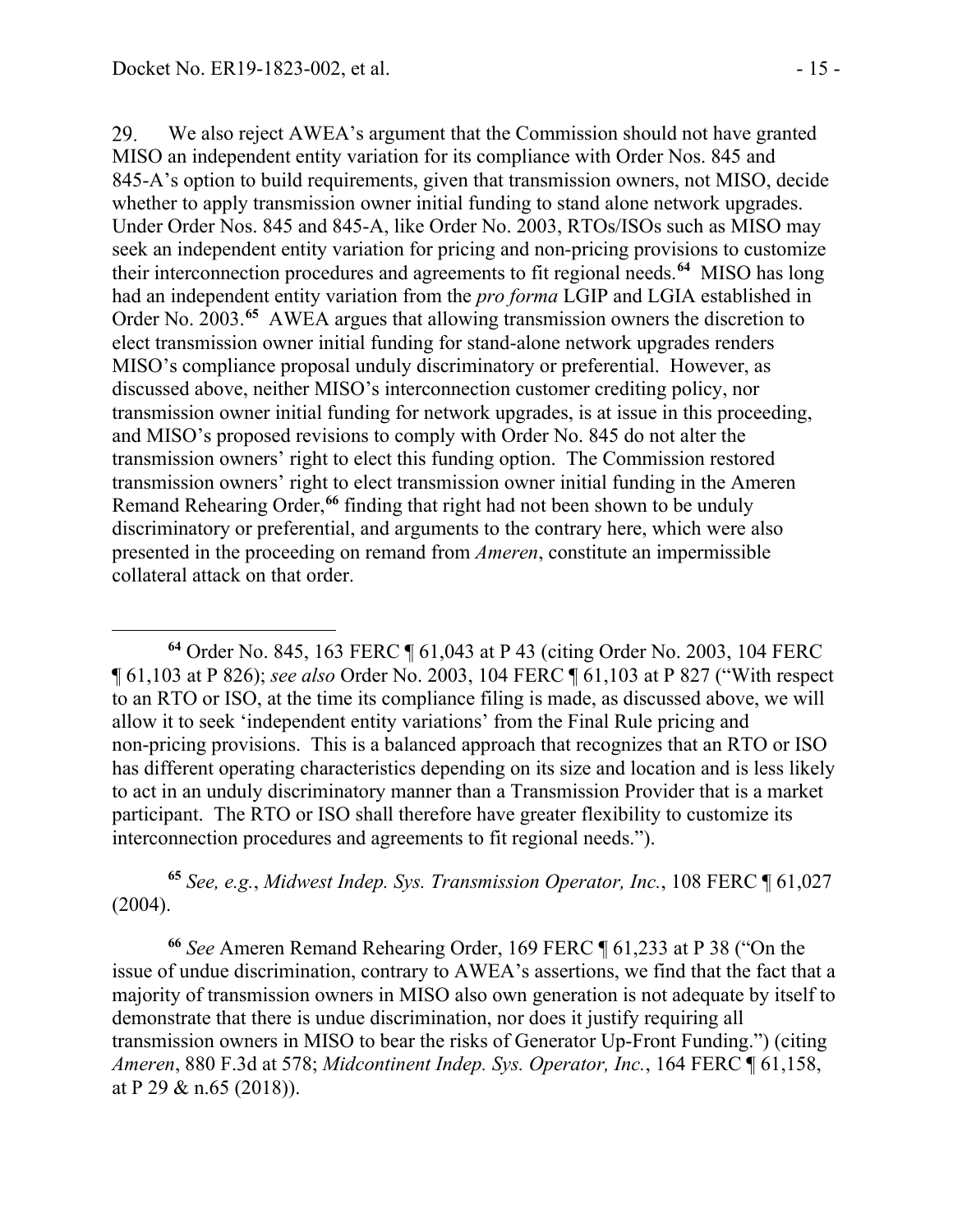### **2. February Compliance Filing**

 $30.$ As discussed below, we find that MISO's February Compliance Filing partially complies with the requirements of the December 2019 Order. Accordingly, we accept MISO's February Compliance Filing, effective December 20, 2019, and direct MISO to submit a further compliance filing within 120 days of the date of this order.

#### **a. Interconnection Customer's Option to Build**

### **i. December 2019 Order**

 $31.$ In the December 2019 Order, the Commission found that MISO's proposed revisions to its GIP and *pro forma* GIA to allow interconnection customers to unilaterally exercise the option to build stand-alone network upgrades and transmission owner's interconnection facilities partially complied with the requirements of Order Nos. 845 and 845-A.**[67](#page-15-0)** The Commission found that MISO's proposed funding arrangement for stand-alone network upgrades was unjust and unreasonable because it would allow transmission owners to avoid the risks and costs associated with financing and constructing a new construction project while retaining benefits as if the transmission owners incurred those risks and costs.**[68](#page-15-1)**

As discussed above, in its Order No. 845 compliance filing, MISO requested an 32. independent entity variation to reconcile the interconnection customer's unilateral ability to exercise the option to build stand-alone network upgrades with the MISO transmission owner's right to unilaterally elect to provide initial funding for network upgrades, then recover the interconnection customer's portion of these costs over time through network upgrade charges that included a return of capital and a return on capital investment.**[69](#page-15-2)** MISO proposed a condition in article 5.2(13) of its *pro forma* GIA whereby, if an interconnection customer exercised the option to build stand-alone network upgrades, and the transmission owner elected to provide initial funding for those upgrades, the interconnection customer would invoice the transmission owner for the construction of the stand-alone network upgrades, and the transmission owner would reimburse the interconnection customer the full invoiced amount prior to the date specified in Appendix B (Interconnection Customer Milestone 9) of MISO's *pro forma* GIA when the

**<sup>68</sup>** *Id.* P 53.

<span id="page-15-2"></span><span id="page-15-1"></span><span id="page-15-0"></span>**<sup>69</sup>** *Id.* P 23 (citing MISO Order No. 845 Compliance Filing, Docket No. ER19-1960-000, Transmittal Letter at 10 (filed May 22, 2019)).

**<sup>67</sup>** December 2019 Order, 169 FERC ¶ 61,221 at P 44.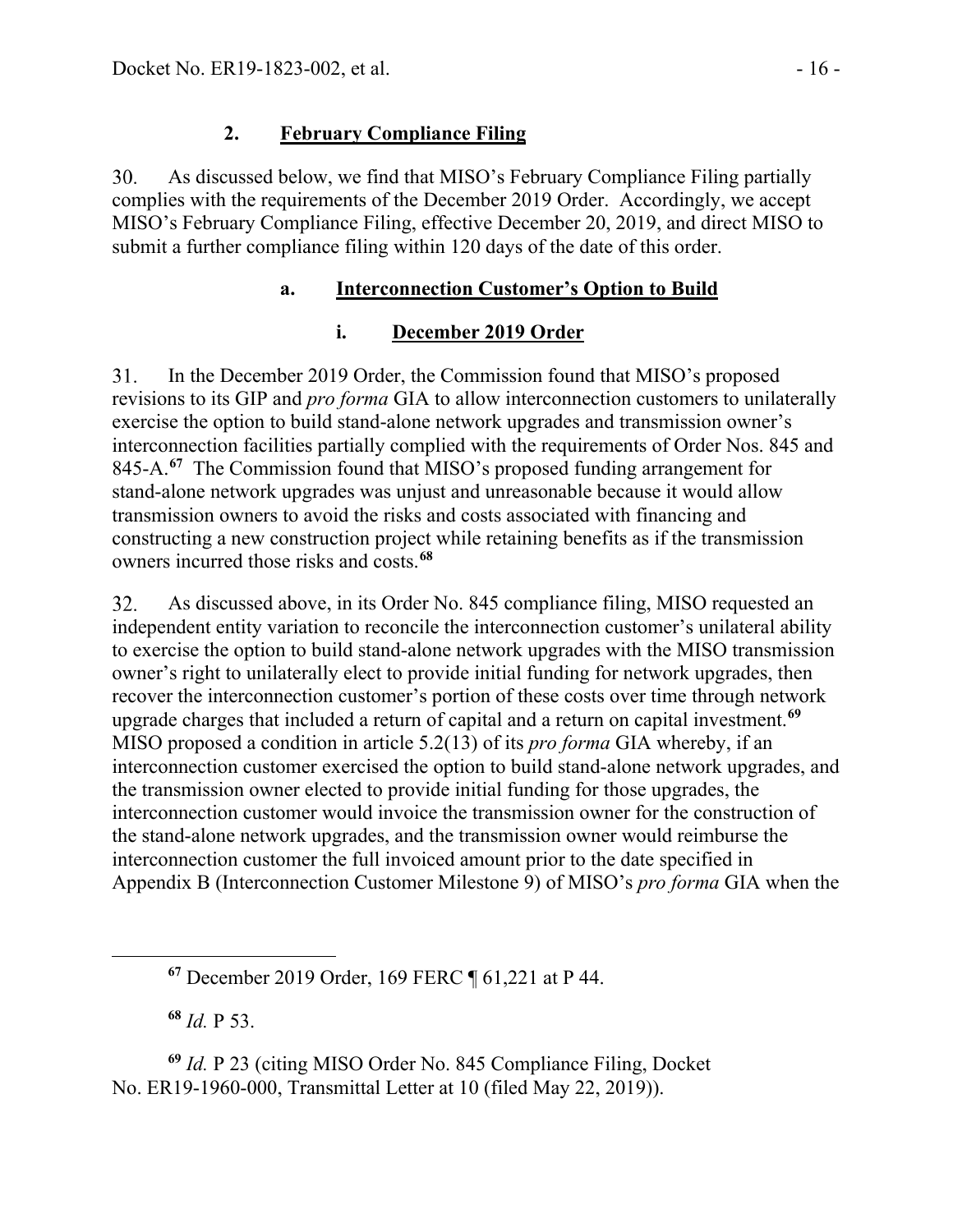interconnection customer transferred the stand alone network upgrades to the transmission owner.**[70](#page-16-0)**

33. The Commission found that MISO's proposal was unclear as to when the transmission owner would reimburse an interconnection customer for the costs of any stand-alone network upgrades the interconnection customer constructed after exercising the option to build.**[71](#page-16-1)** The Commission was concerned that, if transmission owner reimbursement for the cost of these facilities occurred after the stand alone network upgrades were completed, there would be a misalignment of the risks with the rate of return that the transmission owner would receive. The Commission explained that MISO's proposed funding arrangement could require the interconnection customer exercising the option to build to take on the risk of financing and constructing the stand alone network upgrades, while allowing the transmission owner to earn the same rate of return the transmission owner would have earned if it had constructed and provided initial funding for the stand alone network upgrades. Thus, the Commission found that MISO's proposal could allow transmission owners to avoid the risks of providing initial financing for, and constructing, stand-alone network upgrades while retaining benefits as if they incurred some of those risks and costs.

34. Therefore, the Commission directed MISO to submit Tariff revisions providing that the transmission owner will pay the interconnection customer's invoice for the estimated stand-alone network upgrade construction costs before the date the interconnection customer must make any construction payment, and true-up any over- or underpayment after construction is completed and actual construction costs are known.**[72](#page-16-2)** The Commission reasoned that it was reasonable to shift the risk for initial financing to the transmission owner because the transmission owner would then be able to collect a return of and on capital.

35. Finally, the Commission required MISO to remove the proposed reference to "transmission owner's interconnection facilities" in Interconnection Customer Milestone 9 of the *pro forma* GIA, which would have required the interconnection customer to invoice the transmission owner for the amount it expended to construct any stand-alone network upgrades *and* transmission owner's interconnection facilities for which the interconnection customer exercised its option to build if the transmission owner elected to provide initial funding.**[73](#page-16-3)** The Commission found that MISO provided

- <span id="page-16-0"></span>**<sup>70</sup>** *Id.* P 27.
- <span id="page-16-1"></span> $71$  *Id.* P 51.
- <span id="page-16-2"></span>**<sup>72</sup>** *Id.* P 53.
- <span id="page-16-3"></span>**<sup>73</sup>** *Id.* P 54.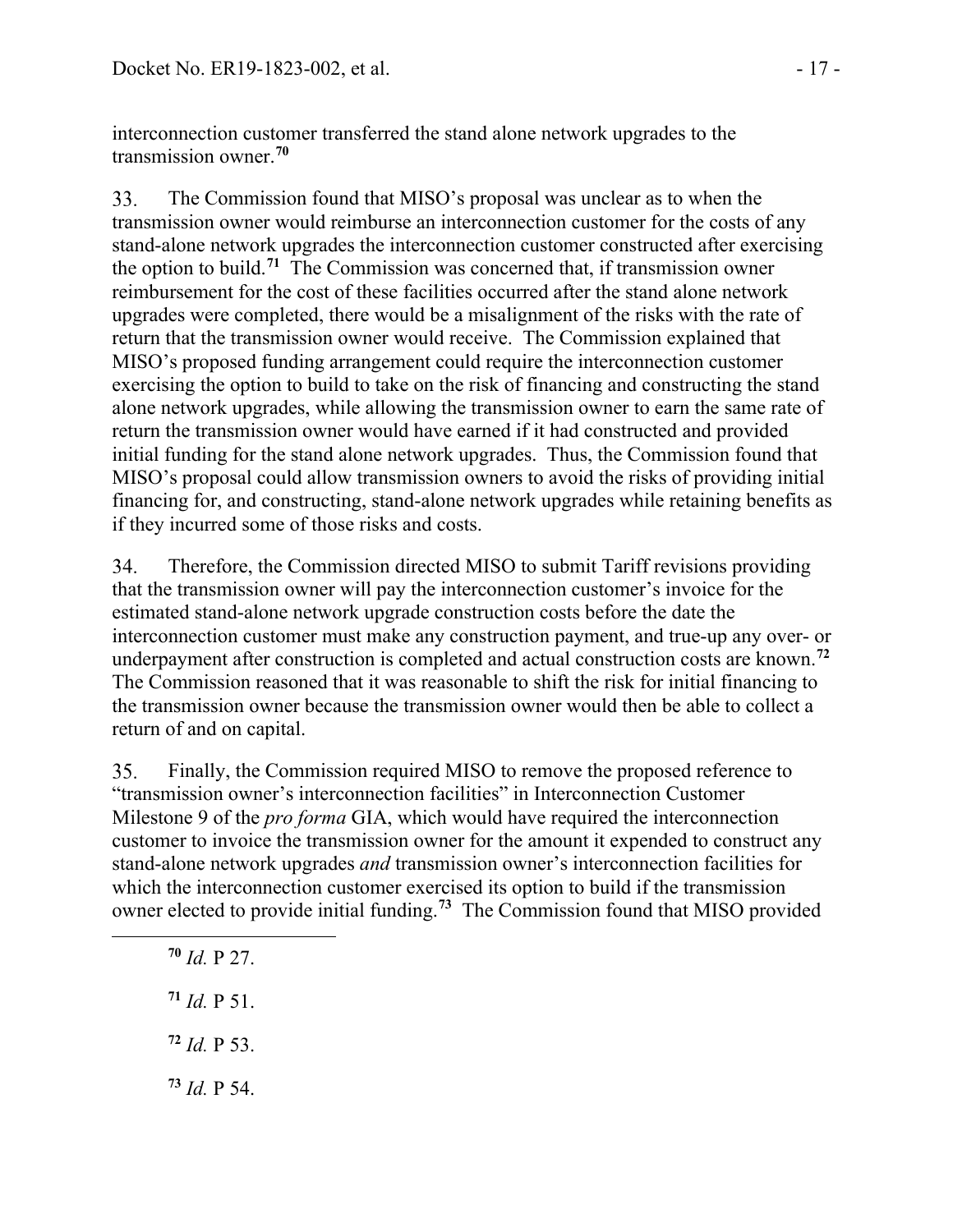no justification for requiring the interconnection customer to invoice the transmission owner for the costs of transmission owner's interconnection facilities, because interconnection customers in MISO pay directly for the costs associated with all interconnection facilities.

#### **ii. February Compliance Filing**

MISO proposes to revise article 5.2(13) and Appendix B of its *pro forma* GIA to 36. establish a mechanism for initial payment and true-up after construction of stand-alone network upgrades for which the interconnection customer has exercised its option to build.**[74](#page-17-0)** First, MISO proposes to revise article 5.2(13) of its GIA to provide that: (1) the interconnection customer shall invoice the transmission owner for the estimated amount to be expended by the interconnection customer to construct stand-alone network upgrades for which the interconnection customer has exercised its option to build prior to incurring those construction costs and by a date to be specified in Appendix B; (2) the transmission owner shall reimburse the interconnection customer for the full amount of invoiced construction costs by a date specified in Appendix B, which shall be prior to the date that the interconnection customer must make any construction payment for the stand alone network upgrades that the interconnection customer will build; (3) if the actual costs exceed the previously-invoiced estimated construction costs, the transmission owner shall pay to the interconnection customer the difference between the amount previously paid and the actual costs within 30 days after receiving the interconnection customer's final construction invoice; and (4) if the actual costs are less than the previously-invoiced estimated costs, the interconnection customer shall refund the difference, with interest calculated in accordance with 18 C.F.R.  $\S 35.19a(a)(2)(iii)$ (2019), to the transmission owner within 30 days of the issuance of the final construction invoice.**[75](#page-17-1)**

37. Second, to implement this sequence of invoices and payments when the interconnection customer has exercised its option to build and the transmission owner has elected to provide initial funding, MISO proposes new Interconnection Customer Milestone 5 for inclusion in Appendix B of its *pro forma* GIA.**[76](#page-17-2)** Interconnection Customer Milestone 5 requires the interconnection customer to provide an invoice for its estimated costs to construct stand-alone network upgrades to the transmission owner at any agreed time that cannot be less than 45 days before the date that the interconnection

**<sup>75</sup>** *Id.* at 5-6, *proposed* MISO Tariff, Attach X, app. 6, § 5.2(13) (78.0.0).

<span id="page-17-2"></span><span id="page-17-1"></span><span id="page-17-0"></span>**<sup>76</sup>** *Id.*, Transmittal Letter at 6, *proposed* MISO Tariff, Attach X, app. 6, app'x B, Interconnection Customer Milestone 5 (78.0.0).

**<sup>74</sup>** February Compliance Filing, Transmittal Letter at 5.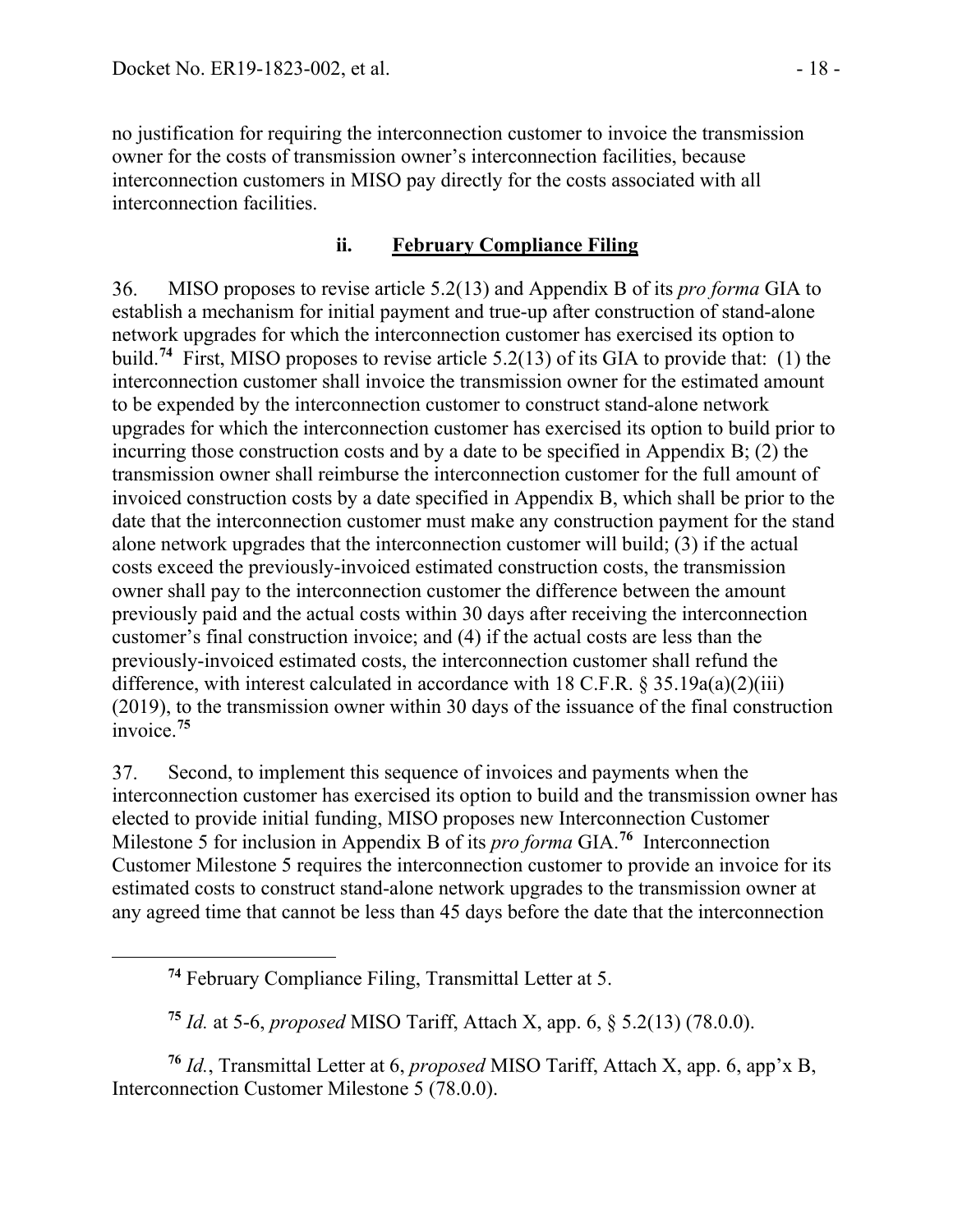customer must make any construction payment. MISO also proposes a corresponding Transmission Owner Milestone 6 requiring the transmission owner to pay for such estimated costs within 30 days after receiving the invoice. MISO asserts that the 30-day payment timeline is consistent with the timeframe for paying invoices specified under article 12.3 of the GIA. MISO notes that, while there may be several days of lag between the date that the interconnection customer submits the invoice and the date that the transmission owner receives it, the requirement to invoice the transmission owner no later than 45 days prior to incurring construction costs allows for payment to be received prior to incurring such costs.

38. Third, MISO proposes to include Interconnection Customer Milestones 10 and 10b in Appendix B of its *pro forma* GIA. These milestones obligate the interconnection customer to invoice the transmission owner for final costs within six months after completing the construction of the facilities, and refunding any overpayments if the estimated amount was higher than the actual amount within 30 days after submitting that invoice.**[77](#page-18-0)** MISO states that the six-month deadline is consistent with the deadline that applies to the transmission owner when the transmission owner is invoicing for final costs under article 12.2 of the GIA and Transmission Owner Milestone 7.17. MISO proposes to calculate the 30 days to reimburse overpayments from the date that the interconnection customer sends its final invoice. MISO states that the requirement to pay interest on any amount by which estimated costs exceed the actual costs mirrors the requirement that the transmission owner must pay interest when its estimated construction costs exceed actual costs under article 12.2 of the GIA. MISO argues that including a parallel requirement here thus provides for similar treatment of transmission owner and interconnection customer construction cost estimates. MISO also proposes Transmission Owner Milestone 6a, which requires the transmission owner to provide payment of any amount by which actual costs in the final invoice exceed the estimated costs within 30 days of receipt. MISO states that this provision is consistent with article 12.3 of the GIA.

39. Finally, MISO proposes to remove the reference to transmission owner's interconnection facilities from Interconnection Customer Milestone 10.**[78](#page-18-1)**

<span id="page-18-0"></span>**<sup>77</sup>** *Id.*, Transmittal Letter at 6, *proposed* MISO Tariff, Attach X, app. 6, app B, Interconnection Customer Milestone 10 (78.0.0).

<span id="page-18-1"></span>**<sup>78</sup>** *Id.*, Transmittal Letter at 6. MISO states that this is the Interconnection Customer Milestone 9 noted by the Commission in the December 2019 Order, which has been renumbered to accommodate new Interconnection Customer Milestone 5. *Id.* at 5 n.13.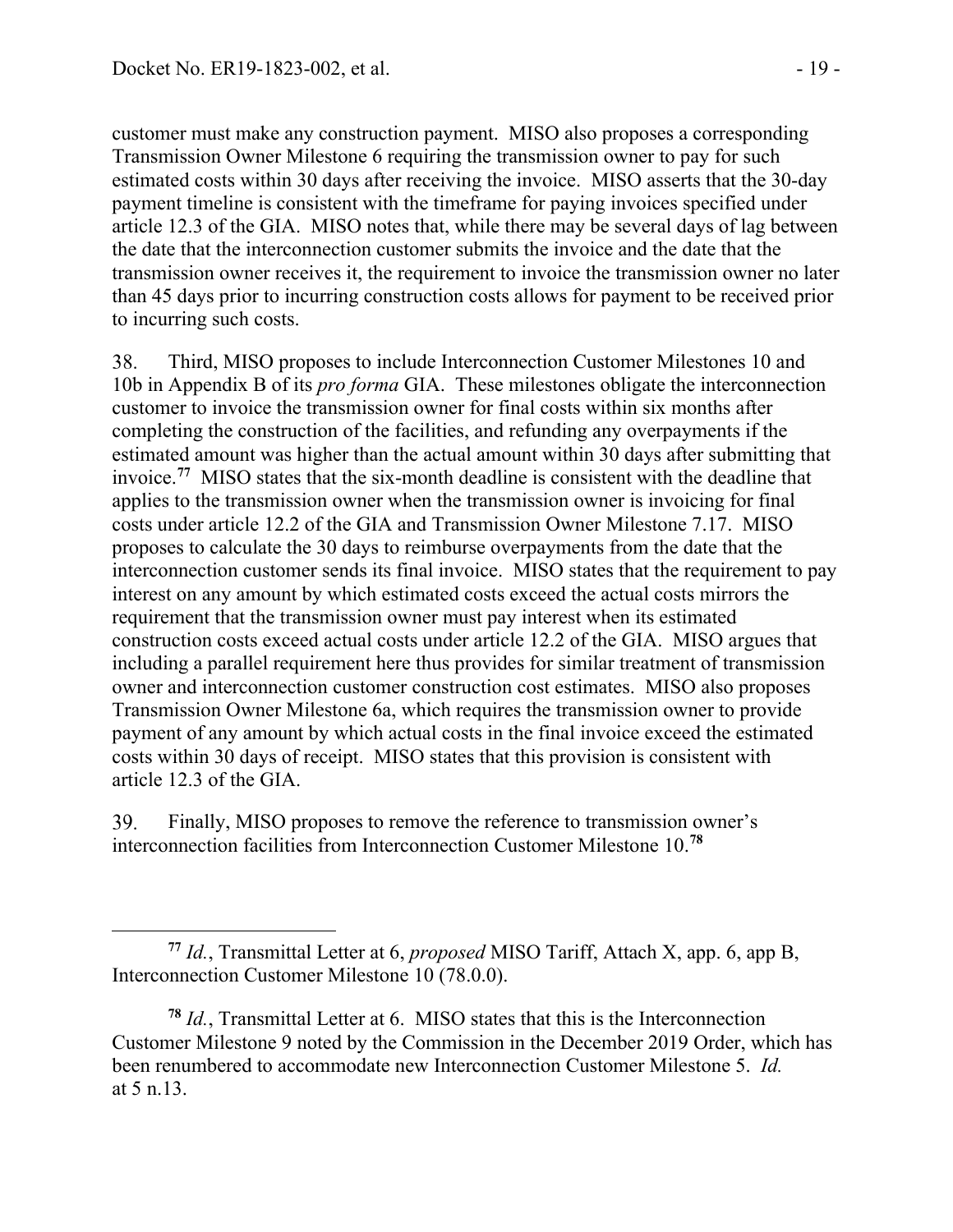#### **iii. Commission Determination**

40. We find that MISO's proposed revisions to article 5.2(13) and Appendix B in its *pro forma* GIA comply with the Commission's directives in the December 2019 Order. We find that MISO's proposed funding arrangement and true-up mechanism appropriately shift the risks of initial financing for stand-alone network upgrades to the transmission owner, as required by the December 2019 Order. We find MISO's proposed timelines for invoices and payments to be just and reasonable, as they provide adequate time for the parties to meet their stated obligations and mirror similar timelines in articles 12.2 and 12.3 of MISO's *pro forma* GIA. Finally, MISO has appropriately removed the requirement for the interconnection customer to invoice the transmission owner for the costs of transmission owner's interconnection facilities.

### **b. Identification and Definition of Contingent Facilities**

#### **i. December 2019 Order**

In the December 2019 Order, the Commission found that MISO's proposed 41. revisions identifying and describing MISO's methods for determining contingent facilities partially complied with the requirements of Order Nos. 845 and 845-A.**[79](#page-19-0)** First, the Commission found that the specific criteria that MISO proposed to use to identify contingent facilities would determine the potential cost exposure for the interconnection customer and would therefore significantly affect the rates, terms, and conditions of service.**[80](#page-19-1)** Accordingly, the Commission directed MISO to make a further compliance filing to include Tariff language describing the impact criteria MISO uses in its distribution factor analysis to determine which MTEP projects constitute contingent facilities.

42. Second, the Commission found that MISO's proposal to review network upgrades identified through the system impact studies of higher-queued projects lacked the requisite transparency required by Orders Nos. 845 and 845-A because the proposed Tariff revisions did not detail the specific technical screens or analyses and the specific thresholds or criteria that MISO would use to review higher-queued projects as part of its method to identify contingent facilities.**[81](#page-19-2)** Therefore, the Commission required MISO to submit a further compliance filing to include the specific thresholds or criteria MISO uses

<span id="page-19-1"></span>**<sup>80</sup>** *Id.* P 67.

<span id="page-19-2"></span>**<sup>81</sup>** *Id.* P 68.

<span id="page-19-0"></span>**<sup>79</sup>** December 2019 Order, 169 FERC ¶ 61,221 at P 66.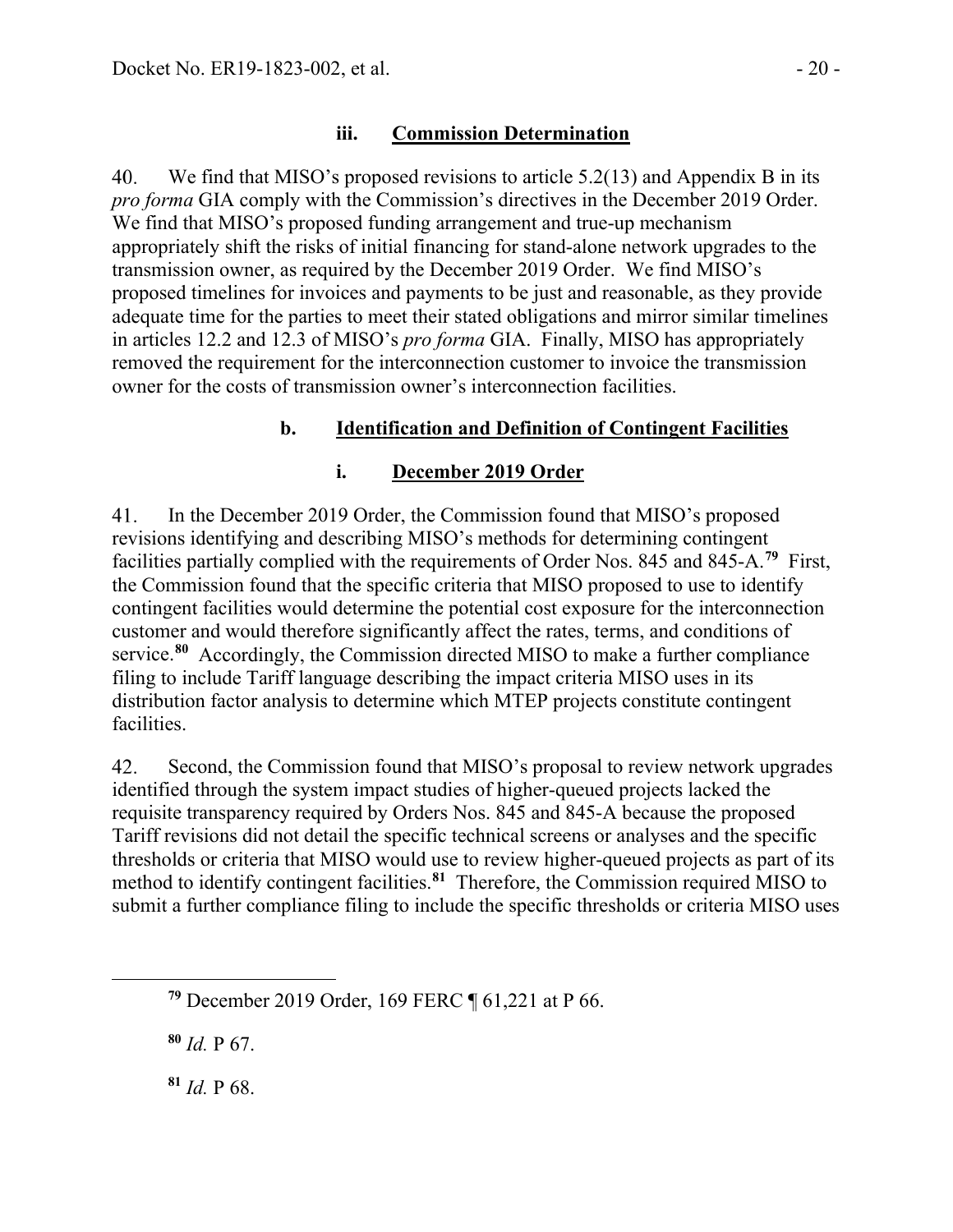to determine which network upgrades from higher-queued projects constitute contingent facilities.

43. Finally, the Commission found that MISO's proposal did not comply with Order Nos. 845 and 845-A's requirement that transmission providers present the contingent facilities list at the conclusion of the system impact study, because the proposed Tariff language stated only that the GIA would include the contingent facilities list.**[82](#page-20-0)** The Commission found that providing interconnection customers with a list of contingent facilities at the start of Decision Point II in MISO's Definitive Planning Phase would allow interconnection customers to use the contingent facilities information to better understand their risk exposure and expedite decisions on queue withdrawal.**[83](#page-20-1)** The Commission therefore required that MISO submit a further compliance filing to either: (a) provide an interconnection customer with an initial list of contingent facilities at the start of Decision Point II, in addition to the final list of contingent facilities provided in Appendix A of MISO's GIA; or (b) explain how providing a list of contingent facilities at a different point in the interconnection process would accomplish the purposes of Order No. 845.

## **ii. February Compliance Filing**

44. MISO proposes to revise section 3.8 of its GIP to state:

MISO identifies Contingent Facilities using the following three methods:

- i. Review all transmission facilities that are: (1) listed in Appendix A of the Transmission Provider's Transmission Expansion Plan (MTEP) that are not yet in service; or (2) identified as Network Upgrades through the System Impact Studies for higher queued Interconnection Requests that are not yet in service. Contingent Facilities shall be identified from this list as those facilities that meet the following criteria:
	- a. Power Transfer Distribution Factor or Outage Transfer Distribution Factor ≥ 5% and:

<span id="page-20-1"></span><span id="page-20-0"></span>**<sup>83</sup>** *Id.* P 70. MISO's three-phase Definitive Planning Phase has decision points before Phase II and Phase III (Decisions Points I and II, respectively), wherein an interconnection customer can review study results and decide to either proceed to the next phase or withdraw its interconnection request.

**<sup>82</sup>** *Id.* P 69.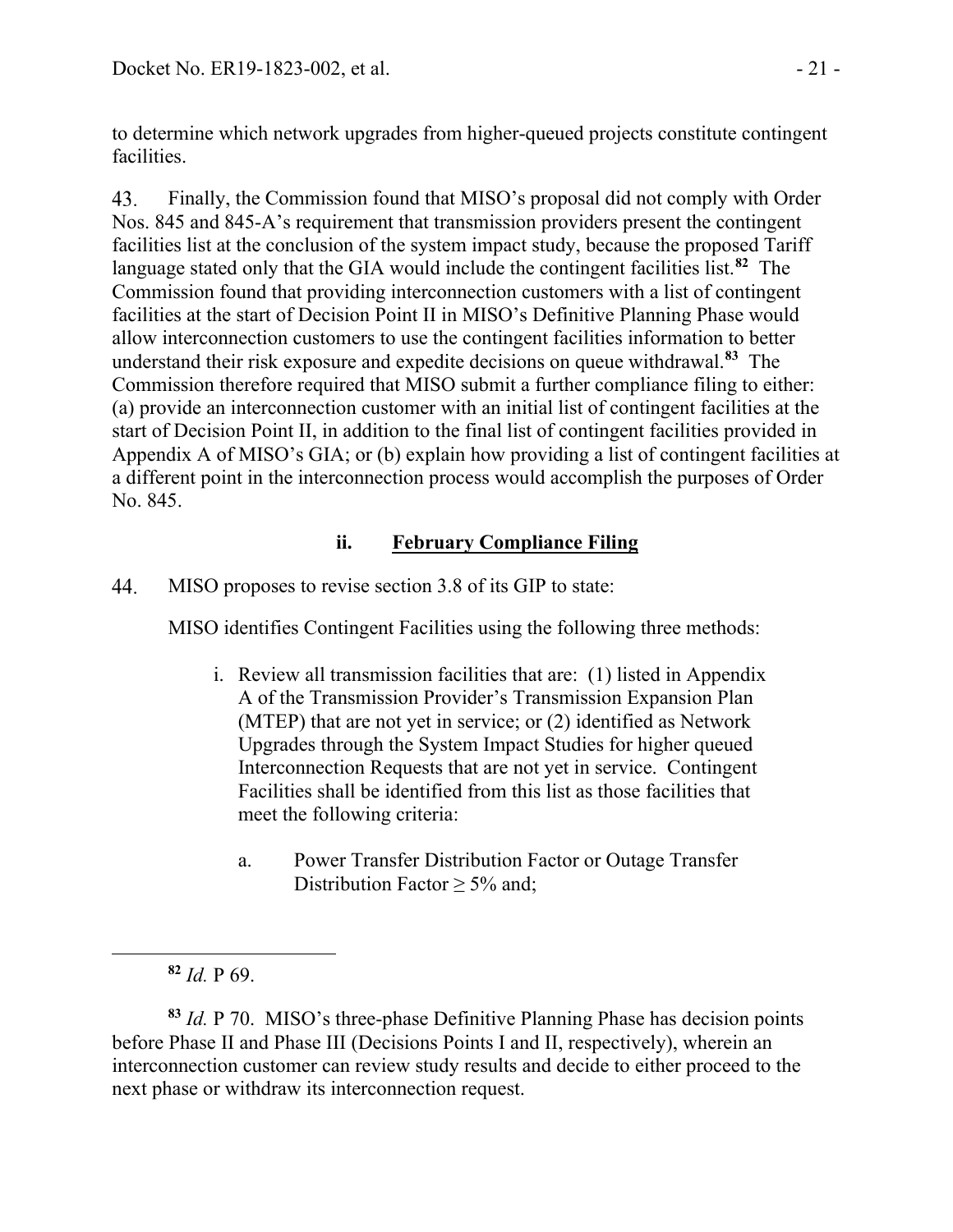- b. MW impact (Power Transfer Distribution Factor or Outage Transfer Distribution Factor multiplied by generator output of the Interconnection Request)  $\geq$  5 MW, and;
- c. MW impact (Power Transfer Distribution Factor or Outage Transfer Distribution Factor multiplied by generator output of the Interconnection Request)  $\geq 1\%$  of the Facility Rating.
- ii. All Network Upgrades identified in the Final System Impact Study for a given Interconnection Request pursuant to Section 7.3.3.3 of this GIP.
- iii. Coordination with applicable Affected System parties to determine what Contingent Facilities have been identified through Affected System Studies based on their respective criteria.**[84](#page-21-0)**

45. MISO asserts that the contingent facilities identified for a given interconnection request are the total of all facilities identified through each of the foregoing three methods.**[85](#page-21-1)** MISO argues that these proposed revisions satisfy the Commission's directives in the December 2019 Order to describe: (1) the impact criteria that MISO uses in its distribution factor analysis to determine which MTEP projects constitute contingent facilities; and (2) the specific thresholds or criteria that MISO uses to determine which network upgrades from higher-queued projects constitute contingent facilities.**[86](#page-21-2)** MISO explains that, when it studies a proposed project, MISO includes in the models used to evaluate interconnection requests those facilities that were specified in previously approved MTEPs, targeted for approval in the current MTEP cycle, or in higher-queued projects. MISO states that this allows the models to reflect the expected state of the transmission system when a proposed generating facility achieves commercial operation. MISO asserts that, to the extent that those facilities remain unbuilt, or contingent, delays or failures to bring them into service could impact the costs or timing of interconnection requests that were studied with the assumption that those contingent facilities would be in service.

46. MISO further states that, for each interconnection request, its proposed Tariff language provides that MISO will review all unbuilt network upgrades identified in the

**<sup>86</sup>** *Id.* at 8.

<span id="page-21-2"></span><span id="page-21-1"></span><span id="page-21-0"></span>**<sup>84</sup>** February Compliance Filing, Transmittal Letter at 7, *proposed* MISO Tariff, Attach X, § 3.8 (Identification of Contingent Facilities) (125.0.0).

**<sup>85</sup>** *Id.*, Transmittal Letter at 7.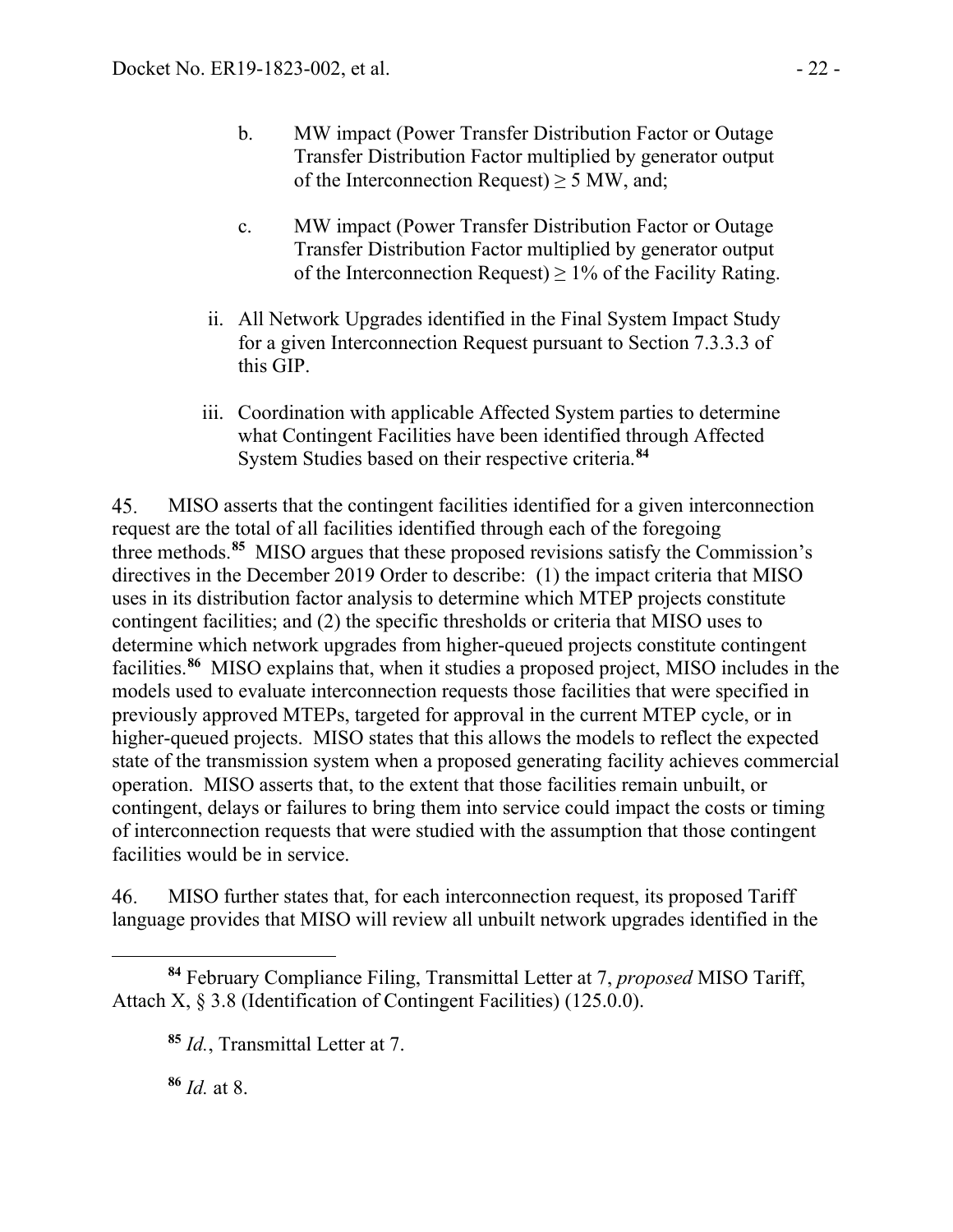system impact studies of higher-queued interconnection requests and facilities identified in the MTEP.**[87](#page-22-0)** MISO states that it will then apply the analyses, criteria, and thresholds specified in proposed sections  $3.8(i)(a)(c)$  of its GIP to determine if such facilities should be identified as contingent facilities for a given interconnection request. MISO states that it applies the same criteria and thresholds for facilities identified in the MTEP, and network upgrades identified in the system impact studies of higher-queued interconnection requests, to determine if they are contingent facilities for a given interconnection request. MISO states that those facilities that meet the thresholds under all three proposed criteria will be listed as contingent facilities for a generating facility.

47. MISO notes that its proposed revisions to section 3.8 of its GIP use two terms not otherwise defined in MISO's GIP, but which are defined by the North American Electric Reliability Corporation (NERC) in its glossary of terms: "Outage Transfer Distribution Factor" and "Power Transfer Distribution Factor."**[88](#page-22-1)** MISO explains that, to avoid confusion, MISO proposes to include a definition for each of these terms in its GIP identifying these as NERC-defined terms. MISO submits that including this level of information in its GIP provides significant process transparency and fully complies with the directives of the December 2019 Order.

48. To further clarify the facilities subject to its contingent facilities study, MISO states that it has included as subparagraph 3.8(ii) of its proposed Tariff revisions those facilities identified in the system impact study for a given interconnection request.**[89](#page-22-2)** MISO states that, while it is axiomatic that the service granted in a GIA is subject to building the network upgrades identified in the studies for that generating facility, MISO states that it nonetheless includes this category of upgrades for clarity.**[90](#page-22-3)**

49. With respect to the Commission's directives on the timing of when a list of contingent facilities will be provided to an interconnection customer, MISO proposes to revise its Tariff to require MISO to provide an initial list of contingent facilities to interconnection customers at the start of Decision Point II, and a final list in Appendix A of MISO's GIA.**[91](#page-22-4)** To clarify how the initial list will differ from the final list provided in the GIA, MISO proposes to revise section 3.8(ii) of its GIP to specify that the contingent facilities for a given project will be those identified in the final system impact study

<span id="page-22-4"></span><span id="page-22-3"></span><span id="page-22-2"></span><span id="page-22-1"></span><span id="page-22-0"></span>**<sup>87</sup>** *Id.* **<sup>88</sup>** *Id.* **<sup>89</sup>** *Id.* **<sup>90</sup>** *Id.* at 8-9. **<sup>91</sup>** *Id.* at 9.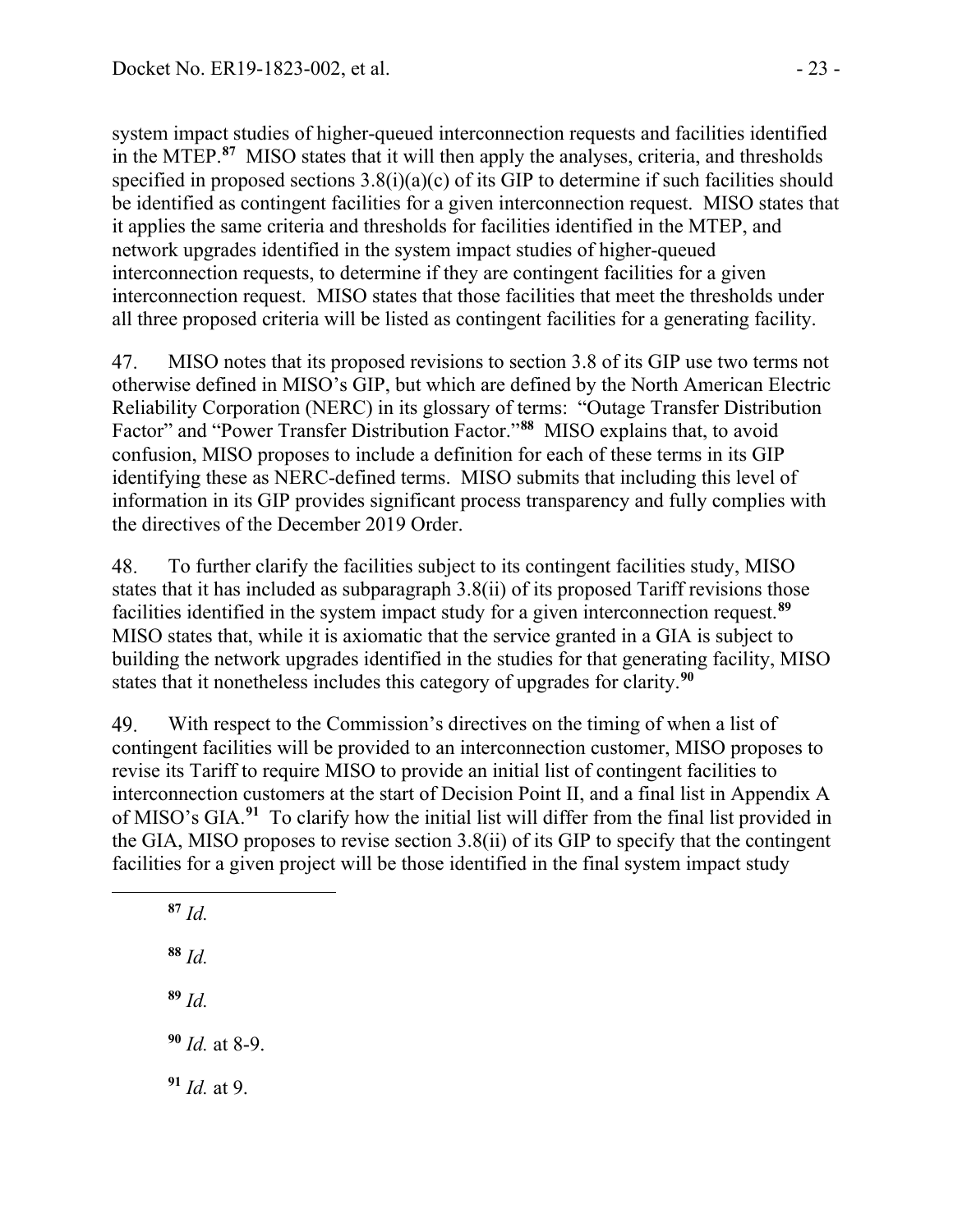performed in the Definitive Planning Phase of MISO's interconnection process pursuant to section 7.3.3.3 of its GIP, whereas the initial list will contain all facilities that have been identified as of the revised system impact study performed pursuant to section 7.3.2.3 of its GIP. MISO states that providing this information, as well as the citations to the applicable Tariff sections governing the two studies, will enable interconnection customers to understand the differences between the initial and final list and how results may change. Further, MISO states that the estimated interconnection facility and/or network upgrade costs and estimated in-service completion time of each identified contingent facility shall be provided in Appendix A of the GIA when this information is readily available and not commercially sensitive.**[92](#page-23-0)**

#### **iii. Protest**

50. Leeward argues that MISO's proposed approach for identifying contingent facilities is not consistent with Order No. 845 because it lacks specificity and will lead to the identification of a broader set of facilities designated as contingent that do not meet the definition of contingent facilities set forth in Order No. 845.**[93](#page-23-1)** Leeward contends that the Commission did not intend to include, in the definition of contingent facilities, facilities that are minimally impacted by the interconnection request after applying the methods for identifying contingent facilities. Leeward argues that MISO's proposal conflicts with this intent because it proposes that a project needs to merely put loading above a set of threshold amounts on a new upgrade for that upgrade to be considered a contingent facility. Leeward asserts that a more reasonable method to deal with this perceived overload on the facilities that would be consistent with Order No. 845 is to have the project add flow in the adverse direction on the limiting elements that the network upgrade is intended to fix, not the upgrade itself.**[94](#page-23-2)** Leeward asserts that MISO's proposed methods of reviewing the network upgrades and the affected system upgrades establishes criteria that are too broad to identify contingent facilities.

51. Leeward further argues that, simply because a project adds flow to the limiting elements, does not mean that the associated upgrade is automatically qualified as a contingent facility.**[95](#page-23-3)** Leeward states that such a facility must be overloaded when adverse flow is added and must not be a pre-existing overload for which MISO has not identified a necessary upgrade. Leeward notes that some generation projects can improve

<span id="page-23-0"></span>**<sup>92</sup>** *Id.* at 7.

<span id="page-23-2"></span>**<sup>94</sup>** *Id.* at 5.

<span id="page-23-3"></span>**<sup>95</sup>** *Id.*

<span id="page-23-1"></span>**<sup>93</sup>** Leeward Protest at 4.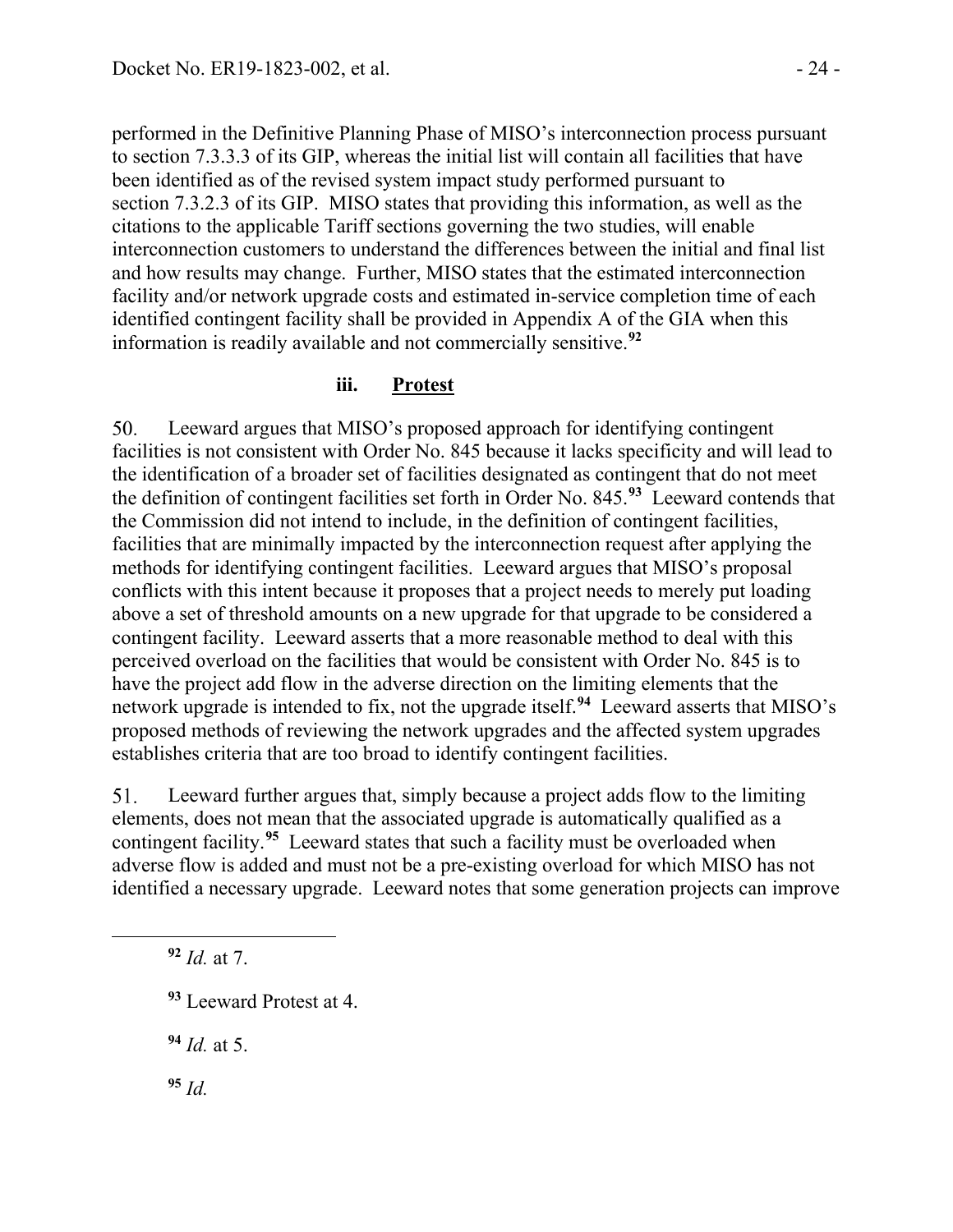system reliability, but it argues that MISO's process for identifying contingent facilities excludes this factor from its consideration when compiling its list of contingent facilities. As a result, Leeward contends, MISO's approach unreasonably casts a wider net, which Leeward asserts will lead to a broader list of contingent facilities that do not meet the definition of contingent facility set forth in Order No. 845 and that do not enhance or protect the reliability of MISO's system.

### **iv. MISO Answer**

52. MISO states that Leeward's objection is not to the specific impact thresholds included in the Tariff but to the practice of using impact thresholds to determine contingent facilities (unless the interconnection customer's generating facility causes the network upgrade to overload).**[96](#page-24-0)** MISO contends that the protest misreads the requirements of Order No. 845. MISO asserts that the definition of "contingent facilities" given in Order No. 845 does not require MISO to identify with certainty which facilities the generating facility would cause to overload absent network upgrades under development; rather, MISO contends, Order No. 845 requires transmission providers to identify those facilities on which the interconnection customer's study findings are dependent.**[97](#page-24-1)** MISO states that the test built into this definition is whether a delay or failure to build the facility identified as contingent could cause a need for restudies or reevaluation, and MISO argues that its proposed methods for identifying contingent facilities are consistent with this definition.

MISO explains that the study models used for an interconnection request assume 53. that the facilities approved in the MTEP will be constructed in accordance with their approved in-service dates, which MISO states allows it to conduct interconnection studies using the latest available system information without needing to individually model each interconnection request with and without each facility approved in the MTEP.**[98](#page-24-2)** MISO further explains that it does not broadly include large numbers of MTEP projects as a contingent facility; instead, MISO states that it performs a distribution factor analysis to determine which facilities a given generating facility causes impacts to, and it eliminates *de minimus* impacts by requiring that the impact meet each of the three separate criteria proposed in its February Compliance Filing. MISO states that any facility that does not meet all three of these thresholds will not be identified as a contingent facility.**[99](#page-24-3)** MISO

<span id="page-24-1"></span>**<sup>97</sup>** *Id.* at 6.

<span id="page-24-2"></span>**<sup>98</sup>** *Id.*

<span id="page-24-3"></span>**<sup>99</sup>** *Id.* at 7.

<span id="page-24-0"></span>**<sup>96</sup>** MISO Answer at 5.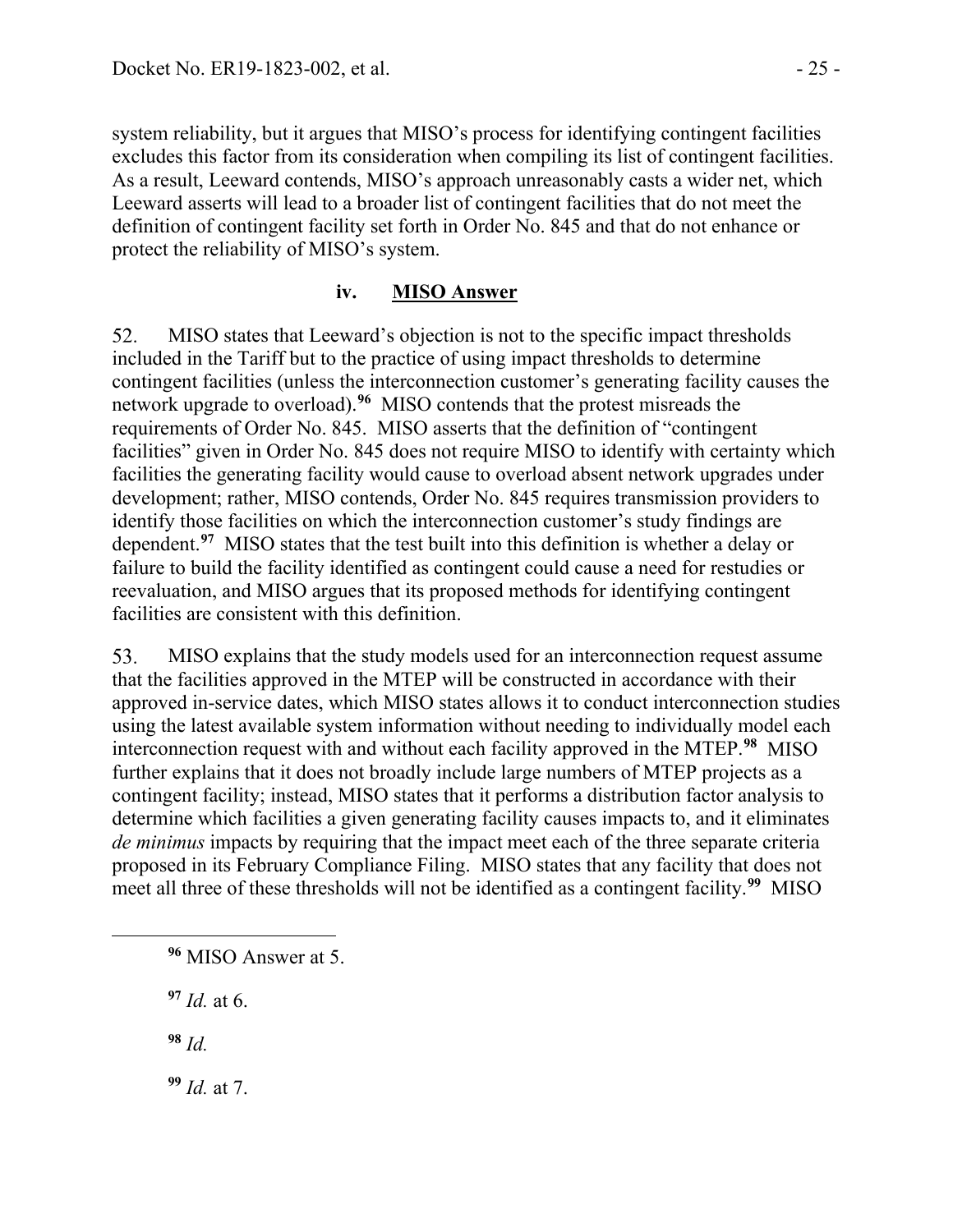asserts that this method screens out those unbuilt MTEP facilities that a given interconnection request either does not impact or only minimally impacts, and it leaves in those facilities that are necessary for the continued validity of the study case and assumptions used to study the interconnection request. In other words, MISO states, its method identifies those facilities "upon which the interconnection request's costs, timing, and study findings are dependent[,]" as required by Order No. 845.**[100](#page-25-0)**

54. MISO asserts that Leeward's proposed alternative approach would be impractical to apply.**[101](#page-25-1)** MISO states that, because it builds its interconnection base case using the results of the previous MTEP, analyzing the impact of added flow to transmission lines without each contingent facility would require it to unwind the MTEP model and analyze how each facility interacts with each interconnection request using thermal, short circuit, and stability analyses before the execution of a GIA.**[102](#page-25-2)** MISO contends that this analysis would add months to the study timeline and still risk missing potential impacts given the potential for changes to projected system conditions after the facility has been identified as a contingent facility. MISO asserts that it is reasonable to identify those facilities that may impact the cost, timing, and study results for an interconnection request up front. MISO notes that the listing of contingent facilities in the GIA simply puts the interconnection customer on notice that those are the facilities expected to impact the cost or timing of the interconnection request, but that MISO will conduct further studies after the GIA is executed to determine whether any limitations should be placed on commercial operation due to unbuilt facilities.**[103](#page-25-3)** MISO explains that this is the appropriate point to conduct a detailed study of the impacts of an unbuilt contingent facility because it is at this point that current system conditions can be assessed.

55. MISO contends that its proposal satisfies Order No. 845 by describing how the limited set of contingent facilities listed in a GIA will be identified.**[104](#page-25-4)** MISO further asserts that its proposal balances the need for efficiently managing a large queue with providing up-front transparency in the identification of contingent facilities and flexibility to respond to changing conditions.

<span id="page-25-4"></span><span id="page-25-3"></span><span id="page-25-2"></span><span id="page-25-1"></span><span id="page-25-0"></span>

| $100$ Id.              |                          |
|------------------------|--------------------------|
| $101 \, Id.$           |                          |
| $102$ <i>Id.</i> at 8. |                          |
|                        | $103$ <i>Id.</i> at 8-9. |
| $104$ <i>Id.</i> at 9. |                          |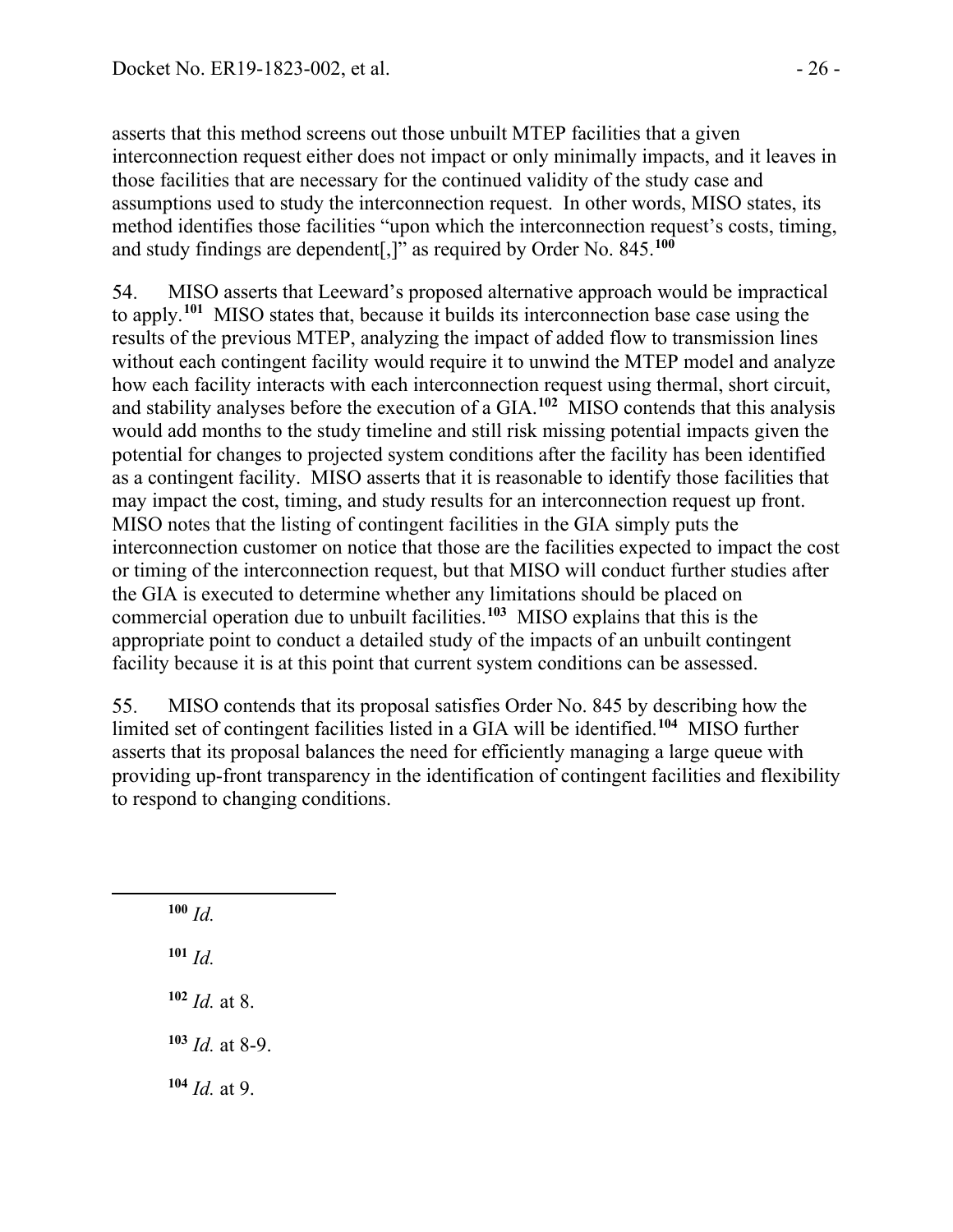#### **v. Commission Determination**

56. We find that MISO's proposed revisions to section 3.8 of its GIP, detailing the impact criteria MISO uses in its distribution factor analysis to determine which MTEP projects constitute contingent facilities and the specific technical screens and analyses and the specific thresholds or criteria that MISO will use to review higher-queued projects as part of its method to identify contingent facilities, comply with the Commission's directives in the December 2019 Order. We further find that MISO's proposed revisions provide a method for identifying contingent facilities that is sufficiently transparent to ensure that it will be applied on a consistent, not unduly discriminatory or preferential basis, in compliance with the Commission's directives in Order No. 845, and that the proposed revisions will enable an interconnection customer to understand how MISO will evaluate potential contingent facilities to determine their relationship to an individual interconnection request.

57. Further, we find that MISO's proposed timing for the provision of a list of contingent facilities to an interconnection customer appropriately occurs at the start of Decision Point II, with an additional final list of contingent facilities provided in Appendix A of an interconnection customer's GIA. This complies with the Commission's directive in the December 2019 Order that interconnection customers must have access to contingent facility information early enough in the interconnection process to better understand their potential risk exposure and to expedite decisions on queue withdrawal.

58. We disagree with Leeward's arguments that MISO has established criteria that are too broad to identify contingent facilities and that MISO's definition includes facilities that are minimally impacted by an interconnection request. We agree with MISO that the definition of contingent facilities established by Order No. 845 requires MISO to identify only those facilities on which an interconnection customer's study findings are dependent, and if delayed or not built, *could* cause a need for restudies or reevaluation.**[105](#page-26-0)** We find that MISO's proposed method for identifying these potential contingent facilities is sufficiently transparent to ensure that it will be applied on a consistent, not unduly discriminatory or preferential basis, consistent with the requirements of Order No. 845. Specifically, we agree with MISO that the proposed distribution factor analysis will determine which unbuilt MTEP facilities are impacted by a given generating facility and will eliminate *de minimis* impacts by requiring that, when identifying a contingent facility

<span id="page-26-0"></span>**<sup>105</sup>** Contingent Facilities shall mean those unbuilt Interconnection Facilities and Network Upgrades upon which the Interconnection Request's costs, timing, and study findings are dependent, and if delayed or not built, could cause a need for Re-Studies of the Interconnection Request or a reassessment of the Interconnection Facilities and/or Network Upgrades and/or costs and timing. *Pro forma* LGIP, § 1 (Definitions).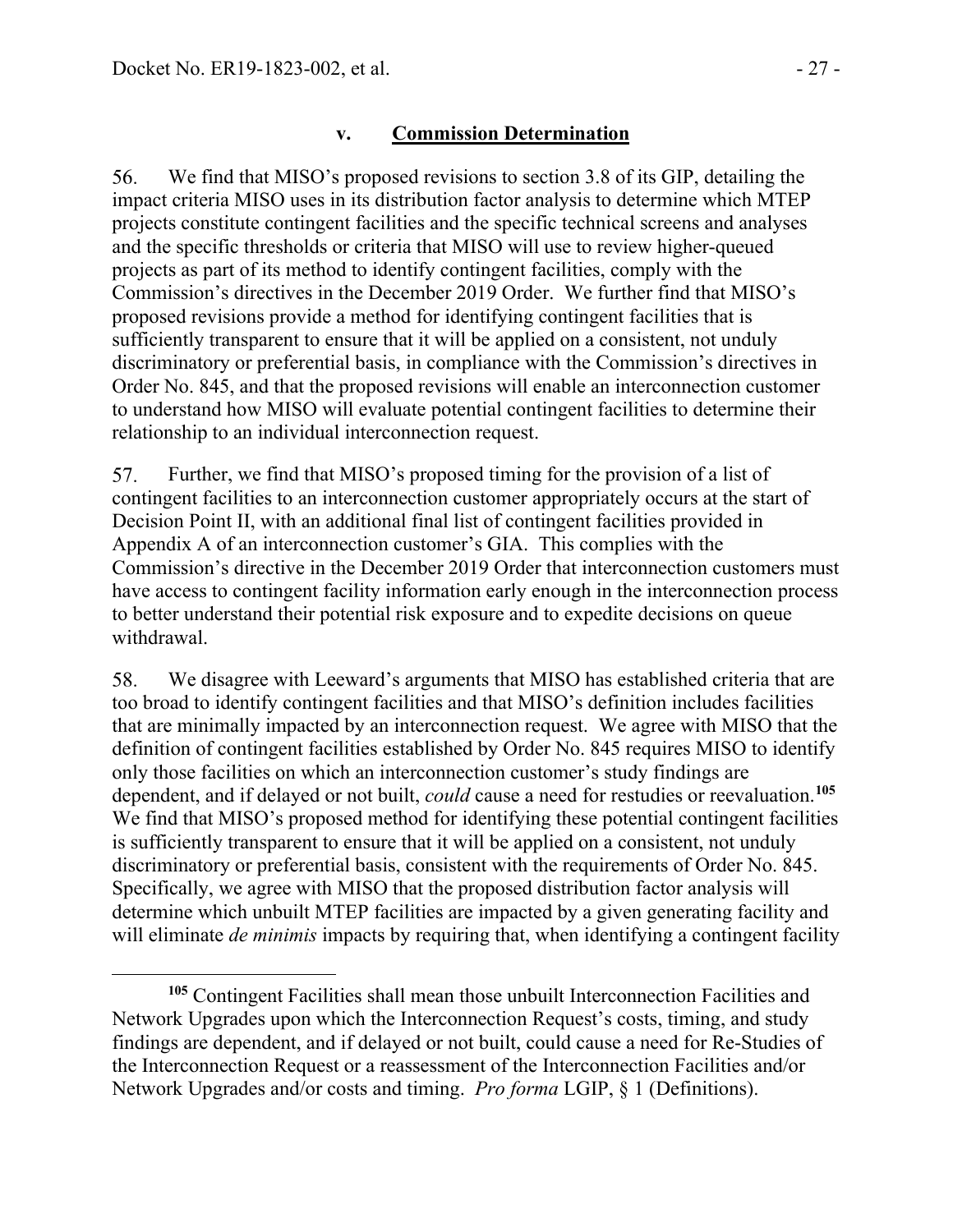from a review of MTEP facilities and network upgrades that are identified through the system impact studies for higher queued interconnection requests not yet in service under GIP section 3.8(i), the impact meet each of the three separate criteria proposed in GIP section 3.8(i). We find that MISO's approach appropriately retains, in the list of contingent facilities, those facilities that MISO cannot eliminate, and therefore, are necessary for the continued validity of the study case and assumptions used to study the interconnection request.

59. We also reject Leeward's request to adopt its proposed method for identifying contingent facilities, which would consider projects that add flow in the adverse direction on the limiting elements that the network upgrade is intended to fix, not the upgrade itself. Leeward's preference for an alternative method does not render MISO's proposed method inconsistent with Order No. 845. Order No. 845 did not require transmission providers to adopt a specific method for identifying the contingent facilities that they will provide to the interconnection customer; rather, the requirement was to specify a method that is sufficiently transparent to determine why a specific contingent facility was identified and how it relates to the interconnection request.**[106](#page-27-0)** As discussed herein, we find that MISO describes with sufficient transparency its proposed methods to identify facilities upon which an interconnection request's costs, timing, and study findings are dependent, as required by Order No. 845.

### **c. Requesting Interconnection Service Below Generating Facility Capacity**

# **i. December 2019 Order**

60. In the December 2019 Order, the Commission found that MISO's proposed Tariff revisions allowing an interconnection customer to request interconnection service below its full generating facility capacity partially complied with the requirements of Order Nos. 845 and 845-A.**[107](#page-27-1)** In particular, the Commission found that MISO's proposed revisions to section 3.1 of its GIP did not fully incorporate the *pro forma* LGIP language adopted by Order No. 845, and the Commission required MISO to file further Tariff revisions to include reference to "associated costs" in the second sentence of the final paragraph of section 3.1 of MISO's GIP.

<span id="page-27-0"></span>In addition, the Commission found that MISO's proposed Tariff language 61. describing the permissible reductions of requested levels of interconnection service at Decision Points I and II of MISO's Definitive Planning Phase was unclear and could

**<sup>106</sup>** Order No. 845, 163 FERC ¶ 61,043 at P 199.

<span id="page-27-1"></span>**<sup>107</sup>** December 2019 Order, 169 FERC ¶ 61,221 at P 105.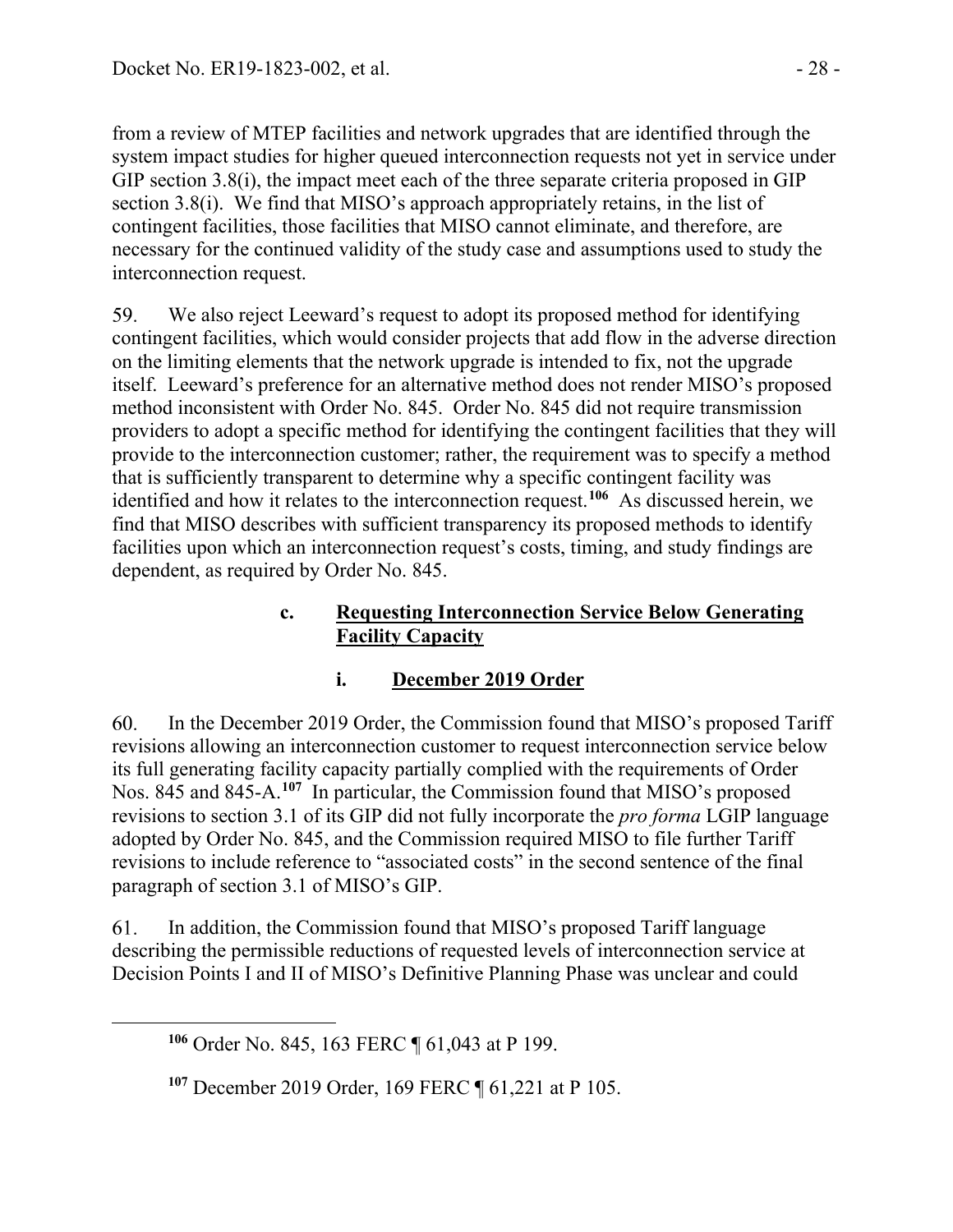cause confusion among interconnection customers.**[108](#page-28-0)** Specifically, the Commission found that MISO's proposed Tariff language providing that, for a permissible reduction, the "total amount of [Network Resource Interconnection Service]**[109](#page-28-1)** requested shall not exceed the amount of [Energy Resource Interconnection Service]**[110](#page-28-2)** requested" did not clearly reflect the relationship between requests for NRIS and ERIS that MISO described in its compliance filing.**[111](#page-28-3)** The Commission noted MISO's explanation that "all NRIS includes an equal amount of ERIS" and that, as such, "ERIS service would remain even if the NRIS service is reduced to zero."**[112](#page-28-4)** However, the Commission found that neither MISO's existing or proposed Tariff language provided that NRIS would effectively convert to ERIS when the requested level of NRIS is reduced. The Commission therefore found that MISO's proposed Tariff language was unclear without further revisions describing the relationship between ERIS and NRIS and clarifying that, when an interconnection customer requests NRIS service, it is also requesting an equivalent amount of ERIS service. Accordingly, the Commission directed MISO to submit Tariff revisions either clarifying the relationship between ERIS and NRIS or removing the statement that the "total amount of NRIS requested shall not exceed the amount of ERIS requested" from the proposed revisions to sections 7.3.1.4 and 7.3.2.4 in its GIP.

**<sup>108</sup>** *Id*. P 107.

<span id="page-28-1"></span><span id="page-28-0"></span>**<sup>109</sup>** Network Resource Interconnection Service (NRIS) is "an Interconnection Service that allows Interconnection Customer to integrate its Generating Facility with the Transmission System in the same manner as for any Generating Facility being designated as a Network Resource. Network Resource Interconnection Service does not convey transmission service. Network Resource Interconnection Service shall include any network resource interconnection service established under an agreement with, or the tariff of, a Transmission Owner prior to integration into MISO that is determined to be deliverable through the integration deliverability study process." MISO Tariff, Module A, Definitions, § 1.S (111.0.0).

<span id="page-28-2"></span>**<sup>110</sup>** Energy Resource Interconnection Service (ERIS) is an "interconnection of a Generation Resource to the Transmission System or distribution system, as applicable, to be eligible to deliver the Generation Resource's electric output using the existing firm or non-firm capacity of the Transmission System on an as available basis." MISO Tariff, Module A, Definitions, § 1.S (111.0.0).

**<sup>111</sup>** December 2019 Order, 169 FERC ¶ 61,221 at P 107.

<span id="page-28-4"></span><span id="page-28-3"></span>**<sup>112</sup>** *Id.* (citing May 22 Filing, *proposed* MISO Tariff, Attach X, §§ 7.3.1.4 (Interconnection Customer Decision Point I) and 7.3.2.4 (Interconnection Customer Decision Point II) (112.0.0)).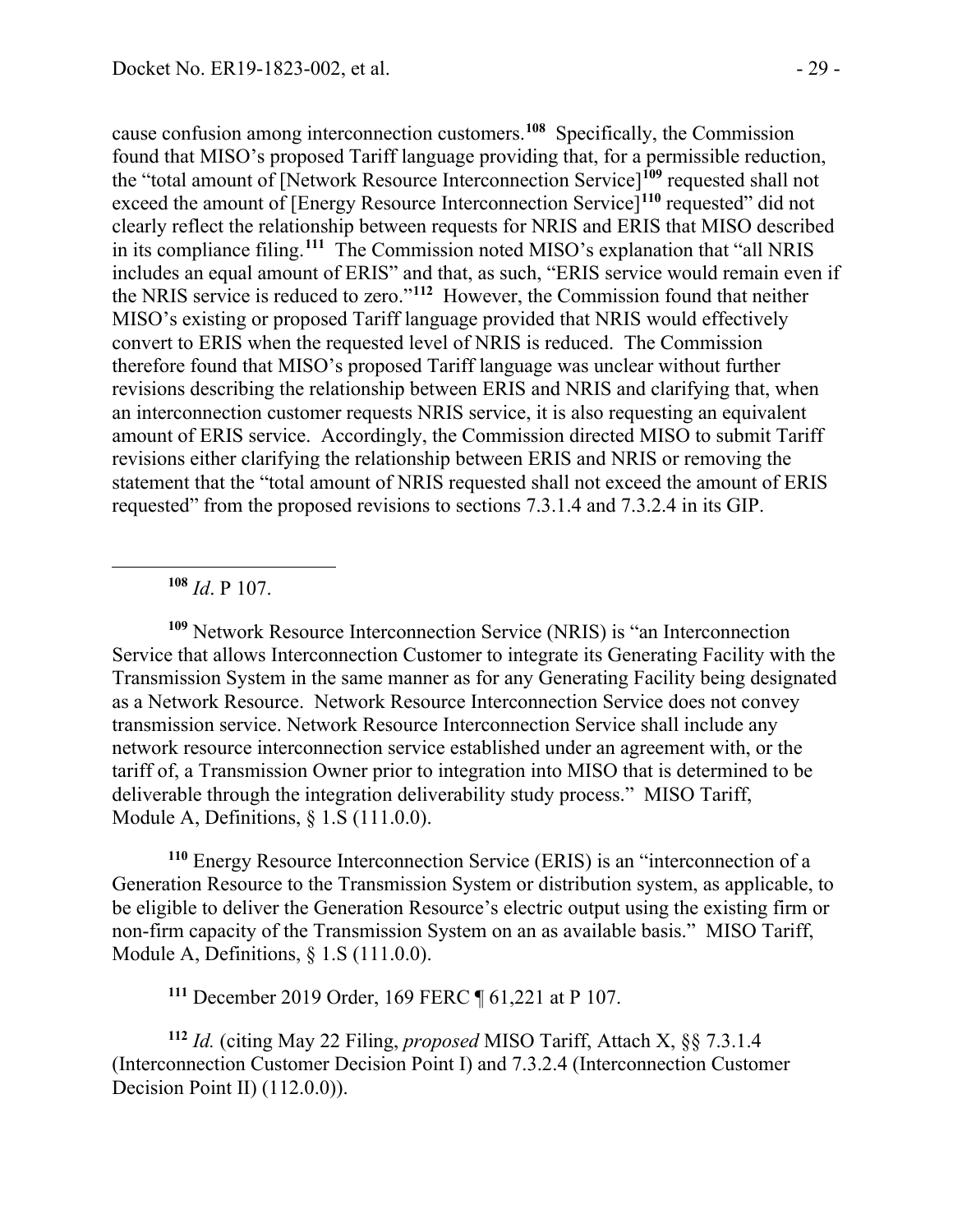## **ii. February Compliance Filing**

MISO proposes to insert the missing words "and associated costs" in the second 62. sentence of the last paragraph in section 3.1 of its GIP.**[113](#page-29-0)**

63. MISO also proposes to clarify the relationship between ERIS and NRIS by revising sections 3.2.2.1, 7.3.1.4, and 7.3.2.4 of its GIP.**[114](#page-29-1)** First, MISO proposes to add language to section 3.2.2.1 of its GIP stating that a generating facility requesting NRIS shall be deemed to request ERIS of an equivalent amount, to the extent that the generating facility does not already have ERIS, to allow an interconnection customer to connect the generating facility to the transmission system or distribution system, as applicable, and be eligible to deliver the generating facility's output.**[115](#page-29-2)** MISO states that this proposed language clarifies the relationship between ERIS and NRIS by making explicit the fact that a request for ERIS is included in every request for NRIS, to the extent the generating facility does not already have the requisite ERIS.

Second, MISO proposes revisions to sections 7.3.1.4 and 7.3.2.4 of its GIP to state 64. that, because NRIS includes an equivalent amount of ERIS, a reduction in NRIS level will not reduce the ERIS level unless a corresponding reduction in ERIS level is requested and that the total amount of NRIS requested shall not exceed the amount of ERIS requested.**[116](#page-29-3)** MISO asserts that its proposed Tariff language clearly explains the nature of the relationship between ERIS and NRIS and fully satisfies the Commission's directives in the December 2019 Order.

# **iii. Commission Determination**

65. We find that MISO has complied with the Commission's directive to insert the missing words "and associated costs" in the second sentence of the last paragraph in section 3.1 of its GIP.

**<sup>114</sup>** *Id.*, Transmittal Letter at 12.

<span id="page-29-2"></span><span id="page-29-1"></span>**<sup>115</sup>** *Id.* at 12, *proposed* MISO Tariff, Attach X, § 3.2.2.1 (Network Resource Interconnection Service – The Product) (125.0.0.0).

<span id="page-29-3"></span>**<sup>116</sup>** *Id.*, Transmittal Letter at 12, *proposed* MISO Tariff, Attach X, § 7.3.1.4 (Interconnection Customer Decision Point I) and 7.3.2.4 (Interconnection Customer Decision Point II) (125.0.0).

<span id="page-29-0"></span>**<sup>113</sup>** February Compliance Filing, Transmittal Letter at 10, *proposed* MISO Tariff, Attach X,  $\S 3.1$  (Interconnection Requests – General) (125.0.0).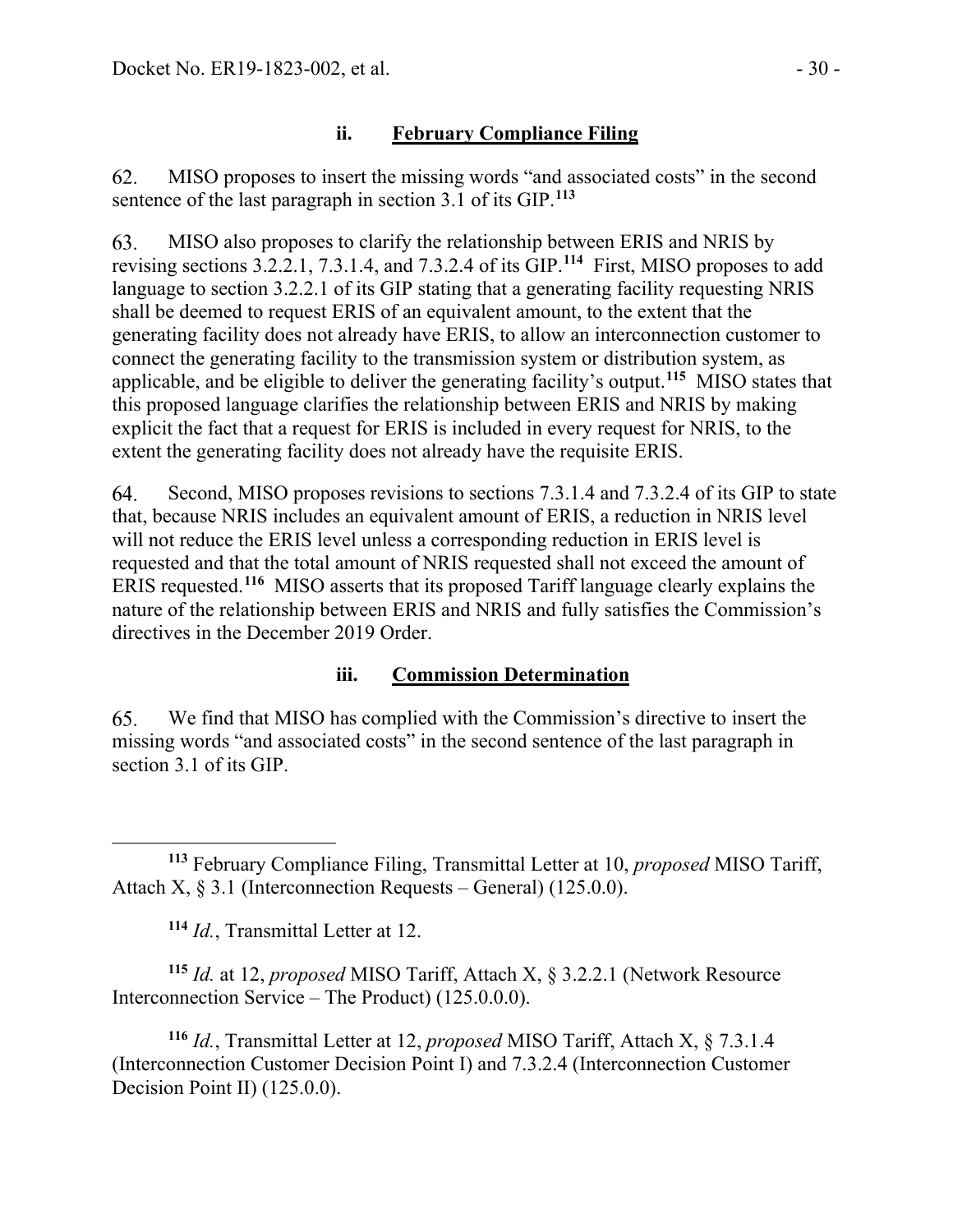66. Further, we find that MISO's proposed revisions to sections 3.2.2.1, 7.3.1.4, and 7.3.2.4 of its GIP provide sufficient clarity to the interconnection customer requesting interconnection service below its full generating facility capacity. Therefore, we find that MISO's proposed revisions comply with the Order No. 845 requirement to allow an interconnection customer to request interconnection service below its full generating facility capacity.

## **d. Surplus Interconnection Service**

### **i. December 2019 Order**

67. In the December 2019 Order, the Commission found that MISO's proposed Tariff revisions regarding surplus interconnection service referenced a "Surplus Interconnection Service agreement" that is not defined in the Tariff.<sup>[117](#page-30-0)</sup> The Commission directed MISO to revise its Tariff to either replace "Surplus Interconnection Service agreement" with "Energy Displacement Agreement and Monitoring and Consent Agreement" or clarify the nature of this agreement. The Commission also noted that the similar terms "Surplus Interconnection Service Agreement" and "Surplus Interconnection Service Interconnection Agreement" in the Monitoring and Consent Agreement were not defined in the Tariff.**[118](#page-30-1)**

### **ii. February Compliance Filing**

68. MISO proposes to revise the reference to the "Surplus Interconnection Service agreement" in section 3.3.1.3.1(ii) of its GIP to instead refer to the "Surplus Interconnection Facility's Generator Interconnection Agreement."**[119](#page-30-2)** MISO notes that it had intended, in its original Order No. 845 compliance filing, that the consent for continued operation would be reflected in the GIA of the entity holding surplus interconnection service because the consent of the interconnection customer that owns the existing generating facility would be a condition to the ultimate term of the surplus

**<sup>117</sup>** December 2019 Order, 169 FERC ¶ 61,221 at P 129.

**<sup>118</sup>** *Id.* n. 275.

<span id="page-30-2"></span><span id="page-30-1"></span><span id="page-30-0"></span>**<sup>119</sup>** February Compliance Filing, Transmittal Letter at 13, *proposed* MISO Tariff, Attach. X, § 3.3.1.3 (Requirements for Continuation of Surplus Interconnection Service after Retirement or Cessation of Commercial Operation of an Existing Generating Facility) (125.0.0).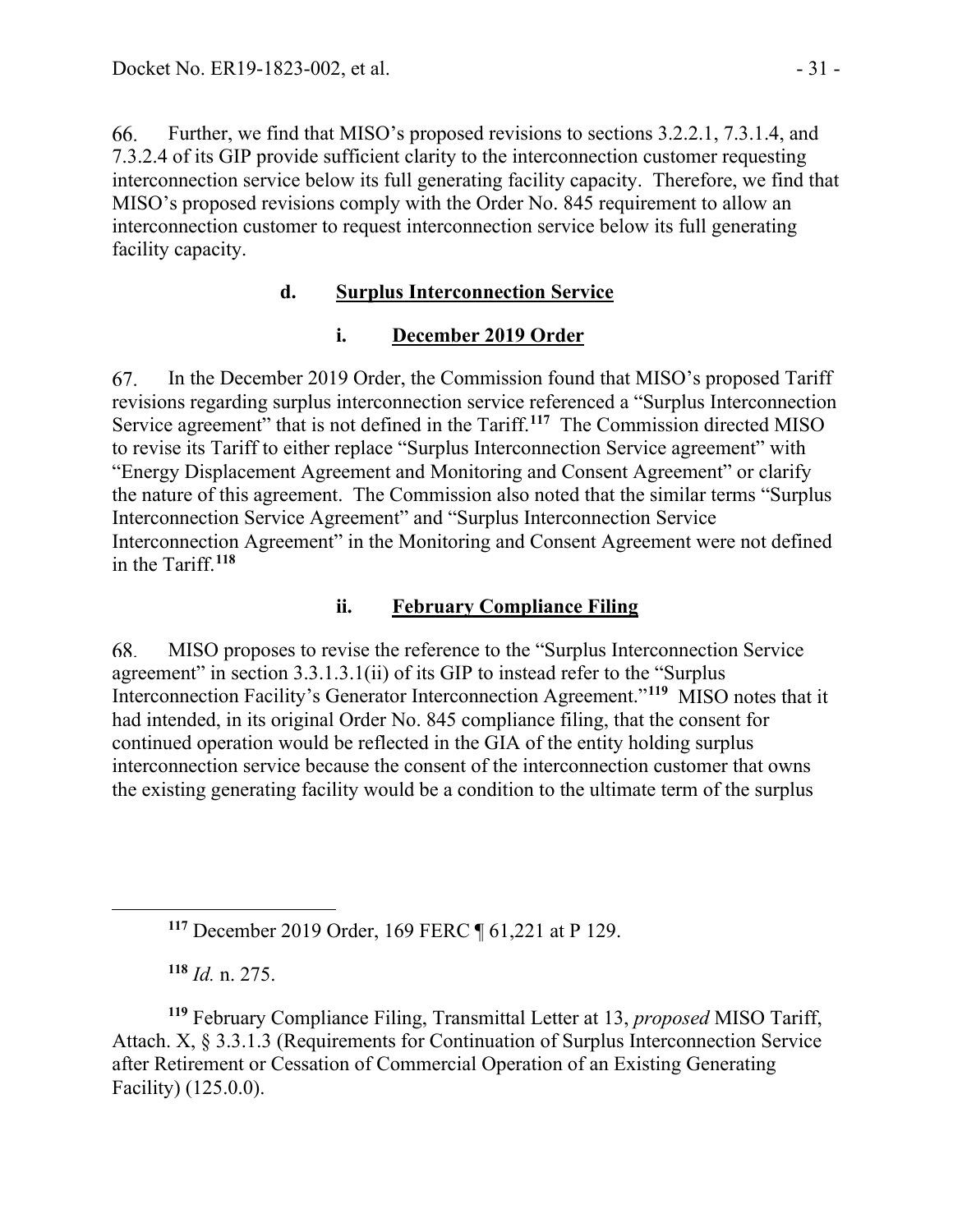interconnection facility's GIA. MISO further notes that this would be reflected in the Energy Displacement and Monitoring and Consent Agreement.**[120](#page-31-0)**

### **iii. Commission Determination**

69. We find that MISO's proposed revisions to section 3.3.1.3.1(ii) of its GIP to refer to the "Surplus Interconnection Facility's Generator Interconnection Agreement" comply with the Commission's directives in the December 2019 Order. However, MISO's proposed revisions do not address the terms "Surplus Interconnection Service Agreement" and "Surplus Interconnection Service Interconnection Agreement" in the Monitoring and Consent Agreement; therefore, we find that the proposed revisions create a lack of clarity that may cause confusion to interconnection customers.**[121](#page-31-1)** We direct MISO to submit a further compliance filing within 120 days of the date of this order to either: (1) revise its Tariff to replace the terms "Surplus Interconnection Service Agreement" and "Surplus Interconnection Service Interconnection Agreement" in the Monitoring and Consent Agreement with "Surplus Interconnection Facility's Generator Interconnection Agreement;" or (2) provide a further explanation if such a replacement does not accurately reflect the nature of those agreements.

### **e. Material Modifications and Incorporation of Advanced Technologies**

# **i. December 2019 Order**

70. In the December 2019 Order, the Commission found that MISO's proposal to incorporate a definition of permissible technological advancement and associated procedures in its GIP partially complied with the requirements of Order Nos. 845 and 845-A.**[122](#page-31-2)** Specifically, the Commission found that MISO's proposed definition of permissible technological advancement met the Commission's requirement to provide a category of technological change that did not constitute a material modification. The Commission also found that MISO's proposed revisions to section 4.4.1 of its GIP to add a new subsection (c) that added permissible technological advancement to the list of permitted modifications complied with Order No. 845 because it incorporated the Commission's *pro forma* language. Additionally, the Commission found that MISO's proposal to accept technological advancement requests up until the issuance of a draft

**<sup>122</sup>** December 2019 Order, 169 FERC ¶ 61,221 at P 140.

**<sup>120</sup>** *Id.*, Transmittal Letter at n. 50.

<span id="page-31-2"></span><span id="page-31-1"></span><span id="page-31-0"></span>**<sup>121</sup>** *See id.*, *proposed* MISO Tariff, Attach X, app. 11 (Monitoring and Consent Agreement) (49.0.0).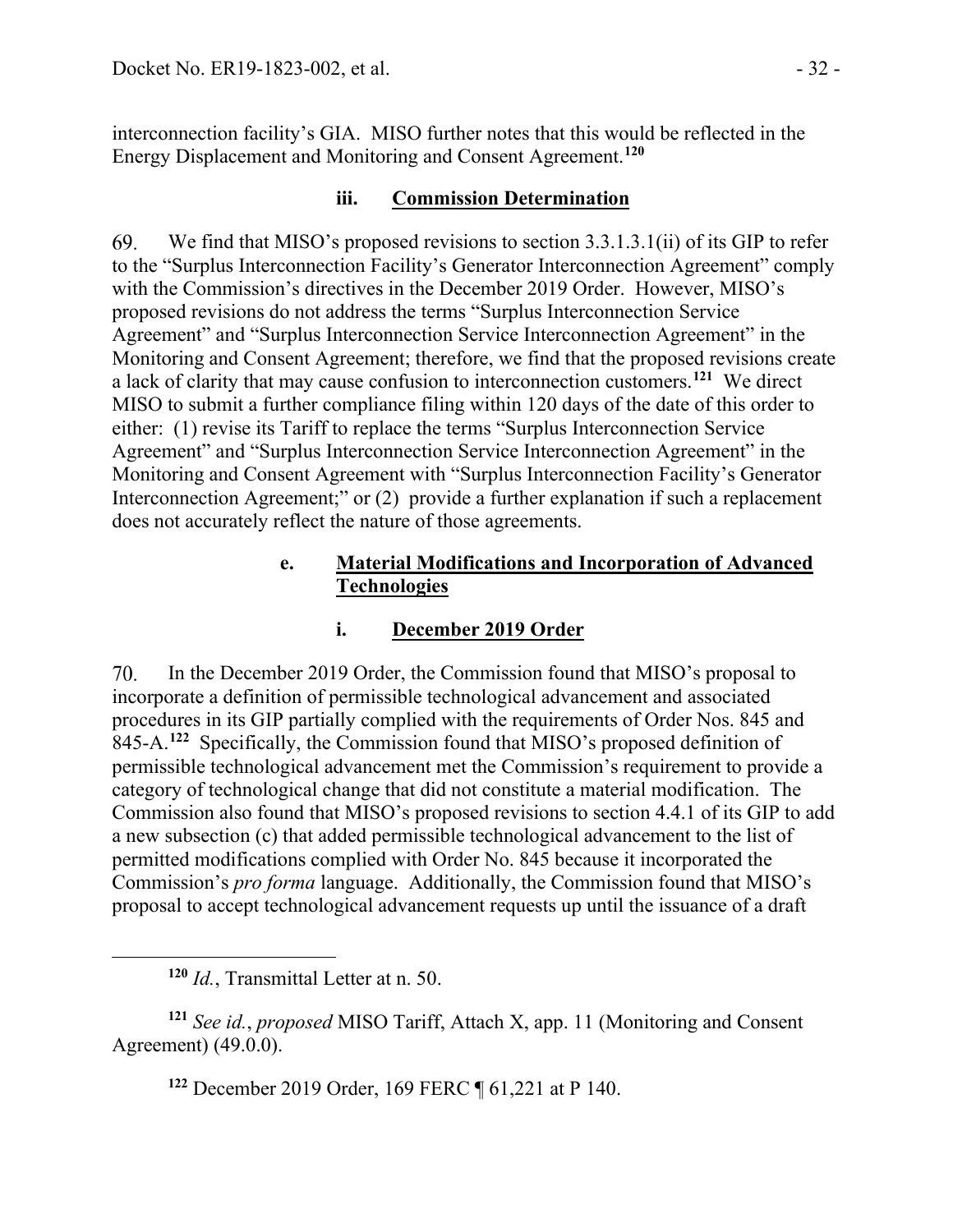GIA, rather than the execution of the facilities study agreement, was a permissible independent entity variation.

71. However, the Commission rejected MISO's requested independent entity variation related to the timing of completing additional studies and found that its proposed technological advancement procedure was not compliant with the requirements of Order Nos. 845 and 845-A. Specifically, the Commission found that, while MISO has a large number of projects in its queue and a wide variation in studies that may be needed, MISO had not justified a proposed 60-day timeline for performing additional studies on proposed permissible technological advancements.**[123](#page-32-0)** The Commission directed MISO on compliance to either justify its proposed 60-day timeline for completing additional studies or adopt a 30-day timeline.

In addition, the Commission found that MISO's proposed Tariff revisions did not 72. specify how MISO would evaluate the technological advancement request to determine if it was a material modification.**[124](#page-32-1)** The Commission directed MISO to file further Tariff revisions to provide a more detailed explanation of the studies that MISO would conduct to determine whether a technological advancement request would be a material modification.

## **ii. February Compliance Filing**

MISO proposes to revise sections 4.4.1 and 4.4.1.1 of its GIP to establish what it 73. says is a technological change procedure distinct from other types of material modification analyses and to provide a more detailed description of the studies used in determining whether the proposed change is a material modification.**[125](#page-32-2)** MISO states that its proposed revisions to GIP section 4.4.1 under subsection (a) clarify that a permissible technological advancement under subsection (c) is distinct from the "change in the technical parameters" language contained under existing subsection (a) because, even if permissible technological advancements may broadly be thought of as changes in technical parameters, not all changes in technical parameters will be permissible technological advancements that qualify for consideration under the process established in section 4.4.1.1.**[126](#page-32-3)** MISO states that, for the same reason, it proposes to restore the

<span id="page-32-1"></span>**<sup>124</sup>** *Id.* P 142.

<span id="page-32-2"></span>**<sup>125</sup>** February Compliance Filing, Transmittal Letter at 15.

<span id="page-32-3"></span>**<sup>126</sup>** *Id.*, *proposed* MISO Tariff, Attach X, § 4.4.1 (Modifications) (125.0.0).

<span id="page-32-0"></span> $123$  *Id.* P 141.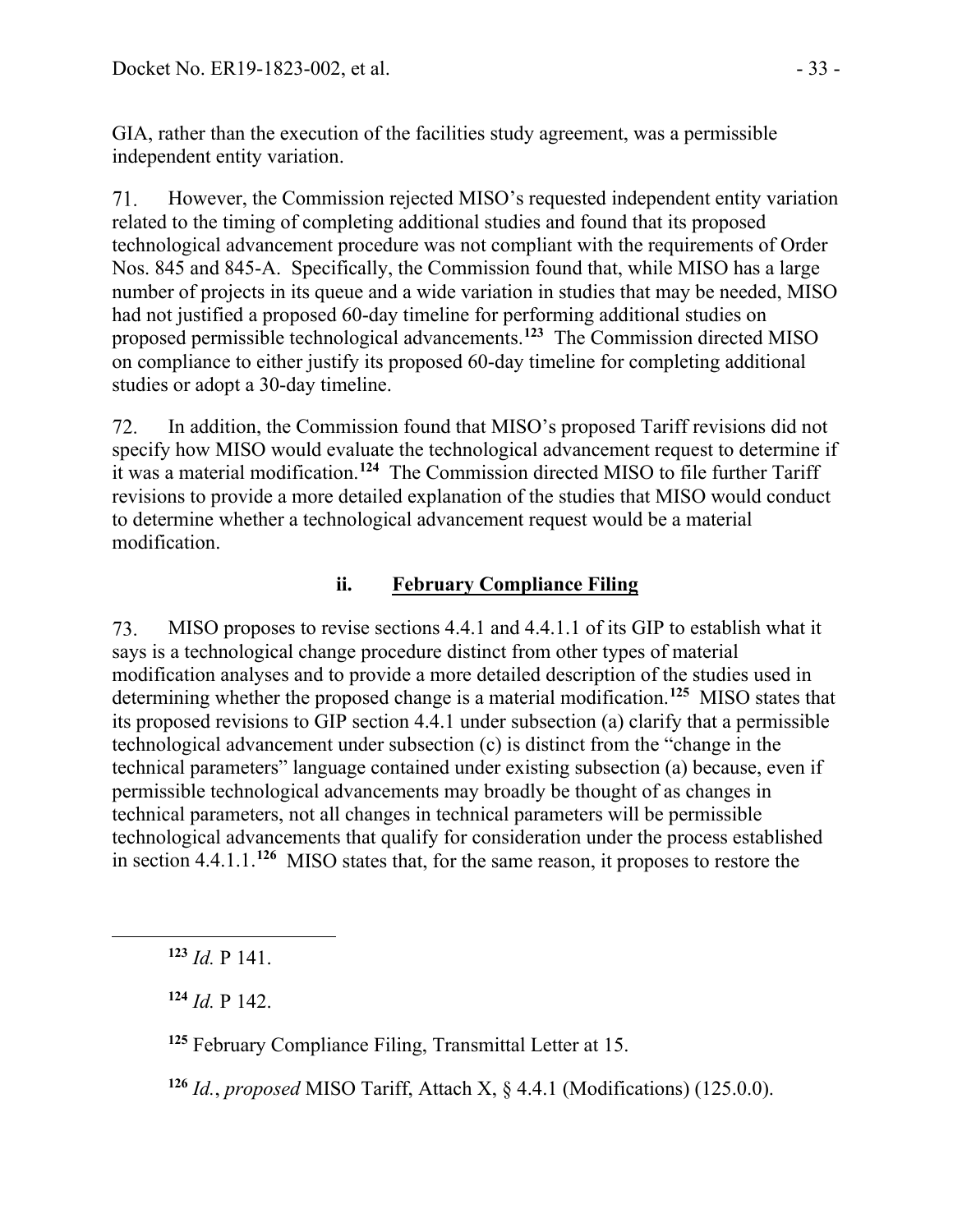following language to its GIP that it had originally proposed to delete from section 4.4.1 in its May 22, 2019 compliance filing, with slight revisions:

> For such permitted modification proposed by Interconnection Customer or [Merchant High Voltage Direct Current] Connection Customer *pursuant to 4.4.1(a) or 4.4.1(b)*, Interconnection Customer or [Merchant High Voltage Direct Current] Connection Customer shall submit a detailed analysis demonstrating why they believe the change is not a Material Modification. Transmission Provider must review such analysis and will determine, in its discretion, if the proposed modification is a Material Modification. In the absence of such analysis, the modification shall be deemed a Material Modification.**[127](#page-33-0)**

74. MISO explains that this language that it had previously proposed to delete remains necessary if the procedure under proposed GIP section 4.4.1 is intended to be a separate technological change procedure, because GIP section 4.4.1.1 is intended to apply only to permissible technological advancements and removal of the language would leave MISO without a method for evaluating other potential modifications under subsections (a) and (b).**[128](#page-33-1)**

75. MISO also states that it proposes to revise GIP section 4.4.1.1 to better describe both the studies and criteria that MISO will use to evaluate technological advancement requests.**[129](#page-33-2)** Specifically, MISO proposes to include the following text at the end of the first paragraph of GIP section 4.4.1.1:

> The detailed analysis to demonstrate that the proposed change is not a Material Modification shall include steady-state (thermal/voltage), reactive power, short circuit/fault duty, and stability analyses unless the Transmission Provider deems one or more of these not necessary based on the nature of the change requested. The following criteria will be used to determine whether the proposed change is a Material Modification:

**<sup>129</sup>** *Id*. at 16-17.

<span id="page-33-2"></span><span id="page-33-1"></span><span id="page-33-0"></span>**<sup>127</sup>** *Id*. The newly proposed revisions to this language in the February Compliance Filing are noted in italics.

**<sup>128</sup>** *Id*., Transmittal Letter at 15.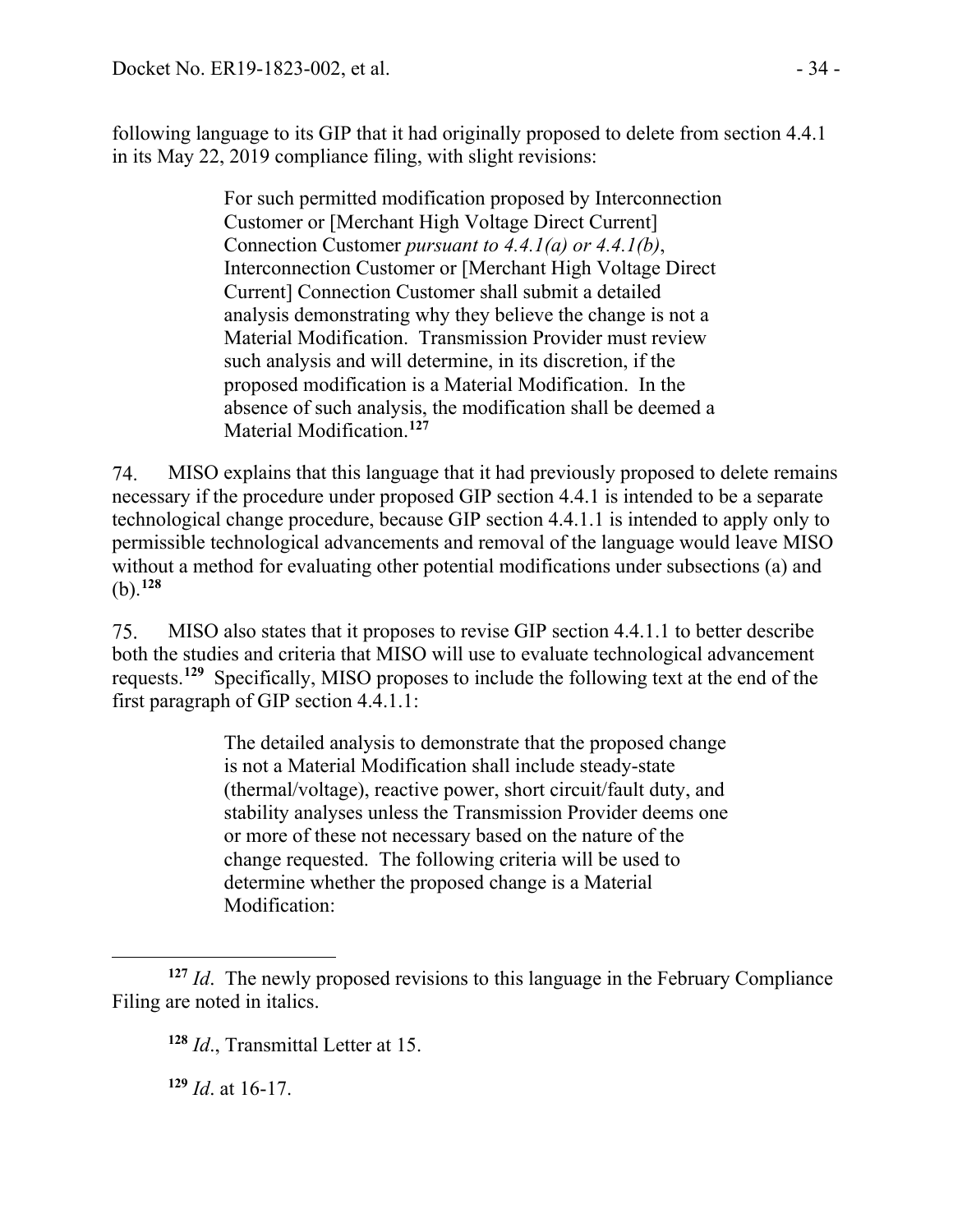a. Any change in expected output of the Generating Facility that is higher than what was studied in the interconnection process unless a control equipment is employed to limit the injection at the [point of interconnection] to the level of Interconnection Service originally requested;

b. An increase in short circuit current that degrades transmission system reliability;

c. Angular stability performance and dynamic response that degrades transmission system reliability;

d. Violation of steady-state thermal or voltage limits caused by the planned change utilizing the same criteria consistent with the Interconnection System Impact Study.**[130](#page-34-0)**

76. MISO explains that it included the words "unless the Transmission Provider deems one or more of these not necessary based on the nature of the change requested" to provide MISO with flexibility to refrain from performing an analysis if it is not applicable to the type of modification requested.**[131](#page-34-1)** MISO argues that this approach balances up-front transparency about the types of analyses to be performed with the flexibility to avoid unnecessary studies in individual cases.

Finally, MISO proposes to shorten the timeframe for performing studies from 77. 60 to 30 days, as directed. Specifically, MISO's proposed Tariff revisions provide that, if MISO concludes that additional data or studies are required to determine whether a proposed change is a permissible technological advancement or otherwise not a material modification, MISO shall inform the interconnection customer or Merchant High Voltage Direct Current connection customer of the required further data or studies. MISO proposes that it shall, within 30 days after receipt of any additional data required from the interconnection customer, perform such studies and communicate the results to the

**<sup>131</sup>** *Id*., Transmittal Letter at 16.

<span id="page-34-1"></span><span id="page-34-0"></span>**<sup>130</sup>** *Id*., *proposed* MISO Tariff, Attach X, § 4.4.1.1 (Technological Change Procedure) (125.0.0).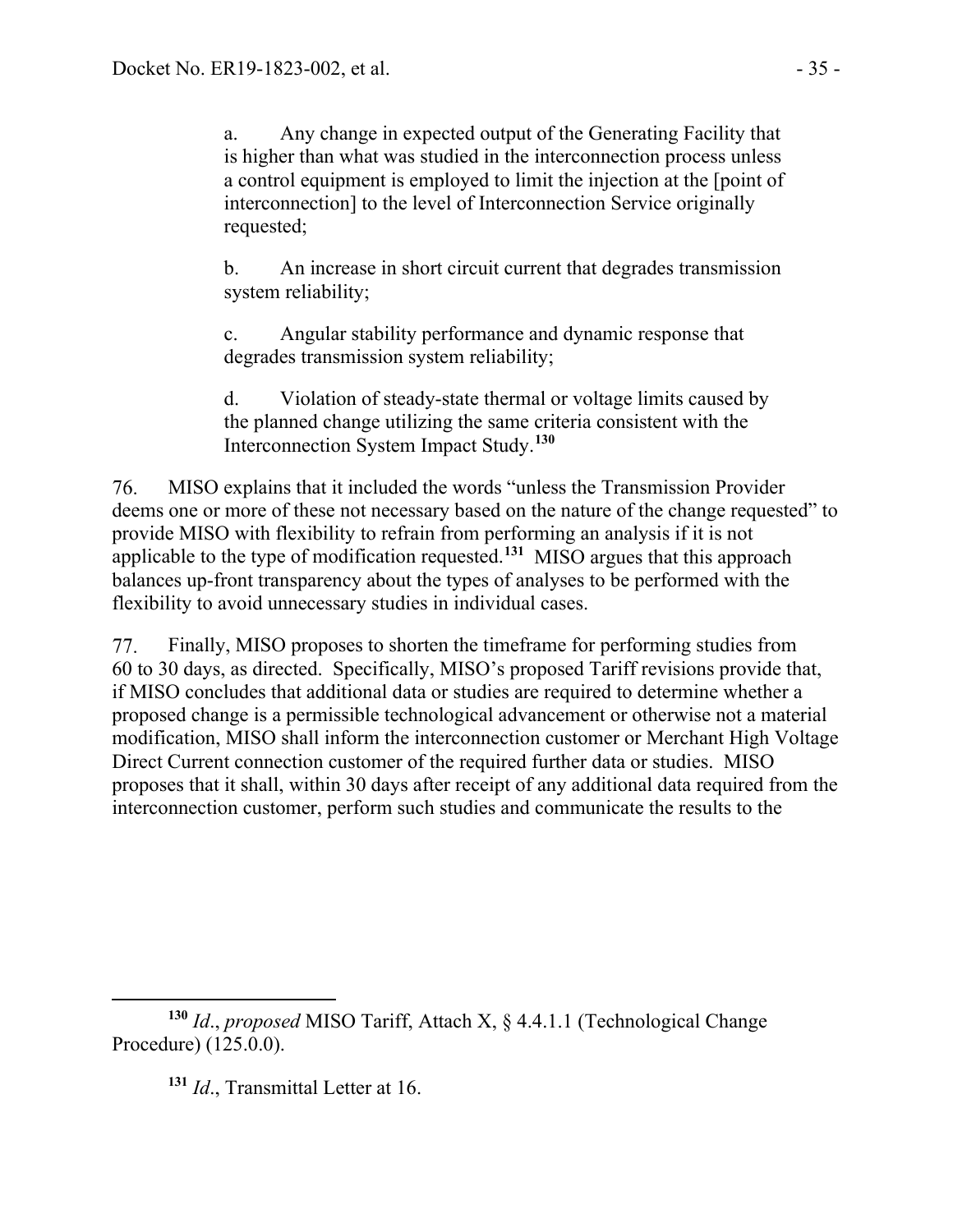customer.**[132](#page-35-0)** Finally, MISO proposes revisions to its Tariff to correct a spelling error in the fifth line of section 4.4.4.1 for clarity.**[133](#page-35-1)**

### **iii. Protest**

78. Leeward argues that the four criteria proposed by MISO for analyzing technological advancements are unreasonably restrictive because they may render a technological advancement impermissible under the GIP and automatically trigger a material modification, even if the advancement improves system reliability and efficiency through generation changes.**[134](#page-35-2)**

79. Leeward specifically protests MISO's second proposed criterion, which states that any proposed technological advancement that results in an increase in short circuit current "that degrades transmission system reliability" automatically triggers the standard for a material modification.**[135](#page-35-3)** Leeward argues that this approach would cause many projects that actually increase efficiency to be deemed material modifications by MISO, simply because they reduce system losses. As an example, Leeward states that a more efficient transformer that reduces losses could be construed as a material modification under this criterion because it would inevitably increase fault current on the system. Leeward contends that MISO's proposal creates a disincentive to improve the efficiency of projects. Leeward suggests that MISO amend this criterion to state that MISO will determine if an increase in fault current causes equipment to become overdutied; if no such overdutying of equipment exists, Leeward reasons, there is no materially adverse impact and the proposed technological change should be approved. However, if equipment is overdutied, Leeward states that the interconnection customer should be allowed to fund upgrades to overdutied equipment. Leeward suggests that the change should only be considered a material modification if equipment is overdutied and the interconnection customer declines to fund any required upgrades.

80. Leeward also specifically protests MISO's third criterion, which states that any proposed technological advancement that: (1) modifies angular stability performance and dynamic response; and (2) degrades transmission system reliability would trigger a

<span id="page-35-2"></span><span id="page-35-1"></span><span id="page-35-0"></span>**<sup>132</sup>** *Id*., *proposed* MISO Tariff, Attach X, § 4.4.1.1 (Technological Change Procedure) (125.0.0).

**<sup>133</sup>** *Id.*, Transmittal Letter at 17.

**<sup>134</sup>** Leeward Protest at 6-7.

<span id="page-35-3"></span>**<sup>135</sup>** *Id.* at 7 (citing February Compliance Filing, Transmittal Letter at 15).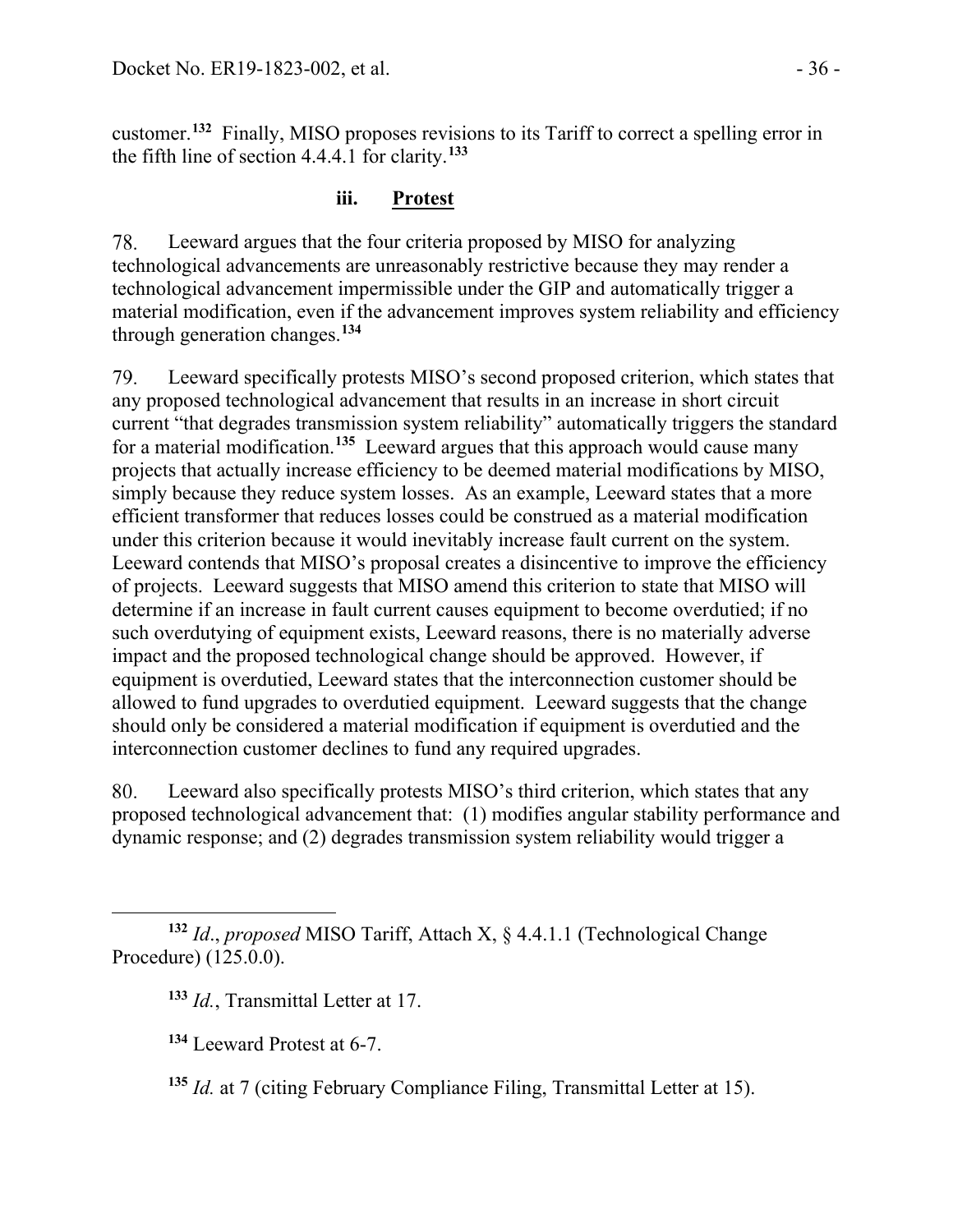material modification.**[136](#page-36-0)** Leeward contends that MISO's proposal would interpret any reduction in stability margin as a material modification. Leeward asserts that MISO should amend its proposal to permit a reduction in margin so long as it does not lead to an unstable condition. Leeward notes that interconnection customers are permitted to utilize excess transmission capacity available within the system, and that a reduction in stability margin is simply a measure of the use of the excess capacity. By amending the MISO proposal in its suggested way, Leeward asserts that MISO would recognize that some projects can significantly improve stability in one area, even if they slightly reduce margin in another. Leeward argues that MISO's proposal is too restrictive because it results in the hoarding of excess transmission capacity that should be available to interconnection customers.

81. Finally, Leeward asserts that MISO in practice is disregarding the language it proposes for material modifications, specifically the language stating that the "Interconnection Customer… shall submit a detailed analysis demonstrating why they believe [a permitted modification] is not a Material Modification."**[137](#page-36-1)** Leeward states that it has a wind project in the Definitive Planning Phase of MISO's interconnection queue, and has asked MISO to perform an analysis to determine whether converting the project to a solar resource would trigger the material modification standard or whether such a change could be permissible. Leeward asserts that MISO has refused to analyze this modification, despite Leeward's offer to provide a technical analysis demonstrating that such conversion would have no material adverse impact on the interconnection or on system reliability.**[138](#page-36-2)** Leeward asks the Commission to require MISO to enable an interconnection customer to demonstrate, through an appropriate study or analysis, that conversion of a specific project from wind to solar (or other resource change) does not result in a material modification, and thus under such circumstances, the change would not result in loss of the project's queue position. **[139](#page-36-3)**

#### **iv. MISO Answer**

<span id="page-36-0"></span>82. MISO contends that Leeward's protest seeks changes to the material modification standard that go beyond the requirements of Order No. 845 and fundamentally alter the structure of material modification analysis.**[140](#page-36-4)** MISO points to language in Order

<span id="page-36-2"></span>**<sup>138</sup>** *Id.* at 9.

<span id="page-36-3"></span>**<sup>139</sup>** *Id.* at 10.

<span id="page-36-4"></span>**<sup>140</sup>** MISO Answer at 11.

**<sup>136</sup>** *Id.* at 8 (citing February Compliance Filing, Transmittal Letter at 15).

<span id="page-36-1"></span>**<sup>137</sup>** *Id.* at 8-9 (citing February Compliance Filing, Transmittal Letter at 14).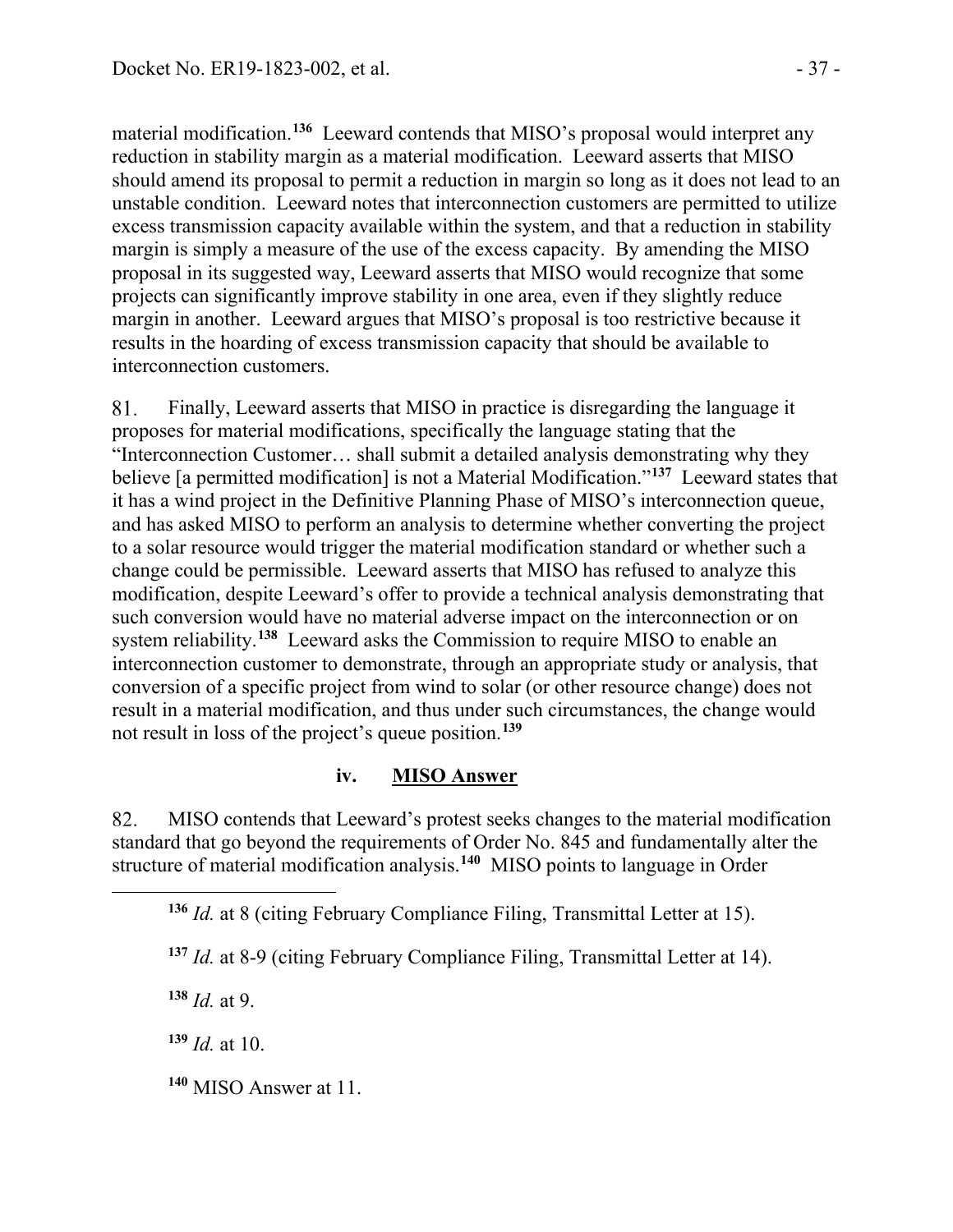No. 845-A stating that a technological change request should result in electrical performance that is equal to or better than before the technological change and should not cause any reliability concerns including short circuit capability limits.**[141](#page-37-0)** MISO states that Leeward's proposal abandons the "equal or better" standard by allowing an interconnection customer to degrade system performance with respect to short circuit current up to the point where equipment becomes overdutied. MISO argues its proposed Tariff language is clear that a proposed change will only be considered a material modification if the increase in short circuit current or change in angular stability performance and dynamic response "degrades transmission system reliability." MISO explains that, if short circuit current or change in angular stability performance and dynamic response does not degrade system reliability, then it would not fail these criteria.

83. MISO disagrees with Leeward's argument that the interconnection customer should be allowed to make changes and mitigate material adverse impacts on the system provided the interconnection customer funds the changes; MISO states that this argument goes beyond the requirements of Order No. 845 and would authorize almost any change regardless of materiality.**[142](#page-37-1)** MISO further argues that allowing an interconnection customer to both cause and mitigate new material impacts on the transmission system once studies are in progress requires MISO to reconduct both the study of impacts and required mitigating facilities. MISO also states that consideration of tradeoffs between different types of system requirements and allowing degradation with respect to one criterion if offset by gains in another area, as Leeward proposes in reference to stability margins, is the type of detailed analysis that requires full study through its Definitive Planning Phase.**[143](#page-37-2)** MISO contends that, to the extent that Leeward seeks to alter existing approaches to material modification analysis, such reforms are outside the scope of Order Nos. 845 and 845-A.

84. Finally, MISO argues that the Commission should reject Leeward's claim that MISO is not following its Tariff by refusing to allow Leeward to switch a wind-powered generating facility proposed in its interconnection request for a solar-powered generating facility, as this claim is not within the scope of MISO's Order No. 845 compliance and is not appropriate for consideration in this proceeding.**[144](#page-37-3)** MISO argues that Leeward's request is an inappropriate attempt to raise an FPA section 206 complaint under the guise of a protest.

<span id="page-37-3"></span>**<sup>144</sup>** *Id*. at 15.

<span id="page-37-0"></span>**<sup>141</sup>** *Id*. at 12 (citing Order No. 845-A, 166 FERC ¶ 61,137 at P 155).

<span id="page-37-1"></span>**<sup>142</sup>** *Id*. at 13.

<span id="page-37-2"></span>**<sup>143</sup>** *Id.* at 14.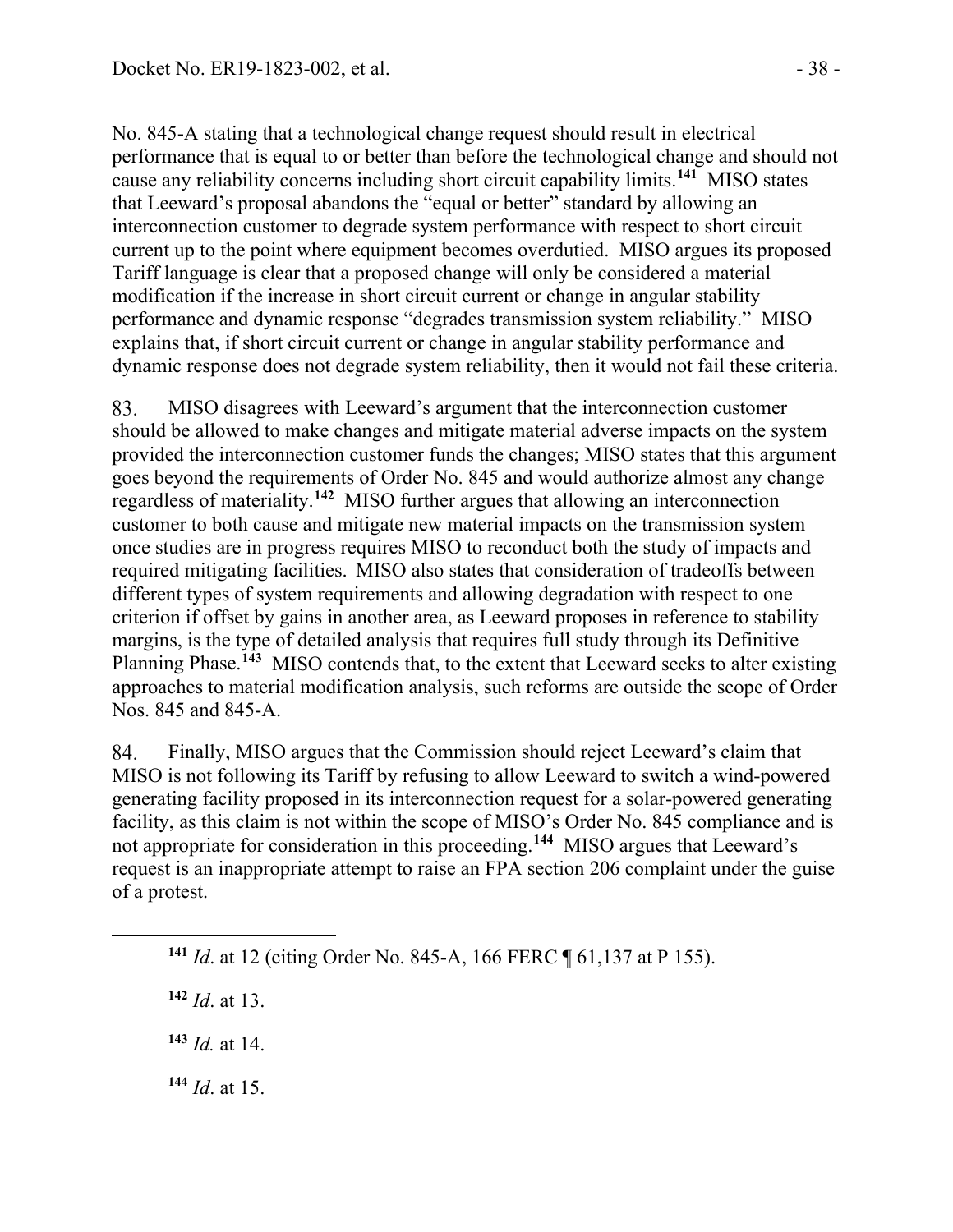## **v. Leeward Answer**

85. Leeward explains that it is requesting that the Commission clarify whether, in accordance with Order Nos. 845 and 845-A, a transmission provider can forego any studies and analysis and automatically treat a change from a wind resource to a solar resource (or vice versa) as a material modification, even if the interconnection customer is willing to demonstrate that the proposed change results in "equal to or better" electrical performance.**[145](#page-38-0)** Leeward states that it is not seeking a blanket determination that a proposal to change from a wind-powered project to a solar-powered project is *per se* a permissible technological advancement, but merely that such a switch is not a *de facto* material modification.**[146](#page-38-1)** Leeward contends that this request does not belong in an FPA section 206 complaint, as Leeward is not asking the Commission to establish whether a MISO rate or practice is unjust and unreasonable.**[147](#page-38-2)**

86. Leeward argues that, despite the statement in Order No. 845 that the transmission provider would likely need to evaluate the impacts of changes between wind and solar technologies, MISO has provided no opportunity for Leeward to submit a study or evaluation demonstrating that the change from its wind-powered project to a solar-powered project results in "equal to or better" electrical performance and thus does not constitute a material modification.**[148](#page-38-3)**

Leeward states that proposed section 4.4.1 of MISO's Attachment X outlines a 87. process whereby an interconnection customer may submit a detailed analysis to demonstrate that a change that is not a permissible technological advancement is not a material modification.**[149](#page-38-4)** Leeward argues that neither MISO's existing Tariff nor its proposed section 4.4.1 technically precludes changes in fuel-type from proceeding through the technological change procedures if the interconnection customer demonstrates that the proposed change results in "equal to or better" electrical performance. Thus, Leeward argues, the proposed Tariff language does not forbid an interconnection customer's detailed analysis so long as the proposed change is: "(a) a change in the technical parameters associated with the Generating Facility or [Merchant High Voltage Direct Current] Connection Customer technology other than a Permissible Technological Advancement; (b) a change to the Point of Interconnection or Point of

<span id="page-38-1"></span>**<sup>146</sup>** *Id*. at 5.

<span id="page-38-2"></span>**<sup>147</sup>** *Id*. at 2.

<span id="page-38-3"></span>**<sup>148</sup>** *Id.* at 4 (referencing Order No. 845, 163 FERC ¶ 61,043 at P 530).

<span id="page-38-4"></span>**<sup>149</sup>** *Id.*

<span id="page-38-0"></span>**<sup>145</sup>** Leeward Answer at 3.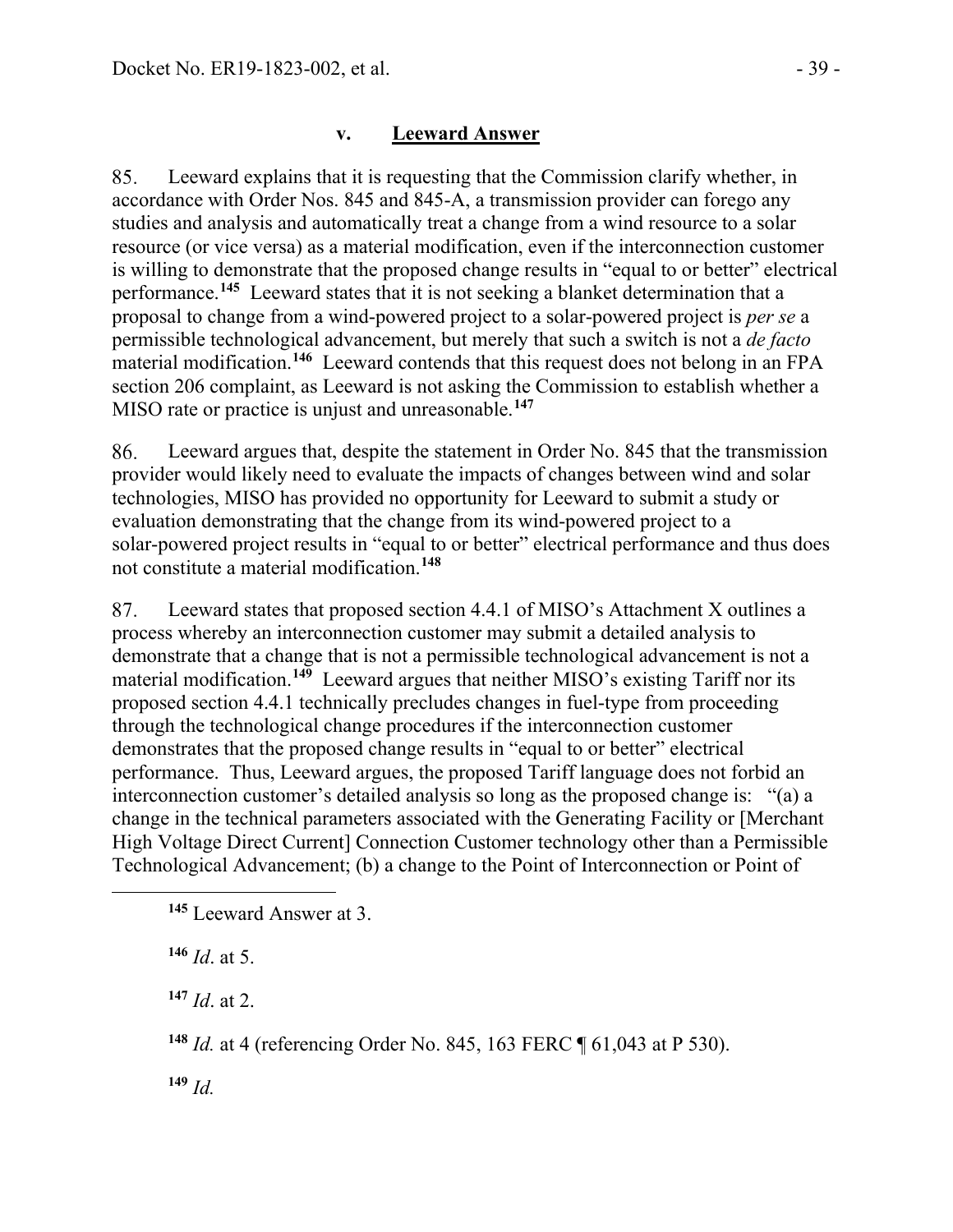Connection permitted under Section 4.4; and (c) a Permissible Technological Advancement for the Generating Facility or [Merchant High Voltage Direct Current] Connection Customer.**[150](#page-39-0)** Leeward contends that MISO's refusal to accept Leeward's study regarding the proposed change from a wind-powered resource to a solar-powered resource is thus contrary to the language set forth in the February Compliance Filing and Order Nos. 845 and 845-A.**[151](#page-39-1)**

#### **vi. Commission Determination**

88. We find that MISO's proposed revisions to sections 4.4.1 and 4.4.1.1 of its GIP partially comply with the Commission's directives in the December 2019 Order. MISO's proposed revisions to section 4.4.1.1 of its GIP comply with the Commission's directive to file additional Tariff revisions to provide a more detailed explanation of the studies that MISO will conduct to determine whether the technological advancement request would be a material modification. However, we find that MISO has not fully complied with the Commission's directive to either justify its proposed 60-day timeline for completing additional studies or adopt a 30-day study result timeline. Order No. 845 required that a transmission provider must reach its determination of whether the proposed technological change is a material modification within 30 days of receiving the initial technological advancement request.**[152](#page-39-2)** MISO proposes to, within 30 days after receipt of any additional data that MISO requires the interconnection customer to submit, perform the required studies and communicate the results to the customer.**[153](#page-39-3)** We find that MISO's proposal does not comply with Order No. 845 because it could allow MISO longer than 30 days from the receipt of the initial technological advancement request to reach its determination. Accordingly, we direct MISO to submit, within 120 days of the date of this order, a further compliance filing that revises its Tariff to provide that MISO

**<sup>151</sup>** *Id.* at 5.

<span id="page-39-2"></span><span id="page-39-1"></span>**<sup>152</sup>** Order No. 845, 163 FERC ¶ 61,043 at P 535; Order No. 845-A, 166 FERC ¶ 61,137 at P 155.

<span id="page-39-3"></span>**<sup>153</sup>** February Compliance Filing, *proposed* MISO Tariff, Attach X, § 4.4.1.1 (Technological Change Procedure) (125.0.0).

<span id="page-39-0"></span>**<sup>150</sup>** *Id.* at 4-5 (citing February Compliance Filing, *proposed* MISO Tariff, Attach X, § 4.4.1 (Modifications) (125.0.0)). Leeward notes that the Commission made this finding in an analogous order that addressed similar proposed language from PJM Interconnection, L.L.C. *Id.* at 4 (citing *PJM Interconnection, L.L.C.*, 171 FERC ¶ 61,145, at P 58 (2020) (*PJM*)).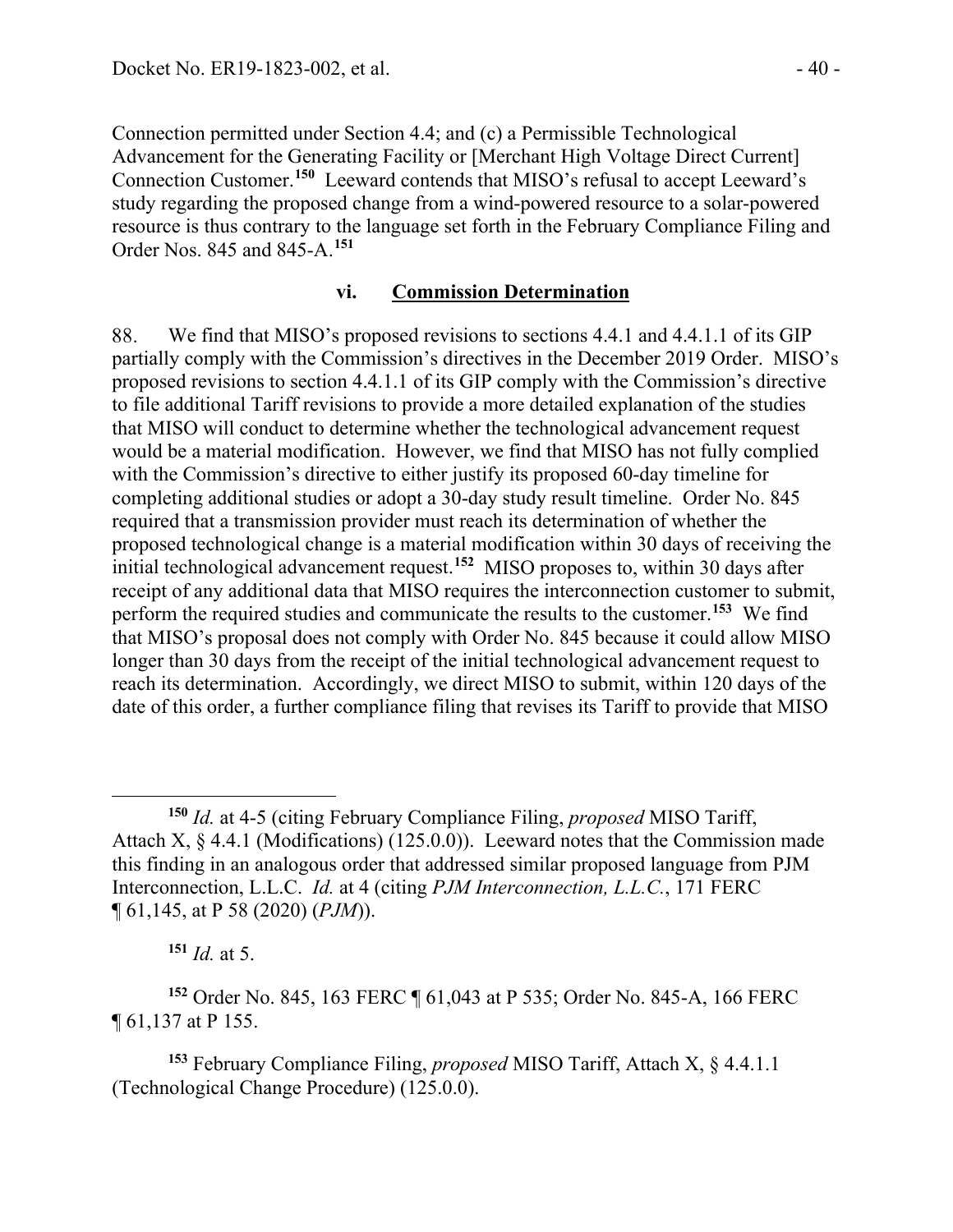will determine whether or not a technological advancement is a material modification within 30 calendar days of receipt of the initial technological advancement request.

89. We disagree with Leeward's argument that MISO's second proposed criterion for evaluating technological advancement requests would cause projects that increase efficiency to be deemed material modifications by MISO, simply because they reduce system losses. While it is generally true that decreased losses or lower impedance on a transformer can cause short-circuit current to increase, MISO's proposed inclusion of the phrase "that degrades transmission system reliability" will capture only the increases in short-circuit current that degrade transmission system reliability.

90. We similarly disagree with Leeward's argument that MISO should amend its third proposed criterion for evaluating technological advancement requests to permit a reduction in margin so long as it does not lead to an unstable condition. MISO does not propose to reject a technological advancement request under the third criterion of section 4.4.1.1 simply because the request would result in changes to angular stability performance and dynamic response.**[154](#page-40-0)** Instead, as MISO explains, its proposed Tariff language prohibits "a change in angular stability performance and dynamic response that *degrades* transmission system reliability."**[155](#page-40-1)** We find that MISO's proposed inclusion of the phrase "that degrades transmission system reliability" is consistent with the "equal to or better" standard of electrical performance established in Order Nos. 845 and 845-A. Moreover, MISO asserts that if a change in angular stability performance and dynamic response does not degrade system reliability, then the technological advancement request would not fail these criteria.

We also agree with MISO that considering tradeoffs between different types of 91. system requirements and allowing degradation with respect to one criterion if offset by gains in another area, as in the example that Leeward provides with respect to stability margins, is a detailed analysis that requires an in-depth study. To the extent that a proposed technological advancement request does not demonstrate "equal to or better electrical performance," the request is not automatically deemed to be a material modification, but will instead be processed pursuant to the transmission provider's existing material modification provisions.**[156](#page-40-2)**

<span id="page-40-0"></span>92. In response to Leeward's specific request to be able to demonstrate that a change from a wind-powered generating facility to a solar-powered generating facility results in "equal to or better" electrical performance, we find that Order Nos. 845 and 845-A allow

<span id="page-40-1"></span>**<sup>155</sup>** *Id.*

<span id="page-40-2"></span>**<sup>156</sup>** *See* Order No. 845-A, 166 FERC ¶ 61,137 at P 155.

**<sup>154</sup>** MISO Answer at 12.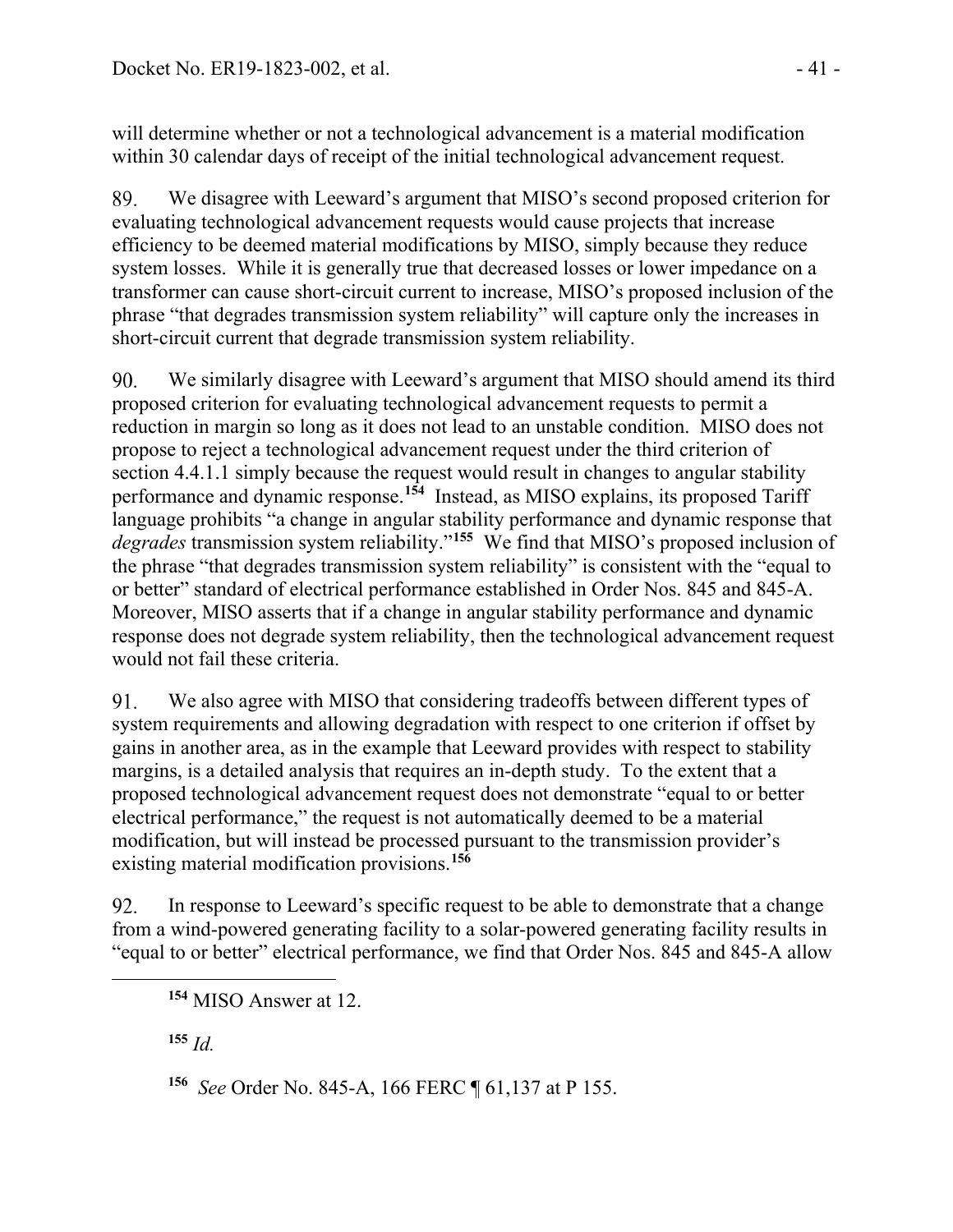an interconnection customer to provide evidence that a requested technological change results in "equal to or better" performance and require MISO to evaluate such a demonstration.**[157](#page-41-0)** We agree with Leeward that MISO's Tariff requires Leeward to submit evidence that shows that its proposed technological change results in "equal to or better" electrical performance, and does not constitute a material modification.**[158](#page-41-1)** Should Leeward fail to make such a demonstration, the proposed change should proceed through the material modification procedures.

### **f. Other Compliance Directives**

#### **i. Transparency Regarding Study Models and Assumptions**

93. In the December 2019 Order, the Commission found that MISO's proposed Tariff language generally complied with the requirements of Order Nos. 845 and 845-A, with adjustments to the Commission's *pro forma* LGIP language to reflect the specific terminology in MISO's Tariff.**[159](#page-41-2)** However, the Commission noted that, in Order No. 845, the Commission made the following revision to section 2.3 of the *pro forma* LGIP: "Transmission Provider shall maintain provide base power flow, short circuit and stability databases, including all underlying assumptions, and contingency lists . . . ."**[160](#page-41-3)** The Commission stated that, in section 2.3 of MISO's proposed GIP, MISO retained the word "provide" instead of using the word "maintain." Accordingly, the Commission directed MISO to file a further compliance filing to revise section 2.3 of its GIP to change the word "provide" to "maintain."

**<sup>157</sup>** *See id*.

<span id="page-41-1"></span><span id="page-41-0"></span>**<sup>158</sup>** MISO can use the information submitted with the interconnection customer's demonstration, along with any of MISO's own analyses, to review the request. *See* Order No. 845, 163 FERC  $\P$  61,043 at P 519 ("For the transmission provider to determine that a proposed technological advancement is not a material modification, the procedure must specify the information that the interconnection customer must submit as part of a technological advancement request.").

<span id="page-41-2"></span>**<sup>159</sup>** December 2019 Order, 169 FERC ¶ 61,221 at P 74.

<span id="page-41-3"></span>**<sup>160</sup>** *Id.* (citing *pro forma* LGIP § 2.3 (emphasis added)).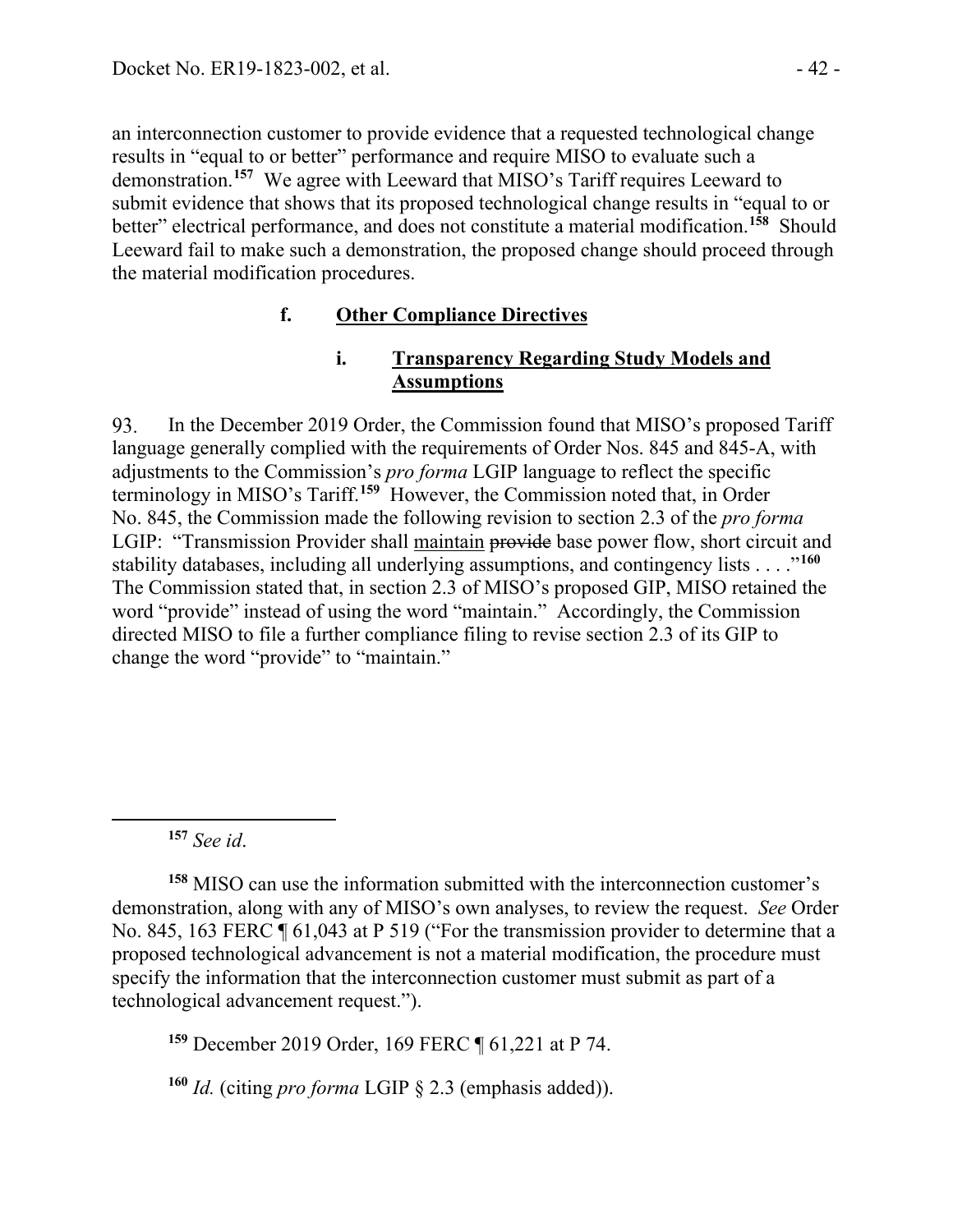In the February Compliance Filing, MISO proposes to revise section 2.3 of its GIP 94. to change the word "provide" to "maintain" to conform to the language in the Commission's *pro forma* LGIP.**[161](#page-42-0)**

### **ii. Provisional Interconnection Service**

95. In the December 2019 Order, the Commission found that MISO's proposed revisions to the Provisional Interconnection Service provisions in its GIP and its *pro forma* GIA complied with the requirements of Order Nos. 845 and 845-A.**[162](#page-42-1)** However, the Commission directed MISO to file revisions to its Tariff to correct a typographical error in proposed article 5.9.2 of MISO's *pro forma* GIA, in order to fully incorporate the language in article 5.9.2 of the Commission's *pro forma* LGIA.**[163](#page-42-2)**

96. In the February Compliance Filing, MISO proposes revisions to section 5.9.2 of its *pro forma* GIA to correct the error and fully incorporate the language in article 5.9.2 of the Commission's *pro forma* LGIA.**[164](#page-42-3)**

### **iii. Commission Determination**

97. We find that MISO's proposed revisions pertaining to Transparency Regarding Study Models and Assumptions and Provisional Interconnection Service comply with the directives in the December 2019 Order.

The Commission orders:

(A) AWEA's request for rehearing of the December 2019 Order is hereby denied, as discussed in the body of this order.

(B) MISO's compliance filing is hereby accepted, to become effective December 20, 2019, as requested, subject to further compliance, as discussed in the body of this order.

**<sup>163</sup>** *Id.* P 114.

<span id="page-42-3"></span><span id="page-42-2"></span>**<sup>164</sup>** February Compliance Filing, Transmittal Letter at 16, *proposed* MISO Tariff, Attach X, app. 6, § 5.9.2 (Provisional Interconnection Service) (78.0.0).

<span id="page-42-1"></span><span id="page-42-0"></span>**<sup>161</sup>** February Compliance Filing, Transmittal Letter at 10, *proposed* MISO Tariff, Attach X, § 2.3 (Base Case Data) (125.0.0).

**<sup>162</sup>** December 2019 Order, 169 FERC ¶ 61,221 at P 113.